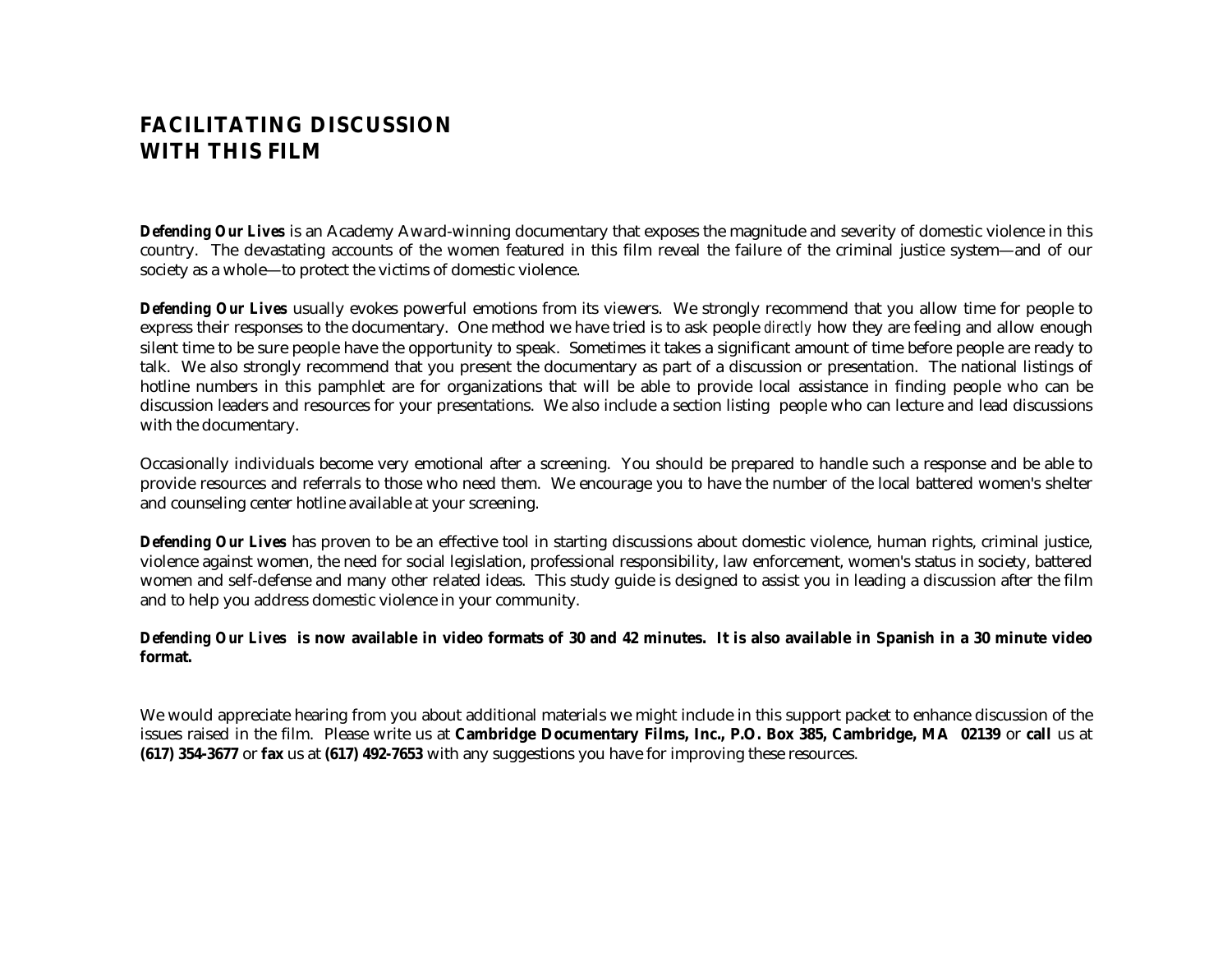| 1.                                              | <b>Statistics</b>                                     | 3              |
|-------------------------------------------------|-------------------------------------------------------|----------------|
| 2.                                              | <b>Suggestions for Offering Help</b>                  | 4              |
| 3.<br><b>Controlling Behaviors Warning List</b> | $\overline{5}$                                        |                |
| 4.                                              | <b>Personalized Safety Plan</b>                       | $\overline{7}$ |
| 5.                                              | "Violence Against Women: How to Improve               |                |
|                                                 | the Legal Services Response" by Sarah Buel,           |                |
|                                                 | the Assistant District Attorney featured in the film  | 9              |
| 6.                                              | "Identifying the Assaultive Husband in Court:         |                |
|                                                 | You Be the Judge" by David Adams, Co-Founder          |                |
|                                                 | and President of Emerge: A Men's Counseling           |                |
|                                                 | Service on Domestic Violence                          | 17             |
| 7.                                              | Voices in the Classroom: A High School Curriculum     | 23             |
| 8.                                              | Coping With Violence in the Schools:                  |                |
|                                                 | <b>Dating Violence</b>                                | 26             |
| 9.                                              | Some Suggestions for Using This Film As Part          |                |
|                                                 | Of a Secondary School Curriculum                      | 28             |
|                                                 | 10. Student Handouts                                  | 31             |
|                                                 | 11. Information for Health Care Providers             | 37             |
|                                                 | 12. Legal Information                                 | 43             |
|                                                 | 13. List of Model Domestic Violence Programs          |                |
|                                                 | <b>Affiliated with the Court System</b>               | 44             |
|                                                 | 14. Defending Our Lives Update                        | 49             |
|                                                 | 15. Speakers to Accompany Defending Our Lives         | 51             |
|                                                 | 16. State-by-State List of Domestic Violence Hotlines | 53             |
|                                                 | 17. Bibliography and Resource Guide                   | 56             |

# **STATISTICS**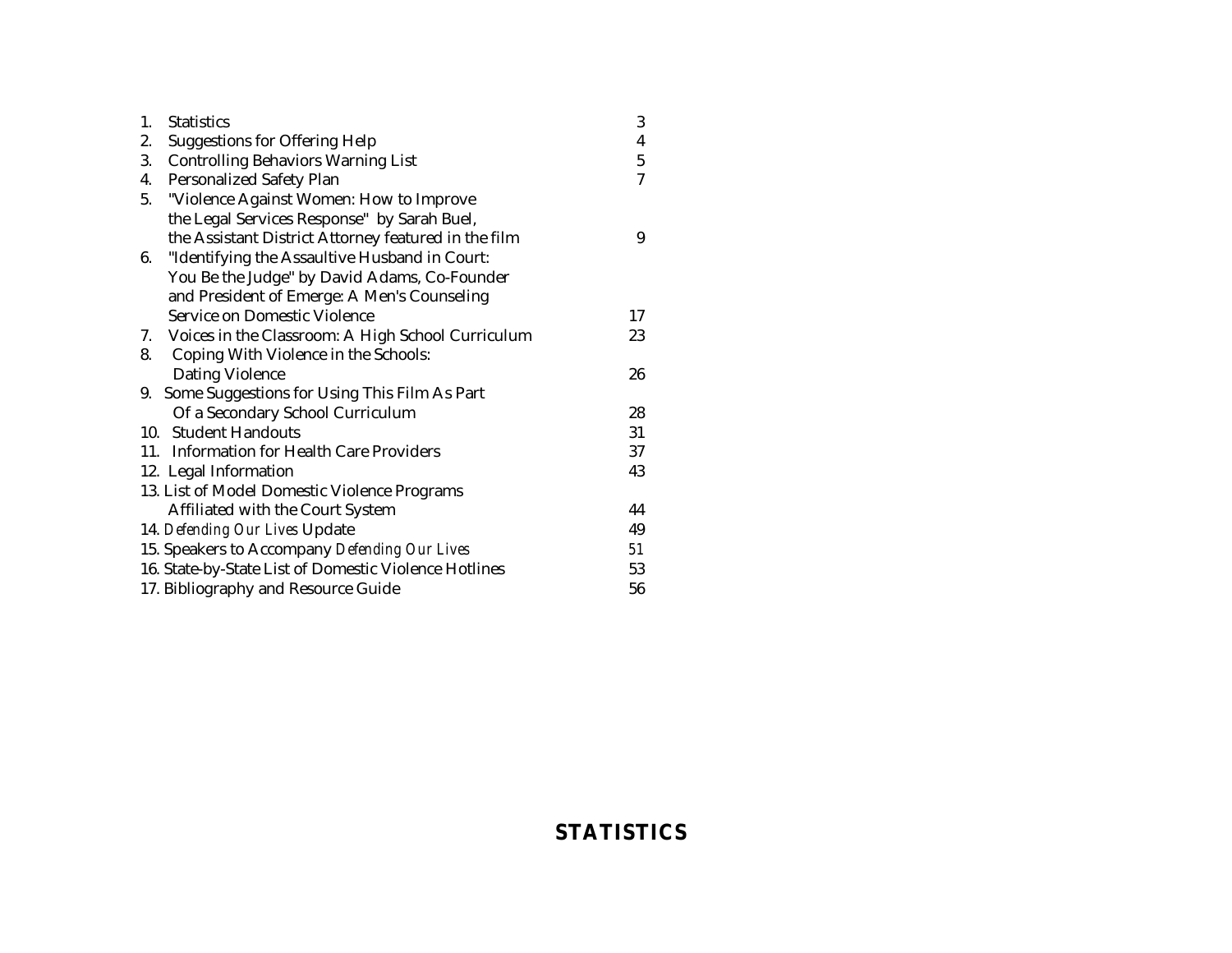- Domestic violence is the leading cause of injury to women between the ages of 15 and 44 in the United States—more than rapes, muggings, and automobile accidents combined. (Surgeon General, United States, 1992.)
- A woman is beaten every 9 seconds in the United States. (Family Violence Prevention Fund Report 1994.)
- There are at least 4 million reported incidents of domestic violence against women every year. (Dr. Angela Browne, Senate Judiciary Hearing, 1992.)
- According to the Center For Disease Control, a woman is in nine times more danger of violent attack in her home than on the streets.
- Over 50% of the women killed in the United States are killed by male intimate partners or ex-partners. (*Journal of the American Medical Association, 1992)*
- 11.6% of all married or cohabiting relationships experience some physical violence within a given year. (National Institute of Mental Health, 1985.)
- In a 1985 National Crime Survey, one out of six American couples experience at least one incident involving physical assault. (Gelles & Straus, *Physical Violence in American Families)*
- Women are more likely to be victims of homicide when they decide to separate from their husbands. The risk of homicide is highest in the first two months of separation (Wilson & Daly, *Violence and Victims.* 1993)
- Battered women are often severely injured—22 to 35% of women who visit medical emergency rooms are there for injuries related to ongoing abuse. (*Journal of American Medical Association*, 1990.)
- Domestic violence is a significant cause of miscarriage and birth defects. (March of Dimes, 1992.)
- Approximately 50% of the homeless women and children in this country are on the streets because of violence in the home. (Senator Joseph Biden, U.S. Senate Committee on the Judiciary, *Violence Against Women: Victims of the System*, 1991.)
- In 1993, nearly 50,000 restraining orders pertaining to violence against intimates were issued in Massachusetts alone. (Commission on Probation, State of Massachusetts.)
- In self-reported data, 35% of adolescents mention at least knowing someone who experienced physical violence in a dating relationship. (Roscoe and Callahan)
- There are an estimated 600 women in California prisons convicted of killing an abusive partner. (California Coalition for Battered Women in Prison, 1994.)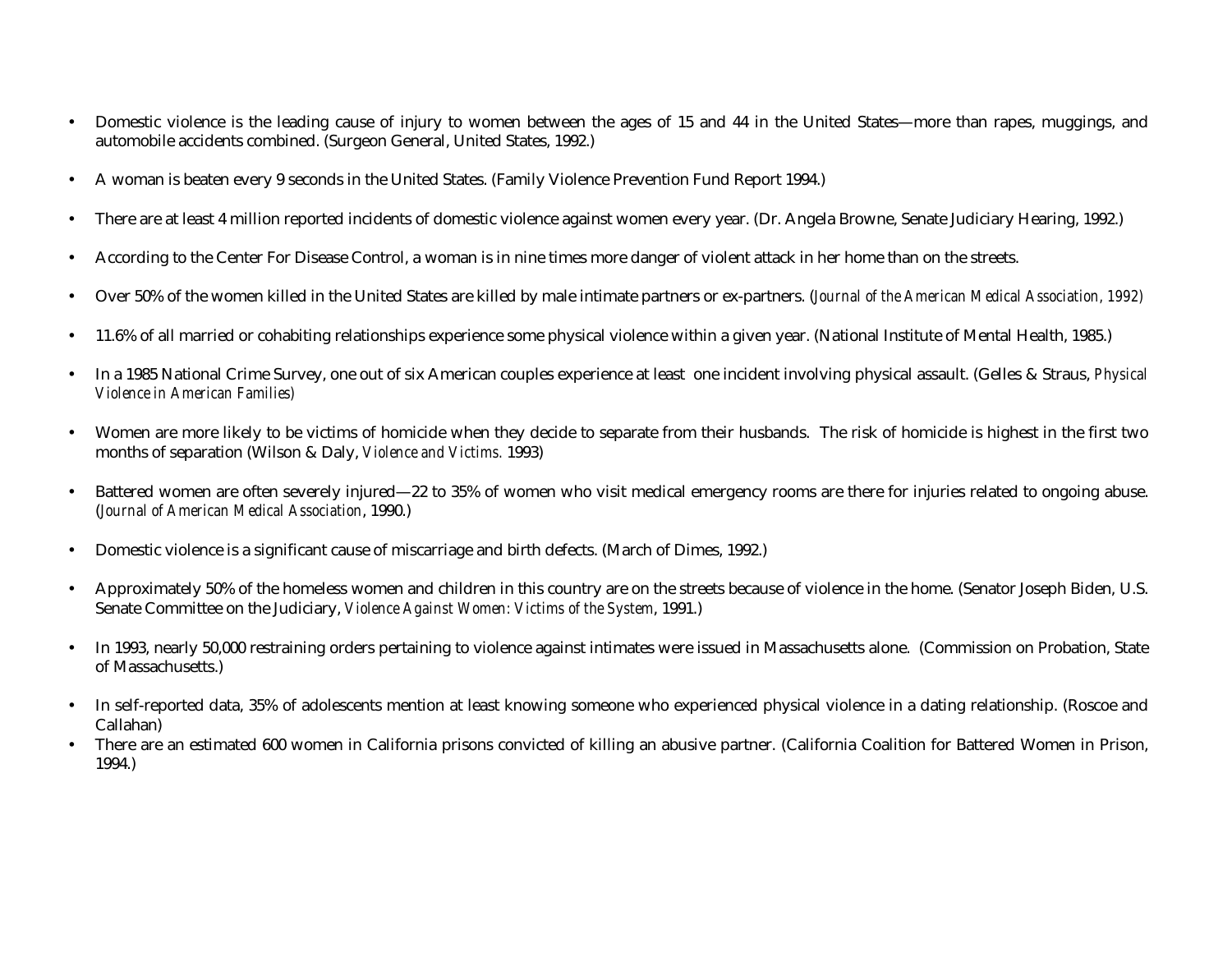# **SUGGESTIONS FOR OFFERING HELP**

Here are some basic steps you can take to assist someone who you believe may be in a battering relationship. (This page is geared towards women because the majority of domestic violence is perpetrated against women, however, it is important to note that men can be victims of domestic violence, too.)

• **Approach** her in an understanding, non-blaming way. Assure her that she is not alone, that there are many women like her in the same kind of situation.

• **Acknowledge** that it is scary and difficult to talk about domestic violence. Tell her she doesn't deserve to be threatened, hit or beaten. Nothing justifies the abuser's violence.

- **Support** her as a friend. Be a good listener and encourage her to express her hurt and anger. Allow her to make her own decisions.
- **Ask** if she has suffered physical harm. Go with her to the hospital to check for injuries. Help her report the assault to the police, if she chooses to do so.
- **Share** information. Discuss the dynamics of violence and how abuse is based on power and control. Let her know that resources are available to help her, including programs that can provide emergency shelter, counseling services and legal advice.
- **Inform** her of her legal rights under local and state abuse prevention laws. Go with her to district, probate or superior court to obtain protective orders, or find someone who can.
- **Plan** safe strategies for leaving an abusive relationship. Never encourage a "safety plan" that she believes will put her at further risk. Remember, she may not feel comfortable taking these materials. Adapted from *Domestic Violence: The Facts*, Peace at Home, Inc.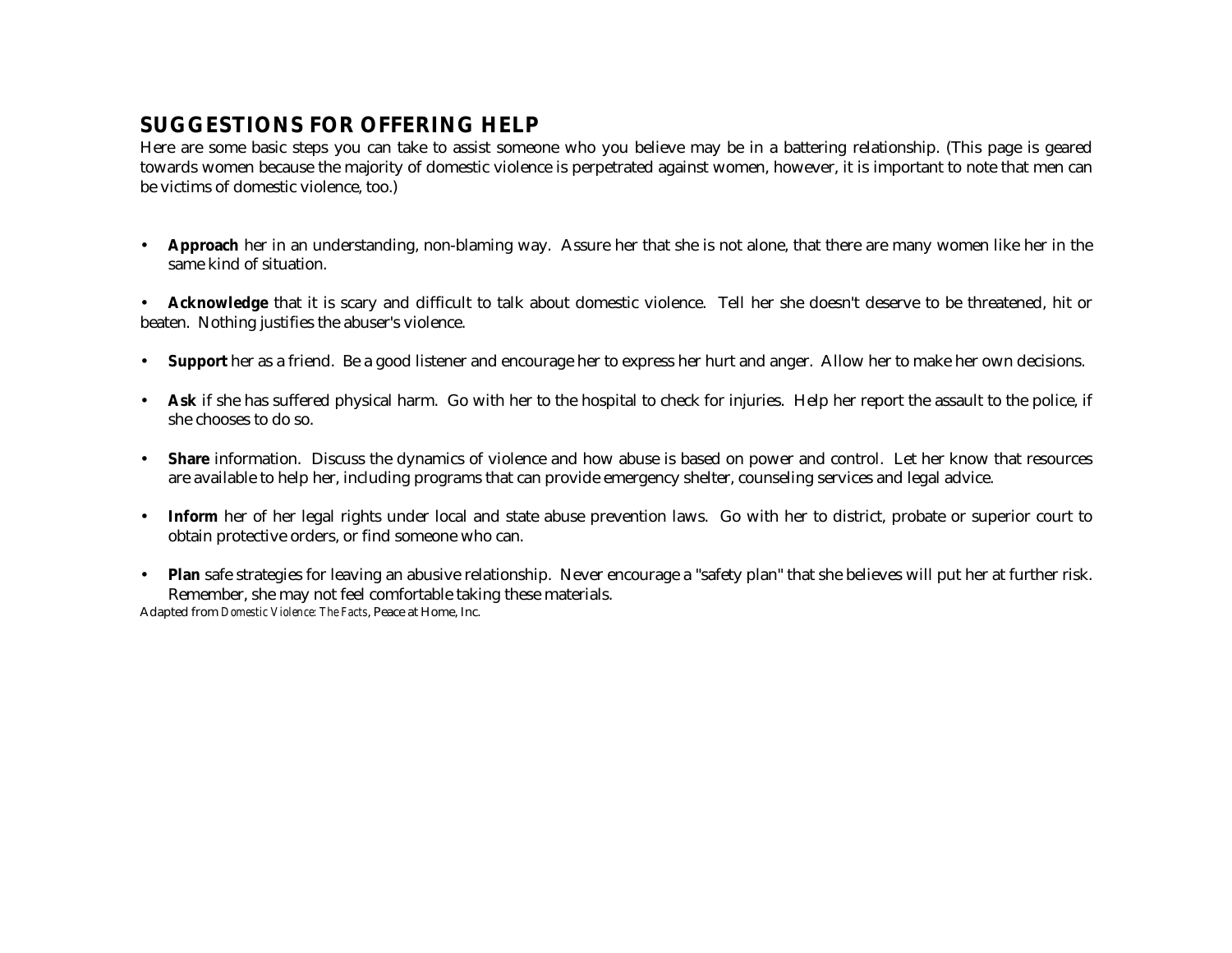### CONTROLLING BEHAVIORS WARNING LIST

This list identifies a series of behaviors typically demonstrated by batterers and abusive people. All of these forms of abuse psychological, economic, and physical—come from the batterer's desire for power and control. The list can help you recognize if you or someone you know is in a violent relationship.

#### **Psychological and Economic Abuse**

- **\_\_\_Verbal Abuse:** name-calling, mocking, destructive criticism, accusing, blaming, yelling, swearing, making humiliating remarks or gestures.
- Pressure Tactics: rushing you to make decisions through "guilt-tripping" and other forms of intimidation, sulking, threatening to withhold money, manipulating the children, telling you what to do.
- **\_Abusing Authority:** always claiming to be right, insisting statement are "the truth," telling you what to do, making big decisions unilaterally.
- **\_\_\_Disrespect:** interrupting, changing topics, not listening or responding, twisting your words, putting you down in front of other people, saying bad things about your friends and family.
- \_\_\_**Abusing Trust:** lying, withholding information, infidelity, unreasonable jealousy.
- **Breaking Promises:** not following through on agreements, not taking a fair share of responsibility, refusing to help with childcare or housework.
- \_\_\_**Emotional Withholding:** not expressing feelings; not giving support, attention or compliments; not respecting feelings, rights or opinions.
- **Minimizing, Denying & Blaming:** making light of abusive behavior and not taking your concerns about it seriously, denying that the abuse happened, blaming you for the abuse
- **Economic Control:** interfering with your work or not letting you work, withholding or taking money, denying you access to the car and other resources, threatening to report you to welfare or other social service agencies.
- **Self-Destructive Behavior:** abusing drugs or alcohol, threatening suicide or other forms of self-harm, deliberately doing or saying things that will have negative consequences.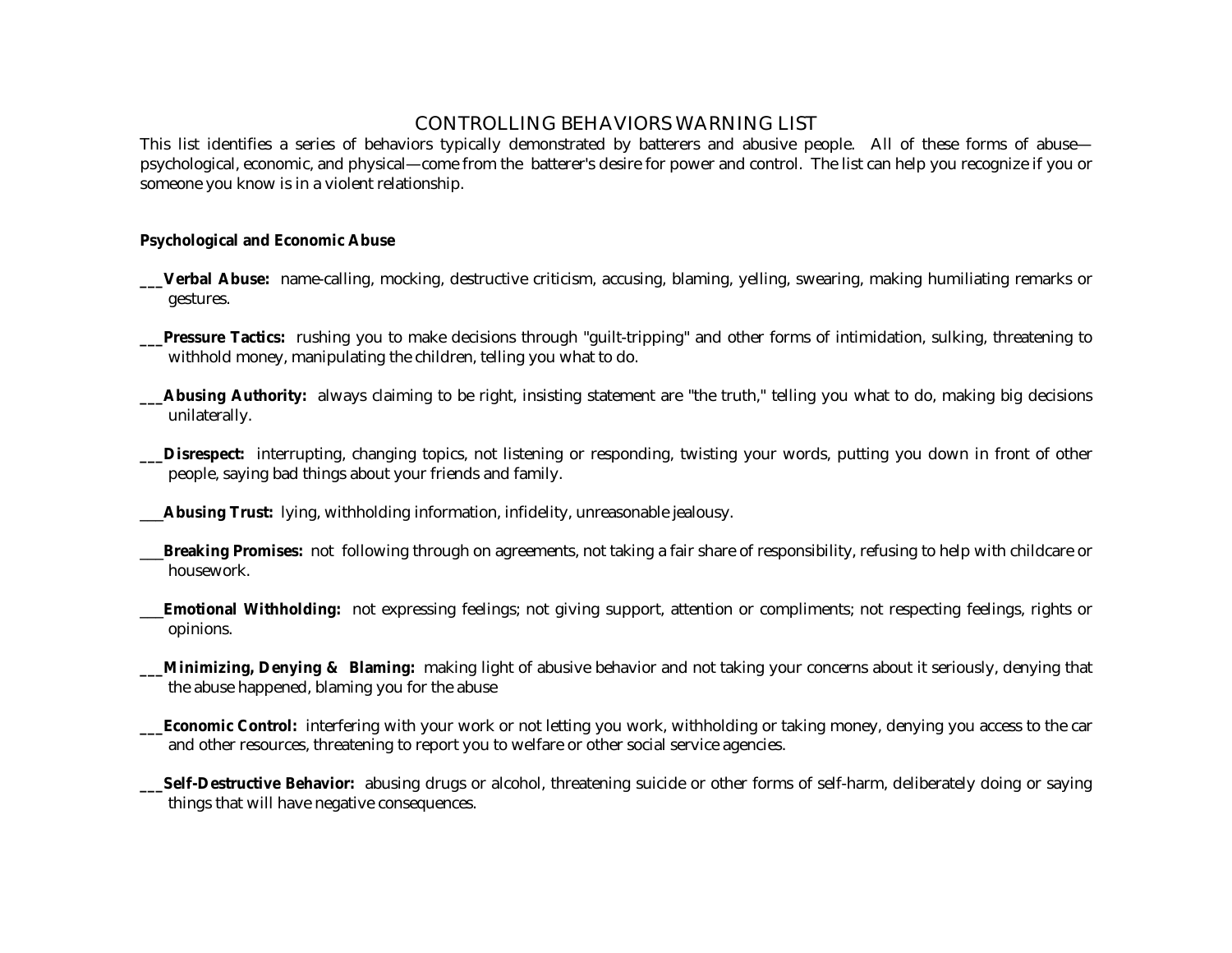- **\_\_\_Isolation:** preventing or making it difficult for you to see friends of relatives, monitoring phone calls, telling you where you can and cannot go.
- **Harrassment:** making uninvited visits or calls, following you, checking up on you, embarrassing you in public, refusing to leave when asked.

#### **Acts of Violence**

- **\_\_\_Intimidation:** making angry or threatening gestures, use of physical size to intimidate, standing in doorway during arguments, out shouting you, driving recklessly.
- **\_\_\_Destruction:** destroying your possessions, punching walls, throwing and/or breaking things.
- **Threats:** making and/or carrying out threats to hurt you or others.
- **\_\_\_Sexual Violence:** degrading treatment based on your sex or sexual orientation; using force, threats or coercion to obtain sex or perform sexual acts.
- **\_\_\_Physical Violence:** being violent to you, your children, household pets, or others; slapping, punching, grabbing, kicking, choking, pushing, biting, burning, stabbing, shooting, etc.
- **\_\_\_Weapons:** use or threatened use of weapons, keeping weapons around that frighten you.

Adapted from *Domestic Violence: The Facts*, Peace At Home, Inc.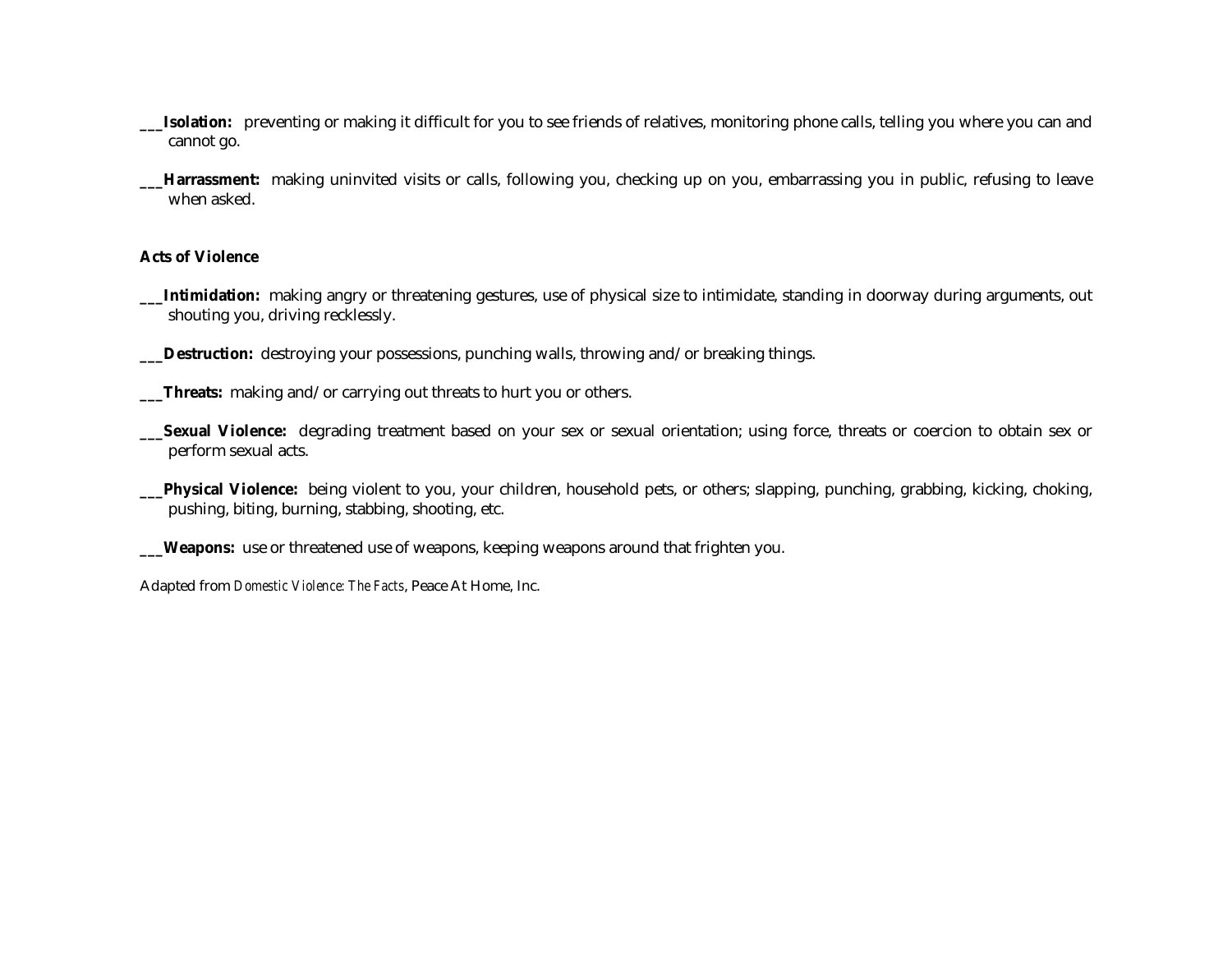### **PERSONALIZED SAFETY PLAN Increasing safety in the relationship**

- I will have important phone numbers accessible to my children and myself (see next page)
- I can tell and and and and and ask them to call the police if they hear suspicious noises coming from my home.
- If I leave my home, I can go (list four places) :

\_\_\_\_\_\_\_\_\_\_\_\_\_\_\_\_\_\_\_\_\_\_\_\_\_\_\_\_\_\_\_\_\_\_\_\_\_\_\_\_\_\_\_\_\_\_\_\_\_\_\_\_\_\_\_\_\_\_\_\_

- I can leave extra money, car keys, clothes, and copies of documents with \_\_\_\_\_\_\_\_\_\_\_\_\_\_\_\_\_\_\_\_\_\_\_.
- If I leave, I will bring \_\_\_\_\_\_\_\_\_\_\_\_\_\_\_\_\_\_\_\_\_\_\_\_\_\_\_\_\_\_\_\_\_\_\_\_\_\_\_ (see checklist next page).
- To ensure safety and independence, I can: keep change for phone calls with me at all times; open my own savings account; rehearse my escape route with my children and support person; and review safety plan on (date) \_\_\_\_\_\_\_\_\_\_\_\_\_.

#### **Increasing safety when the relationship is over**

\_\_\_\_\_\_\_\_\_\_\_\_\_\_.

- I can: change the locks; install steel/metal doors; a security system; smoke detectors; and an outside lighting system.
- I will inform \_\_\_\_\_\_\_\_\_\_\_\_\_\_\_\_\_\_\_ and \_\_\_\_\_\_\_\_\_\_\_\_\_\_\_\_\_\_\_that my partner no longer resides with me and to call the police if s/he is observed near my residence or my children.
- I will tell people who take care of my children who else has permission to pick them up. The people who have permission are:
- I can tell \_\_\_\_\_\_\_\_\_\_\_\_\_\_\_\_\_\_\_\_\_at work about my situation and ask \_\_\_\_\_\_\_\_\_\_\_\_\_\_\_\_\_\_\_\_\_to screen my calls.
- I can avoid stores, banks, and \_\_\_\_\_\_\_\_\_\_\_\_\_\_\_\_\_\_\_\_\_\_\_\_\_\_\_\_\_\_\_ that I used when residing with my battering partner.
- I can obtain a protective order from \_\_\_\_\_\_\_\_\_\_\_\_\_\_ court, keep it on or near me at all times as well as leave a copy with
- If I feel down and ready to return to a potentially abusive situation, I can call \_\_\_\_\_\_\_\_\_\_\_\_\_\_\_\_\_\_\_\_\_\_\_\_\_\_\_\_\_\_\_\_\_\_\_ for support or attend workshops and support groups to gain support and strengthen my relationships with other people.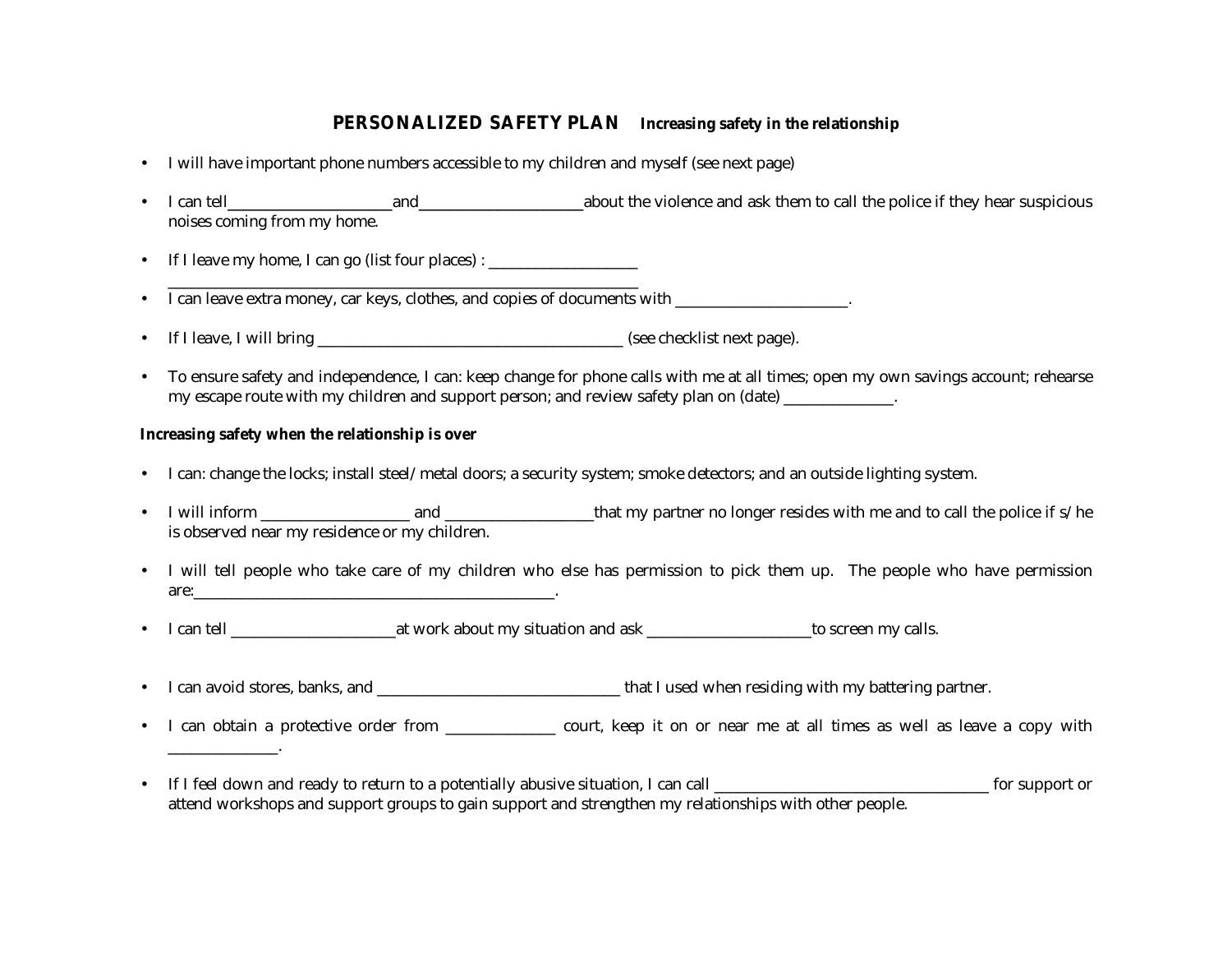### **Items to Take Checklist**

| Identification                    | Welfare identification                   |
|-----------------------------------|------------------------------------------|
| <b>Birth certificates</b>         | Passport(s), Green Card(s), work permits |
| Social Security cards             | Divorce papers                           |
| School and medical records        | Lease/rental agreement                   |
| Money, bank books, credit cards   | House deed, mortgage payment book        |
| $Keys - house/car/office$         | Current unpaid bills                     |
| Driver's license and registration | Insurance papers                         |
| <b>Medications</b>                | Address book                             |
| Pictures, jewelry                 | Children's favorite toys, blankets       |
| Other items of sentimental value  | Change of clothes                        |
| <b>Important phone numbers:</b>   |                                          |

| D                    |       |
|----------------------|-------|
| <b>D</b><br>н<br>. . | _____ |

**Being Aware + Informing Others + Finding Support = Increased Safety**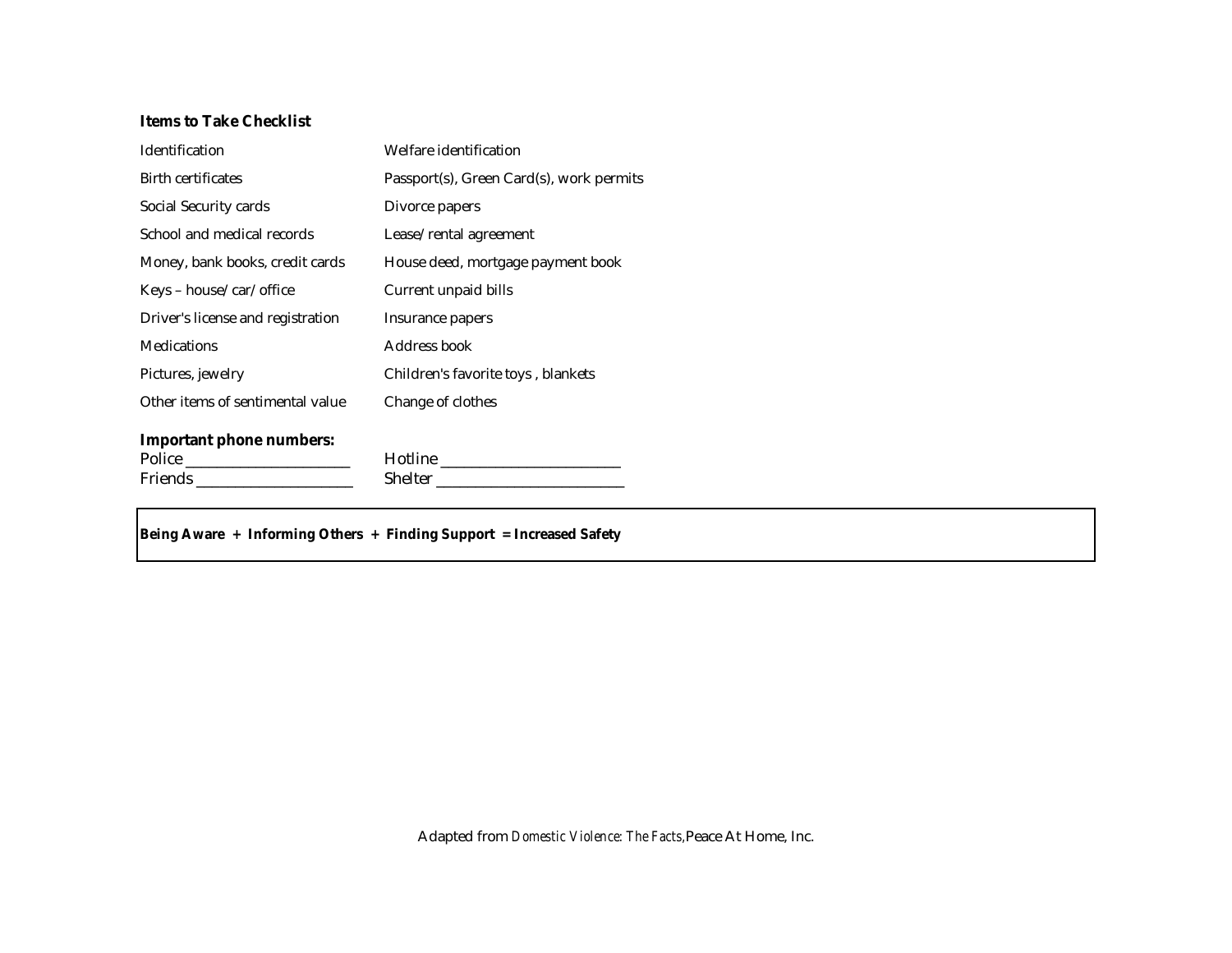### **Violence Against Women:**

#### **How to Improve the Legal Services' Response** Excerpts from a speech by Sarah Buel, Assistant District Attorney, Quincy, MA and Head of the Suffolk County Domestic Violence Unit, delivered Nov. 18, 1991

They have their teeth knocked out with hammers; they are run over by cars and trucks; they are raped with hot curling irons and large objects. They are beaten, stabbed, choked [and] strangled. They are beaten in public, in the streets; they are beaten in the privacy of their own homes; they are tortured and beaten in front of their children; and they are tied up and forced to watch the torture and sexual molestation of their own children.

Am I talking about atrocities committed in some foreign country by enemy soldiers against captive prisoners? Am I talking about atrocities that human rights organizations around the world are outraged by, that [they] are screaming and yelling and telling us how funds need to be raised to stop this abuse? No, I'm talking about the domestic violence that is occurring not just across this country, but specifically in the Commonwealth of Massachusetts, all around us.

The F.B.I. now tells us that one out of every two women in this country will be in a violent relationship in their lifetime. Not because 50 percent of all men are abusers, but because we as a society completely fail to hold them accountable and provide sanctions for that abuse. That means that this is no longer an "us-and-them" proposition. It is all of us. The Centers for Disease Control in Atlanta has a Violence Epidemiology Unit that tells us more women in this country now seek treatment in our nation's emergency rooms as a result of domestic violence injuries than from the combination of muggings, rapes and car accidents. That makes domestic violence the *number one* cause of injury to women in this country.

They also tell us that women are in nine times more danger in their homes than they are in the street…I did not come to this work by accident. I grew up in a violent home and, not surprisingly, ended up in a violent marriage—at a time 15 years ago when there were no abuse prevention laws, no battered women shelters [and no] courts that I could find [which] were at all interested in my safety, the safety of my then infant son and the two foster children I had.

We have come a little way in that time. There are now about 1,200 battered women's shelters across this country. But, just to keep that in perspective, there are about 3,800 animal protection shelters. And it seems to me, no matter how much you love animals, our priorities are a little skewed when we have three times the number of shelters for homeless animals than we have for battered women and their children.

In the Commonwealth of Massachusetts, the Metropolitan District Commission spends more on its zoo than the entire Commonwealth spends for battered women. Just two years ago, when the Legislature approved \$100 million for a new tropical rain forest pavilion at the zoo, it was the same year that battered women's shelter programs had their funding reduced to \$4.3 million. You are each tax-paying, voting citizens, and you have a voice. I would argue that you have a responsibility to make that voice heard, and to let your elected officials, your legislators [and] the policy makers around us know that [this] kind of funding disparity is simply not acceptable to us.

I come to you with two assumptions, two premises today. The first is that domestic violence is serious violent crime, and until and unless we treat it as such, we will continue to see the spiraling numbers of victims. The second proposition is the good news; there is a tremendous amount that you as an individual, as well as a professional, can do.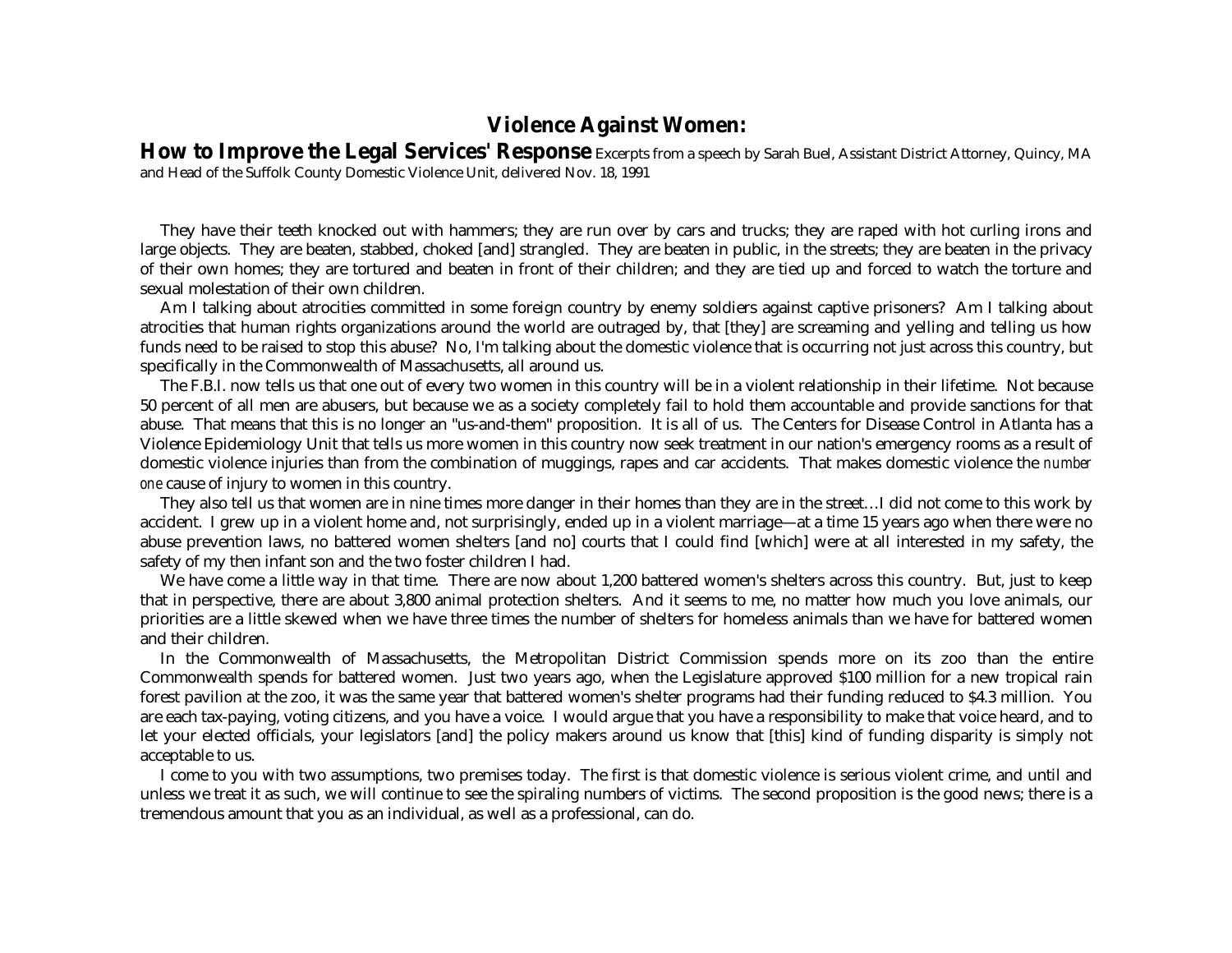The number-one question people ask me is, "If you were smart enough to go to law school (as if there is any correlation between going to law school and being smart), how could you stay in a violent marriage for so long (as though there is any correlation between being stupid and staying in a violent relationship)?" It has nothing to do with being stupid, it has everything to do with what your options are and what information you have. I need to point out that there were more safety nets when I left [my ex-husband] in 1977. I was able to get on welfare. There was then the CETA program which got me a job in legal services as a paralegal. And that's what really changed my life, in terms of learning about what legal rights and options I had, and figuring out how we could protect battered women…

So many legal services people call me and say, "I'm being supportive with her, I'm telling her that I'm here for her and I'm going to help her get a restraining order, and she still went back to him. Tell me what I'm doing wrong, tell me when this woman is going to understand that she's got to leave." She's going to understand that she's got to leave, I believe, when we make it safe for her to do so, and when there are enough support mechanisms in the community.

There are several very good reasons why battered women are forced to go back…One of the first that I want to address is the issue of fear. You are not going to be with her 24 hours a day, so no matter what assurances you give her, you simply can't be there…I can't believe how often I have heard supervisors when I worked in legal services tell me and assure [other] battered women that he really is not going to kill her.

Well, I have buried too many battered women. We are not going to start talking about second-guessing when battered women are the people who know this abuse the best, and they know when he's giving the clues and the signals that he is serious this time. That this is the time that he could kill her. We can't be giving assurances about things that we simply don't know.

I want to share with you something that keeps [this] in mind for me the most clearly, and that's when I left [my ex-husband] and went to a small rural town in New Hampshire. I was in a Laundromat on a Saturday morning, and my son was running around with the kids over there, and I saw people by the counter, so I felt reasonably safe. I tried to always be around people. And then I saw my exhusband come in the door.

I could not believe that he had figured out how to find me. It is just amazing the tenacity that batterers use in tracking down victims. Do not ever underestimate them. So I see him come in, and I look over to the counter, and I ask the people to call the police.

But he said, "No, this is my wife, and we've just had a little fight and I've come to pick her up." So nobody moved. I still had bruises on the side of my face, and I said, "This is the person who did this to me, you need to call the police!"

And he said, "No, this is my wife, we've just had a little fight and I've come to take her home." So nobody moved.

As long as I live, I want to remember what it feels like to be terrified for my life and nobody can even pick up the phone. And we hear this over and over and over again. Women screaming in the street, women screaming in their homes, and nobody can be bothered to pick up the phone.

…When we talk about how battered women should leave because they are in great danger, we need to think about what we are telling them to do. More battered women are murdered in the process of leaving than at any other time, so it is irresponsible to simply tell them, "You need to leave." You have to hook them up with a shelter, or somebody who can help them put together a safety plan.

…I first went to legal services as a client because I had been denied welfare because I wouldn't tell them where he was, because I knew that they would contact him for child support, and then he would track me down, again. But nobody asked me, "Are you safe? Are you OK? Has anyone hit or assaulted you in the last year?"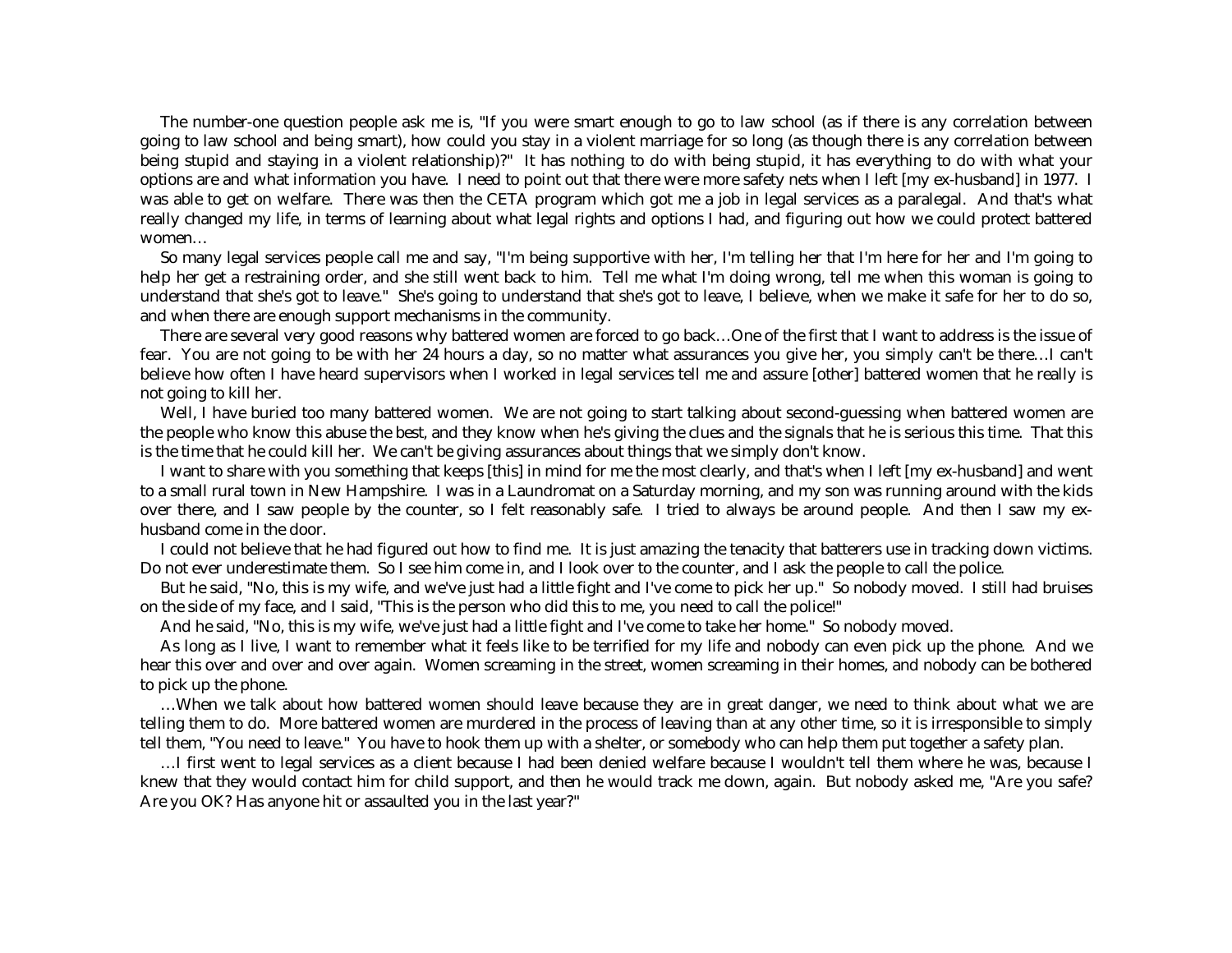*We need to routinize inquiries about abuse.* If you do nothing else, [make sure that] every single intake form [asks these questions] of every single female client who walks in your door. I would suggest that it is malpractice not to ask every single female—whether they come in for a landlord/tenant problem, [or] consumer protection…

So many women come to us and still have no idea that the abuse is illegal. They still have no idea how to get a restraining order; there is a vague notion, as in many states, that you have to have a lawyer to do that. We have that information, and I would argue that we have a responsibility to give it out, to share it. That means *we need to make community legal education an integral part of our work*.

You need to be out in your community. You need to forge a network with your legal services programs and other areas, as well as the battered women's shelters in your communities, the batterer's treatment program. We have to be able to assist battered women in complete ways…

A second obstacle for many battered women leaving [their abusers] is economic factors. This is particularly true for the people with whom we work.

What I usually like to do when we talk about economic factors, because people seem to remember it, is to take everybody's wallet. When you take people's money, their credit cards and their identification, they get pretty nervous. I want them to have a sense about what it is like to be a battered woman and leave in the middle of the night and not have a chance to grab your purse. So I say OK, take out your wallet, put your cash, checks, credit cards on the desk in front of you. I'll let you keep \$20, and I'll give you a bus ticket to anywhere in the state that you want.

And you have three children under the age of six, so when you get to this new city or town, you need to find the battered women's shelter. The problem is: we turn away eight children for every two that we shelter, and that was two years ago before all of the budget cuts.

So, there's probably no room for you. You try going to the homeless shelter, [but] 95 percent of them don't accept women. Of those that do, many do not accept women with children, and many, such as Rosie's Place [of Boston], do not accept battered women because they feel that you endanger the rest of the residents.

So you think that you're going to go to Welfare to get some Emergency Assistance? But they don't even have to give you an answer, if they let you fill out an application, for 30 days, let alone give you money. So, you think that you are going to find a sympathetic landlord? Somebody that will just let you stay overnight? Or a couple of weeks, or a couple of months? But you don't have the first and last month's rent, never mind the security deposit, and you don't have a source of income in that city.

By this time the batterer has tracked you down, and he has a box of chocolates and a bouquet of flowers. He's real sorry, and [says] it's never going to happen again. Either that or he's going to kill you if you don't come home, and he has a gun to your head. And the children are crying and they just want to go home. You've spent the \$20 on Pampers and Burger King and getting back and forth to all of these agencies.

I ask you, how long would you stay away?

You think you're going to sleep in the park? The Department of Social Services will take your children away; it's called neglect.

So, if you're lucky enough to stay with a friend, and you get a minimum wage job, that means you take home \$120 a week. The Office for Children tells us the cheapest day care is \$90 a week for one child, that leaves you \$30 to pay the rent, to buy clothing, medicine, food; you can't do it.

What is it we want battered women to do? The next time somebody tells you how stupid we are for staying, you ask them to figure out a safety plan…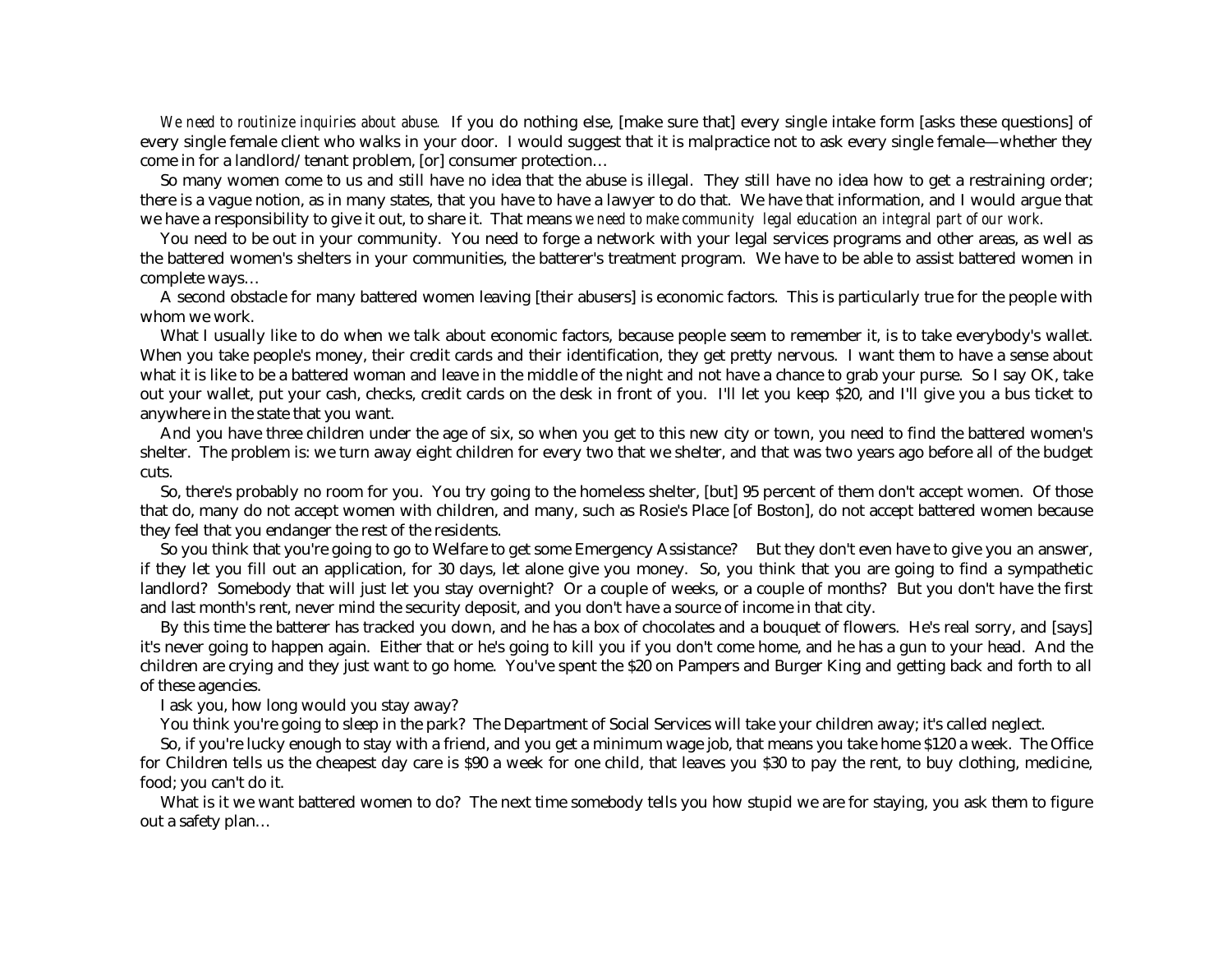We need to talk about a whole new way of community organizing. We are just starting an organization of formerly battered women, because we have to make our voices heard. We have to not only make them heard on Beacon Hill,\* but within our local legal services programs. And many of you here know exactly what I'm talking about. There are some that do an extraordinary job at providing legal services to battered women, and some that do a horrendous job, not only in the allocation of how many housing attorneys you have as opposed to how many battered women's attorneys you have, but also the attitudes, and the ways that you think about battered women, and the priority that they receive within your program.

When we talk about economic issues, we have to talk about the particularly cruel irony of battered women who are doing time in our nation's prisons as a result of the abuse. We learned from a Brandeis study at the Framingham women's prison that 95 percent of the women at that prison are battered women. When we started a project at Harvard pairing up law students with women in prison, we learned that [while] less than 10 percent are there for committing violent crime, that 99 percent of the women who are there for committing violent crime committed it against their batterer.

We learned that over 60 percent are there for writing bad checks. These are not checks that were written to fur stores on Newbury Street or Filene's diamond department. They were written to Stop & Shop, Sears and KMart's children's department. We can trace that these are battered women who went into court and couldn't get a restraining order, or had no idea how to get to court.

So they would leave in the middle of the night, and they don't have any money…Now it's you. And then you have to write a bad check, and you don't have any food. And you write another bad one, because you left in the middle of the night, because you have no clothing for yourself or your children. So you get to work it off at \$30 a day at the Framingham prison.

#### \*State government

I don't know about you, but they told me in ninth-grade civics class that the Pilgrims came over here to escape debtors' prison. I would submit to you that we have a debtors' prison for battered women in

Massachusetts and across this country…

I was asked to talk about some of the ways that domestic violence affects other kinds of work we do in legal services. One of those ways is to talk about the correlation between domestic violence, child abuse and juvenile delinquency…The first way that we look at this is through pregnant battered women. We know that about 30 percent of all pregnant women are battered at some point during their pregnancy, and as we train more medical people, we are learning that the number is probably a lot higher. We also know that abusers target the stomach on a pregnant battered woman.

So, it is not surprising that a March of Dimes 1989 study reports that more babies are now born with birth defects as a result of the mother being battered during pregnancy than from the combination of all the diseases and illnesses for which we immunize pregnant women.

In 1985, the Mass. Department of Youth Services did an outstanding study correlating family violence and juvenile delinquency. They found, not surprisingly, that children growing up in violent homes do not need to be physically abused themselves in order to take on violent and delinquent behavior. It is enough for them to witness their mother's abuse.

If you remember nothing else from what I say today, I would like you to remember the number 63. Sixty-three percent of the young men between the ages of 11 and 20 who are doing time for homicide have killed their mother's batterer. You need to hear me; *63 percent of the young men between the ages of 11 and 20 who are doing time for homicide have killed their mother's batterer.*

I suggest to you that they have taken on the role that we as their family, their friends, their community, and their legal system have completely failed to do: to protect them and to protect their mothers. We need to understand that young men are socialized to be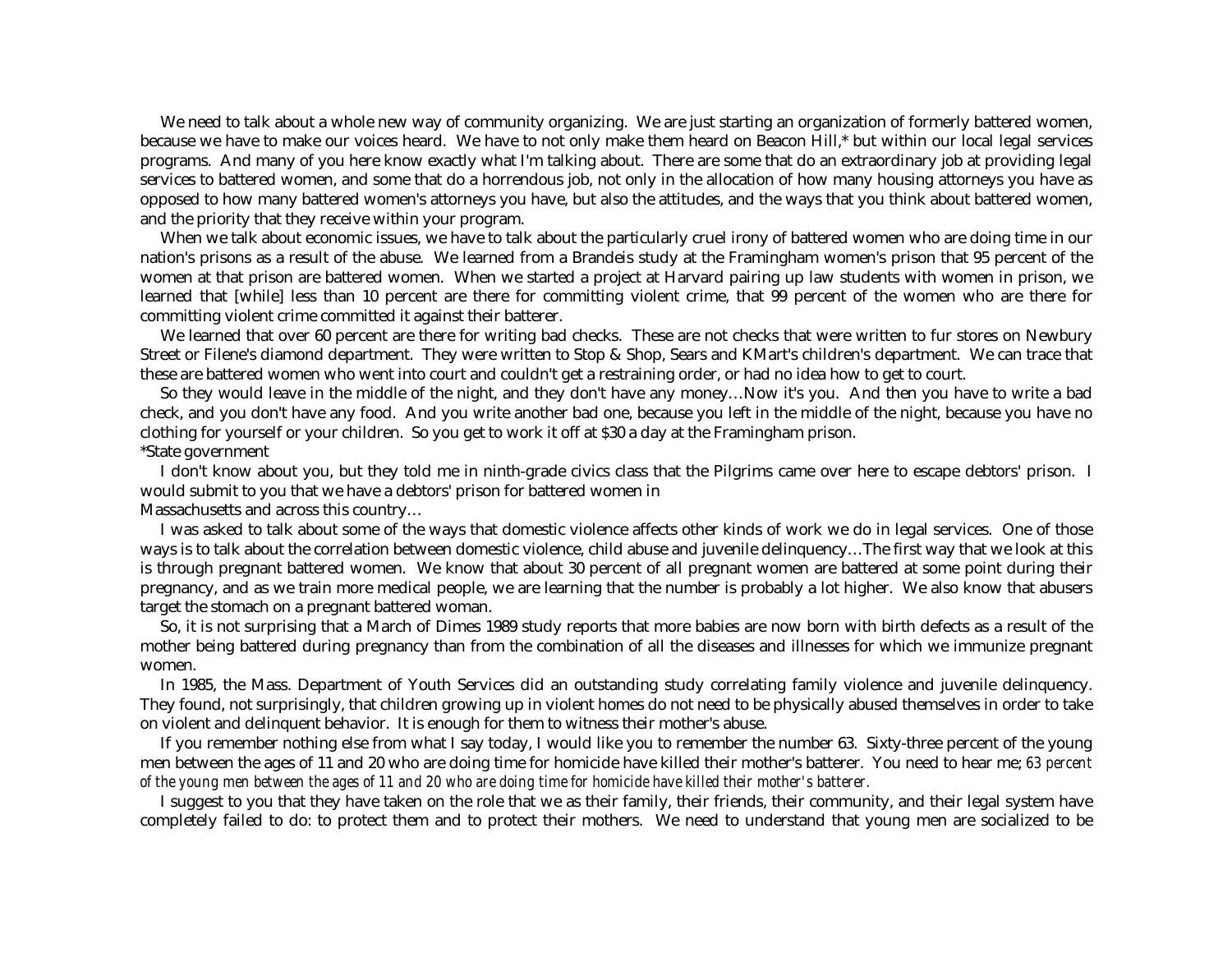protectors. I see this with my own son who's now 16, and he's about a foot taller than I am. When he has visitation with his father, we always meet in a public place and he sees his father coming towards me, and remember, this is a child who really, really loves his father. But he always comes and stands next to me, and it makes me so angry, and it hurts me so much.

At what point did he get the message that it was his job to protect me? Maybe it was having to move about 10 times in 12 years. Maybe it was seeing that it took the police over an hour to come when we called… What does this do to children who constantly have to feel like they have to be on alert? With female children…we tend to see the rage and pain turned inward. In working with teen-aged prostitutes, people are amazed at how often they come from upper-income homes. As though, somehow, there is not abuse and neglect and sexual assault going on in those homes. But, in virtually everyone we could trace, those children had accurately assessed that they were safer on the street than they were at home.

Probably the person that taught me the most about the connection between domestic violence and child abuse was a foster child named Christopher, who came to me when he was three years old. When he first came to me he had two broken ribs and he had cigarette burns on the bottoms of his feet. And he stayed for about three months and then his father, who was the acknowledged perpetrator, said he was real sorry, and it would never happen again.

And so the court allowed Christopher to go home, and within a few weeks I got a call, Christopher was in the hospital again. He had new cigarette burns on the bottoms of his feet and on the palms of his hands, and all of his ribs were broken. Those of you who know about early childhood development know how resilient a child's ribs are. It's very hard to break them so it must have been a tremendous amount of force. So Christopher came home with me, and his mother was allowed to have visitation, as again his father acknowledged he was the one who had abused him.

But I was so righteous with her, because she was staying with the man who had done this to her child. What was wrong with this woman? She would come in, I would sort of notice that there were bruises on her, I didn't really let it register. My focus, my obsession, was with Christopher and keeping him safe…And after a few months Christopher's father went back into court, and [said] he was real, real sorry, and it was never, never going to happen again. And the court allowed Christopher to go home with him.

The following August we buried Christopher, and we buried his mother right next to him. And as hard as it is for me to think and talk about Christopher even now, it is ten times harder, a hundred times harder for me to think about his mother. Because I did everything humanly possible to save Christopher. I went to every hearing, I went to every meeting possible, I called and wrote to the mayor, the governor, the president, but I did nothing for his mother. Because I was so busy judging her, and so busy being righteous, and she could not have presented herself more clearly as a battered woman if she had a megaphone and a neon sign.

We learned at the murder trial that DSS, in writing, had told Christopher's mother that she needed to stay with his father if she ever wanted her child back. Because we have as a priority the reunification of the family. We hang on to the illusion of Mom, Pop, Bud, Sis, and dog Spot. My God, what are we willing to do to keep that myth alive? To make women toe that line because, no matter what, we hold women responsible for the safety of the children.

In all the years I have been working in the legal system, I have never seen a father charged with failure to protect when the mother is accused of the abuse. And yet in virtually every single case where the father is the acknowledged abuser, the mother is charged with failure to protect.

Is there something about our anatomy which makes us magically able to protect children from that which we can't protect ourselves? We need to think about the roles and the expectations that we inflict on women, and particularly on mothers…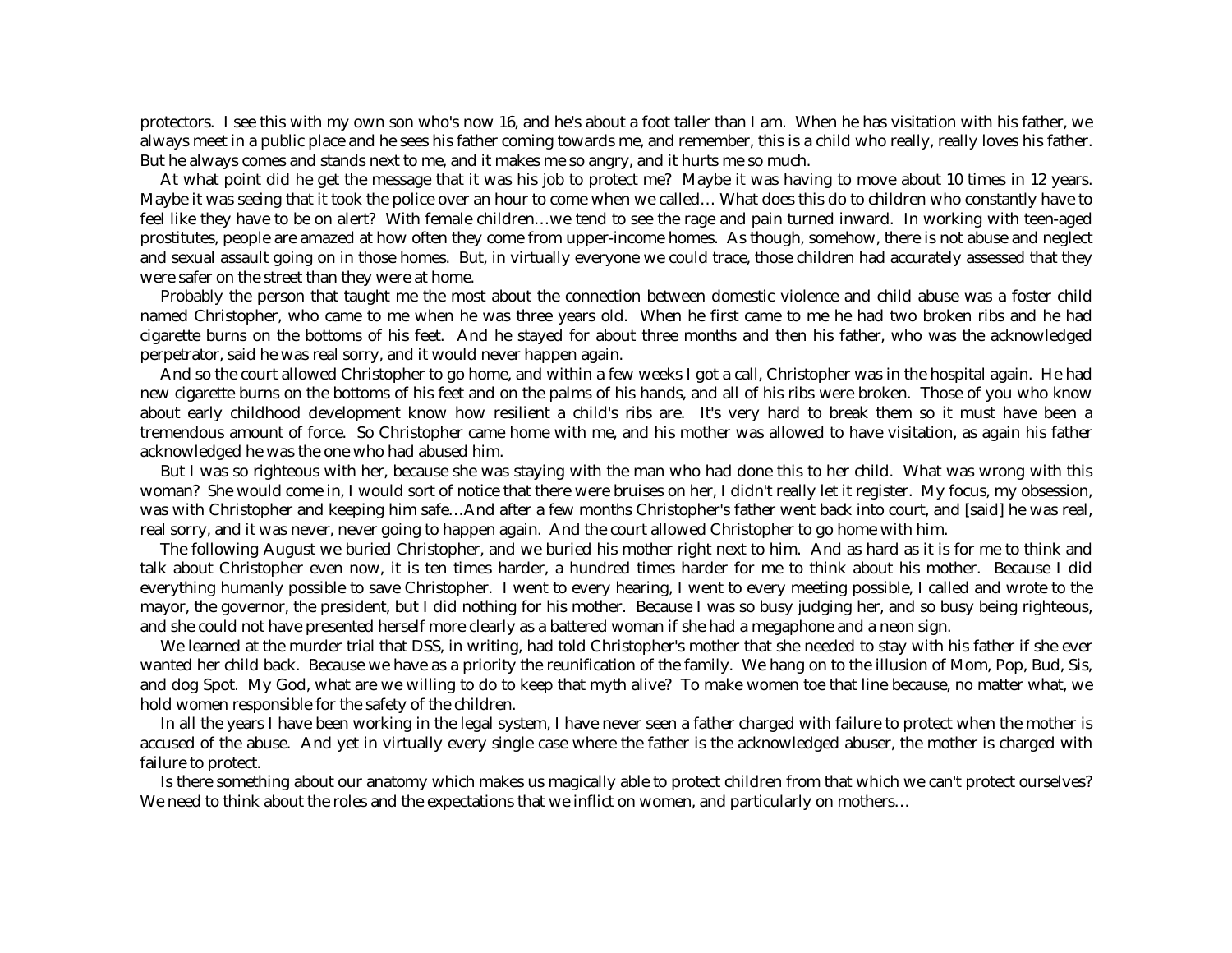If you think that it's only about the physical abuse, you're missing the whole other realm of what makes it so difficult for us to leave. The physical abuse is certainly part of it, but it is also the emotional abuse, it's also using intimidation, coercion and threats and economic abuse. Many times even upper-income women that come to us have no access to the money, the batterer controls that. It's a part of being in control of everything. Using male privilege and using the children are extremely common. When my ex-husband said to me, "You can leave, but you will never see your kids again," that's extremely powerful. Because you feel like this person has some extraordinary amount of power, you listen.

Why did I think he would get custody? What did I think he knew about the system? But just look at the SJC Gender Bias Study in Massachusetts, which says that in 70 percent of the cases when men attempt to get custody of their children here, they do so successfully. We need to acknowledge that this is a very real threat, and custody in abuse cases needs to be a priority within legal services…

Minimizing, denying and blaming is [another] very powerful tool that batterers use. It's easy to buy into that and believe that somehow, it's our fault or somebody else's fault besides his. That is why I do the criminal prosecution piece, because I think abusers need to be held accountable within the same system that says it's not OK to be violent in the street.

**Recommendations**. The first is developing an *awareness* about the problems of domestic violence. Each of you within your own communities can set up meetings with your police departments. We need to know how many battered women are there in each community; we need to know the assaults, the homicides, the number of cases of assault-and-battery with intent to murder…Our police departments are able to collect this data on virtually every other kind of crime. I can't make them do it in every city or state, but where you live, you have that power as a voter. There is an amazing amount of federal money available, state money, foundation money, but you have to give them numbers.

This is one of the first steps. We can then set priorities within legal services about allocation of attorneys, so that we do not have 10 housing attorneys and one family law attorney. You need to figure out the connections between what you're doing and not doing, and its impact on battered women in your community.

Understanding the larger social context, we need to put this in the framework of the feminization of poverty. Put this in the framework of forced homelessness. Put this in the framework of misogyny; [that is] why this is tolerated. We need to use this language. We need to talk about what violence against women and children really is. It has to be about misogyny, when you talk about that this is 95-to-97 percent male-inflicted on females. There is no other area of law in which we would tolerate the degree of breakdown in implementation of laws than in the area of violence against women.

Third is creating an empathetic bridge. Make sure you have a safe waiting area that is not visible from the street. Some place where she can wait which has a toy box, something for her kids to do while she is there, and community legal education materials.

**Cultural Diversity**. Make sure that you have a diverse staff, racially as well as formerly battered women, and not simply at the lowest levels. It's not enough to have a token secretary; we need to have diversity among managers, directors, supervisors. [We need] ongoing training about cultural awareness. Four years ago the William Monroe Trotter Institute at U. Mass.-Boston conducted a study which found that 85 percent of the information that we receive about communities of color from our major media outlets is negative. That means that it is our responsibility to educate ourselves about what is going on around us… every single office should be subscribing to *The Bay State Banner*. You need to subscribe to magazines [such as] *Essence*, *Ebony*, *Jet*, Hispanic-magazines and publications that come out of communities of color.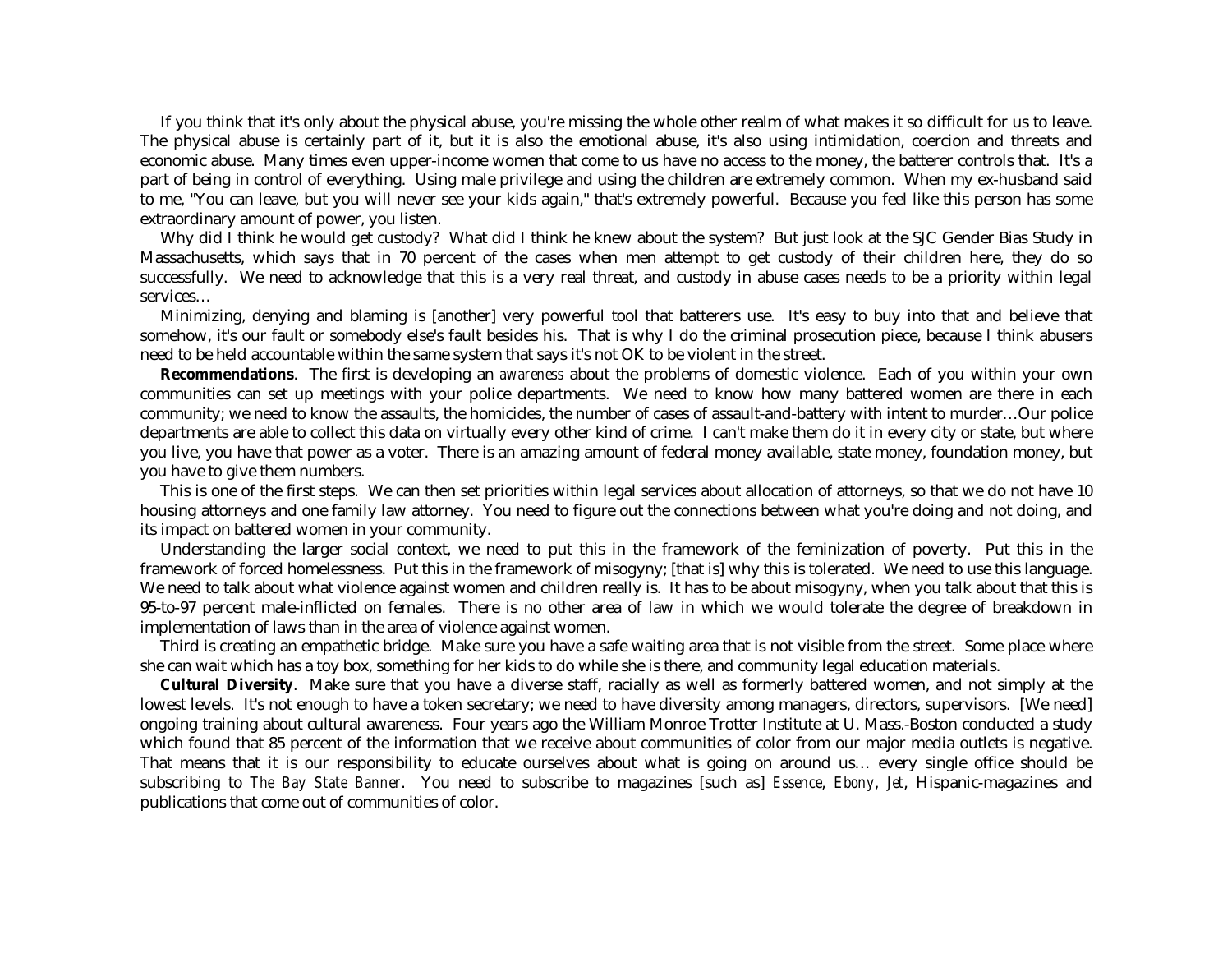Also we need to have brochures that don't just have white people on the front. This also goes back to [the issue of] who your staff are. You need to make this your issue, this has to be the work of white people within these organizations. It is not up to people of color to keep saying there should be more people that look like me here. This has to be the issue, and you [need to] raise it all the time, at every staff meeting. Don't let them placate you with one person, we are not about tokens; we need to really talk about diversity within our programs.

[We need] ongoing training on background dynamics of family violence. To really bring in people, particularly from your shelters and your local battered women's programs. They have a tremendous, tremendous amount to teach you about things you need to learn. Don't just think because you've been to law school, that you have a handle on family violence. It needs to be an ongoing dialogue.

**Interviewing Skills**. *Find out from former victims what worked and what didn't work*; what was helpful for them to hear; what was not helpful; what was insulting and patronizing...Try asking victims, "What makes you feel safe? What do you need?"

If you see injuries on a woman, but she's there for a welfare or landlord/tenant issue, and she doesn't want to talk about it, you can at least say, "I understand you may not want to talk to me about this, but very often when I see injuries like yours, it's because someone is being beaten by their husband or boyfriend, and I would at least like to give you this number." If you don't know the number of your local shelter, you can give them the national number, 1-800-333-SAFE.\* This toll-free, 24 hour number also has multi-lingual capabilities. It means that if she is going across state lines, they can hook her up with a program nearest wherever she is. If she doesn't want to take a piece of paper, you can say you'll write it on the bottom of her shoe. If you write it right in the back of the heel, it doesn't get worn off. A lot of batterers go through a woman's purse, so don't think, well, I'll sneak it in her purse and do her a favor. Talk with her about where this information will be.

Don't think the first time you say to her, "You need to leave or get out" or that "I'm afraid for your safety," she's going to be able to leave. *Psychology Today* says we need to hear things 11 times before they sink in…Tell us a lot of times you are afraid for us, and you are concerned, and there are options and there are places we can go. We may need to hear it 15 times or we may need to hear it once, but let us be the decision-maker about that.

The number-one thing that I want you to remember, in addition to 63 percent, is to routinize inquiries about abuse. Every single person that comes into your program needs to be asked.

Pennsylvania triage nurses found by asking the one question, "Have you been injured or hit in the last year?" they increased identification of battered women by 60 percent…Again I would argue, it is malpractice not to ask these questions [of every single person]…

*Know your community resources…*There's a lot more out there, and some of you are wonderful about being able to refer people to a whole area of places. We need to share what those are. One of the ways of doing that, every single community we hope will set up some kind of Roundtable or Family Violence Coordinating Council, preferably through your court. Just try to have the major players police officers, judges, probation [officers], prosecutors, victim-witness persons, shelter people, whomever in your community has any contact with battered women. Get them all together and meet monthly.

Finally, I want to ask you to *envision* the kind of system, the kind of course, the kind of shelters, the kind of legal services program that can really be supportive and nurturing to battered women.

If anybody had told me 15 years ago, "You will not only be able to get off welfare, you will be able to go to Harvard Law School, you will be able to try cases, you will be able to talk to more than three people who aren't your relatives for more than two minutes," I would have told them that they were out of their mind. When I first wanted to go to law school, I didn't even know how you become a lawyer.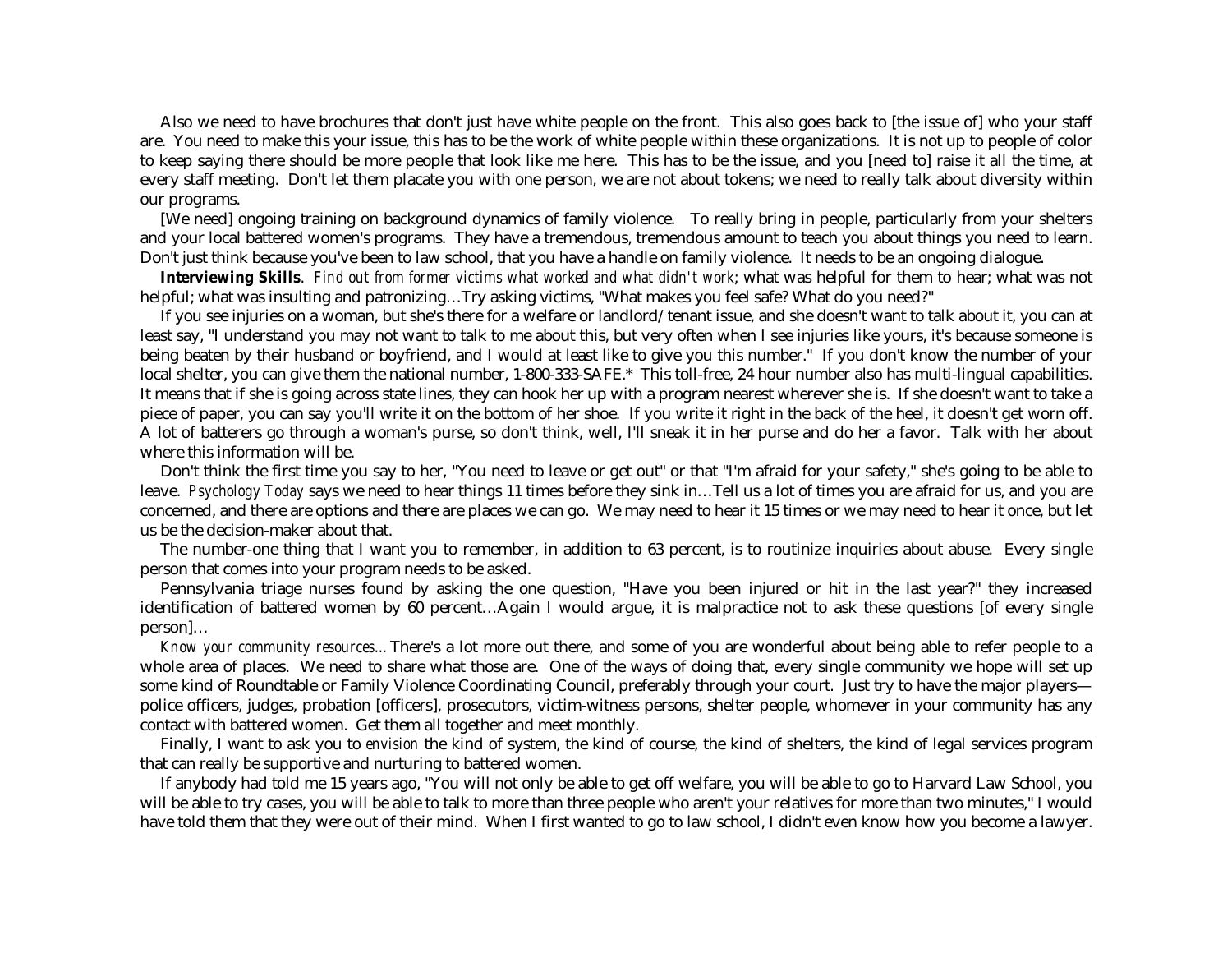I thought you had to be a legal secretary first. So I kept trying to get jobs, but nobody would hire me because my typing was so bad. Then, from welfare I went to the CETA program and was hired as a paralegal at legal services. They told me you have to go to college first. I spent seven years going at night as an undergraduate, and then nearing the end, I asked, "OK, how do I apply to law school?" They said, "Where do you want to go?" I said, "Well, you know, I drive by Harvard, it looks like a decent place, I guess I'll apply there." One of the attorneys in my office told me, "No, you don't understand. You're not Harvard material. You're a single mother, you've been on welfare, you didn't go to the right schools. Don't set your sights too high."

That really made me mad. I would drive by there, and I would yell at Harvard Law School, "You're going to let me in." I would stop the car and get out and would walk around the buildings. I would sit down just to see what it felt like to sit in a classroom. I went a little further, and they had all these different lockers, and I decided I wanted an orange one. Then I would drive \*This number no longer exists. See hotline list in this booklet.

by, and I would yell at them, "You're going to let me in, and I'm going to change the way you do business."

And the most amazing thing happened. They not only let me in, they gave me a full scholarship *and* an orange locker. You have to be careful what you wish for, because we can make this stuff happen. We started a battered women's advocacy project in law school…We put a notice in the student newspaper, but we had 80 people at the first meeting. We now have 215 law students (30 percent are men); there are now programs at Boston University Law School and Northeastern University Law School. We modeled our program after the project at Suffolk Law School.

We can take every single institution, whether it's a high school, a college, a law school, whatever you have near you, and train those people, not only because we need them now as advocates, but they are our juries. I do want to tell you that you can make a huge difference. Just the power of what you envision.

I want to close with a quote from somebody who knew a lot about vision and a lot about nonviolence. It was Reverend Dr. Martin Luther King, Jr., in his 1963 letter from Birmingham jail, who said, "We in this generation must not only repent for the vitriolic words and actions of the bad people, but for the appalling silence of the good people."

I implore you not to be silent about the family violence in your community.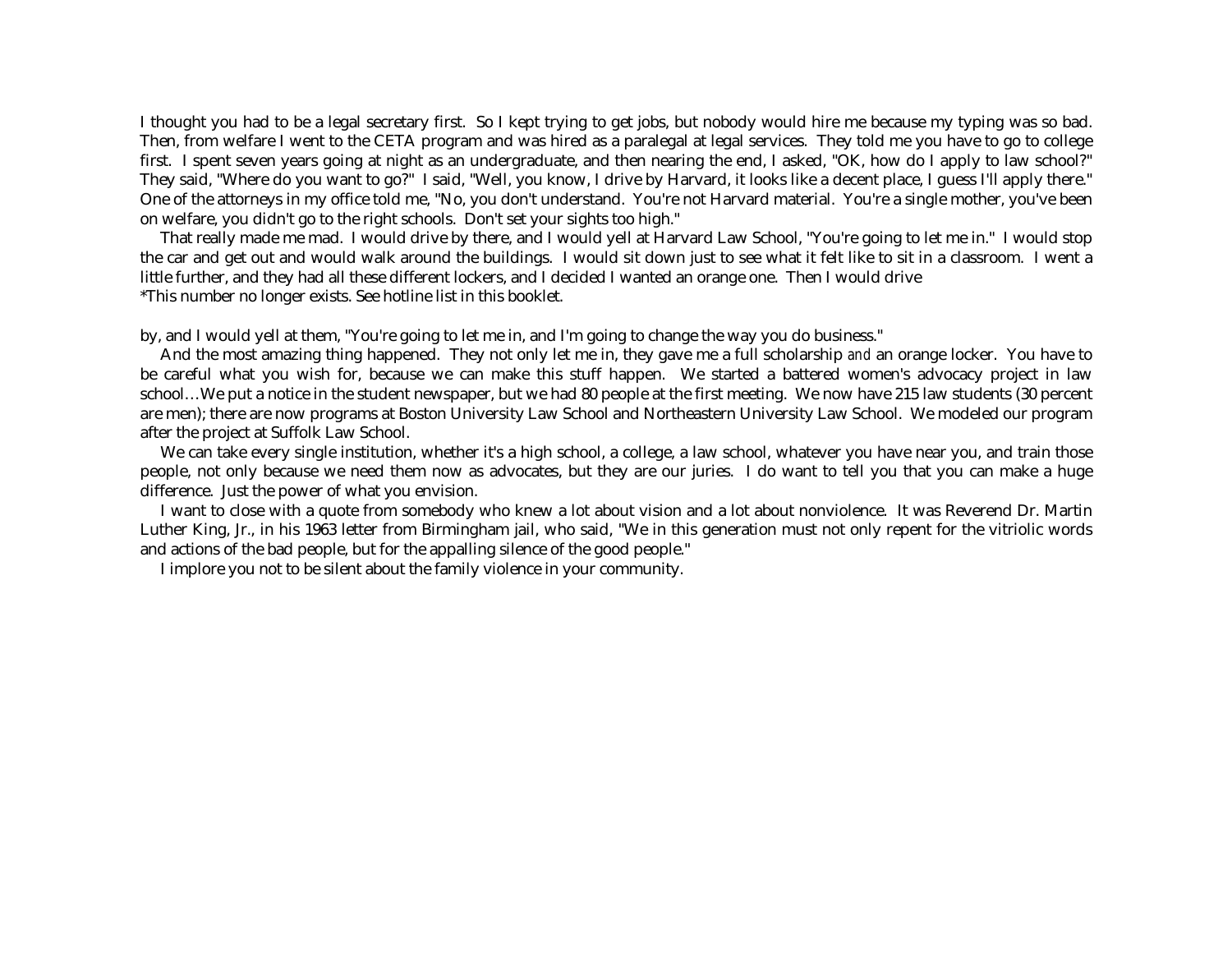### Identifying the Assaultive Husband in Court: You Be the Judge

by David Adams, Ed.D., Co-founder and President of Emerge: A Men's Counseling Service on Domestic Violence. He is a nationally known expert on counseling assaultive husbands. This article was published in the *Boston Bar Journal*, July-August 1989.

Individual and institutional suppression of the truth frequently run parallel courses in history. Even when the truth is not actively suppressed, it is sometimes resisted because of the low status of its tellers. Such is the case with wife abuse.\* The ability of the individual perpetrators to conceal or justify their violence has been facilitated by a criminal justice system that has historically ignored or blamed the battered woman (Taub & Schneider, 1982; New York Task Force on Women in the Courts, 1986). But the criminal justice system is not alone in letting the abusive man off the hook. The downplaying of domestic violence and the tendency to blame the victim have been well documented among social service providers, medical personnel, clergy, and the media (Schechter, 1982). Too often, those who are in a position to intervene have failed to educate themselves about wife abuse. Biased perceptions about men and women have impaired nearly everyone's ability to identify wife abuse and consequently, our ability to hold abusers responsible for their violence. Even our questions betray a preoccupation with the victim's choices and responsibilities rather than those of the perpetrator. We ask, "Why does she put up with it?" rather than "Why does he beat her?" Finding the truth means moving beyond popular stereotypes and learning to ask the right questions. Court officers must be especially careful to ask plaintiffs whether they fear potential reprisals from the defendant in reporting domestic assaults.

As frightening as domestic abuse is, the experience of publicly disclosing it has been compared to stepping off a cliff. Disclosure not only puts the battered woman at greater risk for retribution from her abuser but it also severely jeopardizes her social and economic security. Research shows that, far from being irrational, these fears are well-founded. Women are most likely to be murdered while attempting to report abuse or to leave an abusive relationship (Sonkin, 1985; Browne, 1987). Many battered women report that their husbands have repeatedly threatened to kill them if they call the police or attempt to leave. Those who treat the abusive man confirm that the violence often escalates once the woman attempts to end the relationship. The abuser's threats of continued physical abuse are often accompanied by economic threats.

These commonly include threats to withhold child support and to

sabotage her job plans. Some men make threats that are specific to the children, exploiting their wives' fears of losing the children once they report domestic abuse.

Most battered women's fears about calling the police or seeking court protection are logical reflections of her past experience with her abusive spouse. What appears from the outside as an irrational pattern of "crying wolf," becomes much more understandable when one identifies the specific scare tactics of the abuser. These, combined with inconsistent and sometimes hostile responses from the criminal justice system, reinforce the battered woman's fear that there is no real escape from the abuse.

\* the more general term "partner abuse" can be substituted for "wife abuse"

#### **Characteristics of the Abusive Husband**

The following descriptive profile of the abusive husband is provided to help criminal justice workers become more sensitive to the concerns of battered women and more knowledgeable of (and hence less vulnerable to) the manipulation patterns of the abusive man. The profile is drawn not only from victim accounts and research findings but also my twelve year experience as a counselor of abusive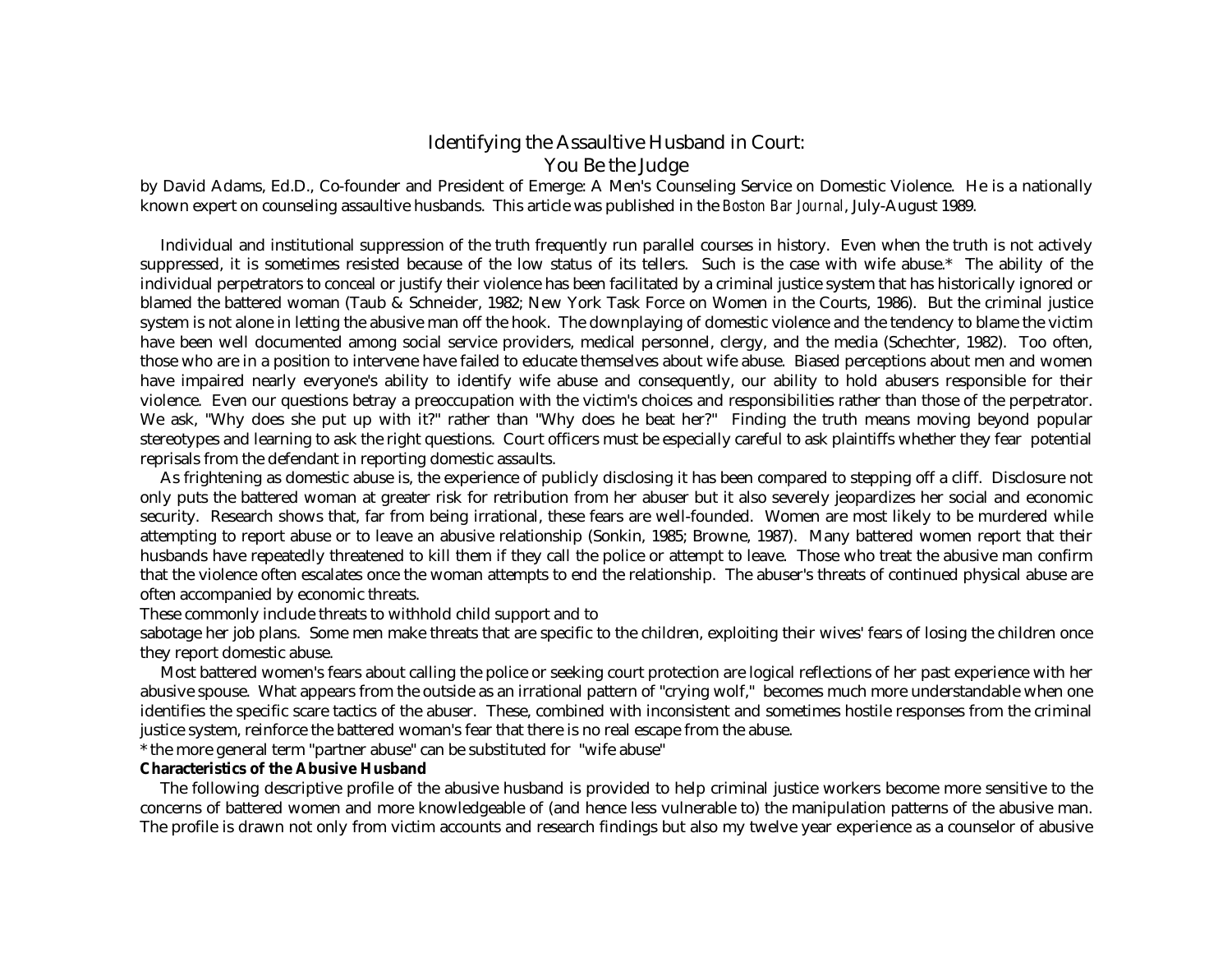men at Emerge: A Men's Counseling Service on Domestic Violence, in Cambridge, Massachusetts. Founded in 1977, Emerge was the first program of its kind in the nation. Each characteristic listed has implications for all those who are in a position to identify abusive behavior and prescribe solutions.

#### **1. Discrepancy in public versus private behavior**

Men who batter their wives often do not come across to those outside the family as abusive individuals. Often, the abusive man maintains the public image as a friendly, caring person who is a devoted "family man." This good reputation often leads neighbors and friends to conclude that his wife is exaggerating when she reports physical abuse. Police responding to these reports may be swayed by the calm demeanor of the perpetrator. By contrast, his wife may seem more agitated and hysterical, leading police officers to conclude falsely that she is the more aggressive party. This false picture is often repeated in court. Dressed in a suit and accompanied by counsel, the male defendant frequently comes across more credibly than the female plaintiff. This is especially true when the perpetrator is a professional man. In such a case, the picture the plaintiff paints of her husband's behavior may seem inconsistent with his stature in the community. Approximately one-third of the men counseled at Emerge are professional men who are well respected in their jobs and their communities. These have included doctors, psychologists, lawyers, ministers, and business executives. Police and court officers must look beyond the popular image of the abusive man as an easy-to-spot brute. While some abusers bear some resemblance to this stereotype, most do not.

#### **2. Minimization and denial**

Living in a society that undervalues domestic life, abusive men do not expect their abusive behaviors toward women to be taken seriously. One man said it had never occurred to him that he could be arrested for such a "minor thing." This man's attitude that men's ill-treatment of women doesn't belong in the public sphere does not exist in a social vacuum. It is mirrored by recent public debates about the relevance of how public men treat their wives, particularly when allegations of wife abuse or infidelity are made. It is reflected by the historical reluctance of police and courts to intervene in "domestic disturbances" (Roy, 1977).

Few, if any, abusive husbands characterize themselves as men who beat their wives. A recent informal poll of clients at Emerge revealed that few men, even the most severe abusers, had thought of themselves in those terms. The abuser's tendency to minimize problems is comparable to the denial patterns of alcohol and drug abusers. Problem drinkers minimize their drinking by favorably comparing their own consumption pattern to "worst case" alcoholics—those who drink bottles of hard liquor on the street. Many battering husbands similarly minimize their violence by comparing it to "brutes who beat their wives every day." Besides spurning the "wife beater" label, most abusive men under report their violence. Research studies of violence-reporting patterns among husbands and wives have found that husbands are more likely than wives to under report their own violence (Szinevacz, 1983; Browning & Dutton, 1986). For instance, husbands are more likely to count even severe acts of violence (e.g. choking, punching, beating someone up) as selfdefense rather than violence (Brygger & Edleson, 1984). Frequently, what abusers report as self-defense is in reality violent retaliation. While some men rationalize their violence, others merely lie about it. The previously mentioned poll of Emerge clients found that many had lied about their violence when asked by neighbors, relatives, and police.

#### **3. Blaming others**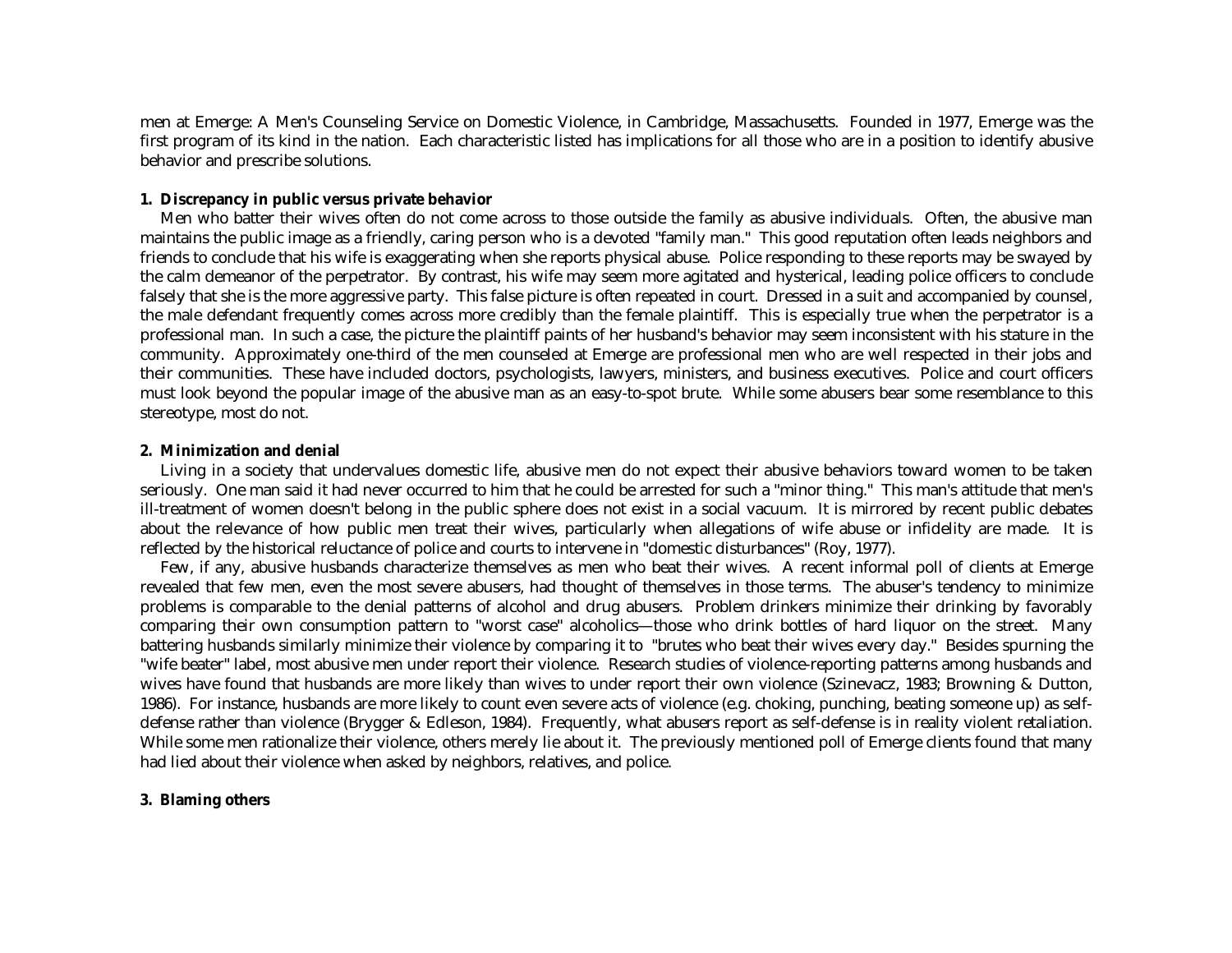Perhaps the most common manipulation pattern of the abusive man is to project blame for his violence onto his wife. In treatment programs for abusers, statements like "she drove me to it," "she provoked me," "she really knows how to push my buttons" are common. Statements like these reveal the abuser's attempts to divert attention away from his own behavior and choices. Abusers in the early stages of treatment resist self-criticism by projecting responsibility for their violence onto others (Adams, 1988). This is similar to the alcoholic's tendency to blame other people, things, and circumstances for his drinking. The abusive husband, like the alcoholic, presents himself as a victim.

Too often, interveners get caught up in talking about the victim's behavior. This is a disservice to the abuser because it reinforces his denial of responsibility. When the topic of discussion shifts to his partner's behavior, the abuser is prevented from recognizing that he has choices in how he responds to her, and that some choices are more constructive than others. Often, the abuser manipulatively seeks allies in his attempts to monitor and police his wife's behavior. Abusers in later stages of treatment are able to critically identify this as a lack of respect for their partners. One man said, "I could never accept her the way she was; I always felt I had to 'correct' her. And it was easy to find other people to agree with me" (Emerge, 1989).

#### **4. Controlling behaviors**

Advocates for battered women have pointed out that wife abuse is more than isolated acts of physical violence. It is a cohesive pattern of coercive controls that include verbal abuse, threats, psychological manipulation, sexual coercion and control over economic resources (Dobash & Dobash, 2979; Schechter, 1982). The co-existence of these other controlling behaviors serve to remind the victim subliminally of the potential for physical abuse (e.g. yelling, threats, angry sulking) and to undermine her independence. The abuser's frequent criticisms of his wife erode her confidence and her own abilities. One abusive husband said he constantly tore down his wife's self-confidence because "I felt threatened whenever she felt good about herself." This man's wife said that it was only when she got support and validation from others that she began to trust that she could make it on her own. Social isolation is another tactic used by abusers to undermine their wives' autonomy (Walker, 1984). Accusations of infidelity or of "neglecting the family" serve to manipulate the woman into curtailing her contacts with friends, co-workers, and relatives.

#### **5. Jealousy and possessiveness**

Many battered women report that their husbands make frequent jealous accusations. For some abusers, this jealousy has an obsessive quality. These men constantly monitor their wives' whereabouts. Their surveillance activities often continue (and escalate) when their wives leave or attempt to end the relationship. These may include following her around, interrogating the children, eavesdropping on telephone conversations and making frequent telephone calls to monitor her activities.

It bears repeating that pathological jealousy of this kind is not evident in all men who abuse their wives. Its presence should be seen as a significant indicator of potential homicidality (Sonkin, 1985). Closely related to this is extreme possessiveness, which is often manifested by the abuser's unwillingness to accept the end of the relationship. Women who leave this type of man are subjected to ongoing harassment and pressure tactics, including multiple phone calls, homicide or suicide threats, uninvited visits at home or work and manipulation of the children.

#### **6. Manipulation of children**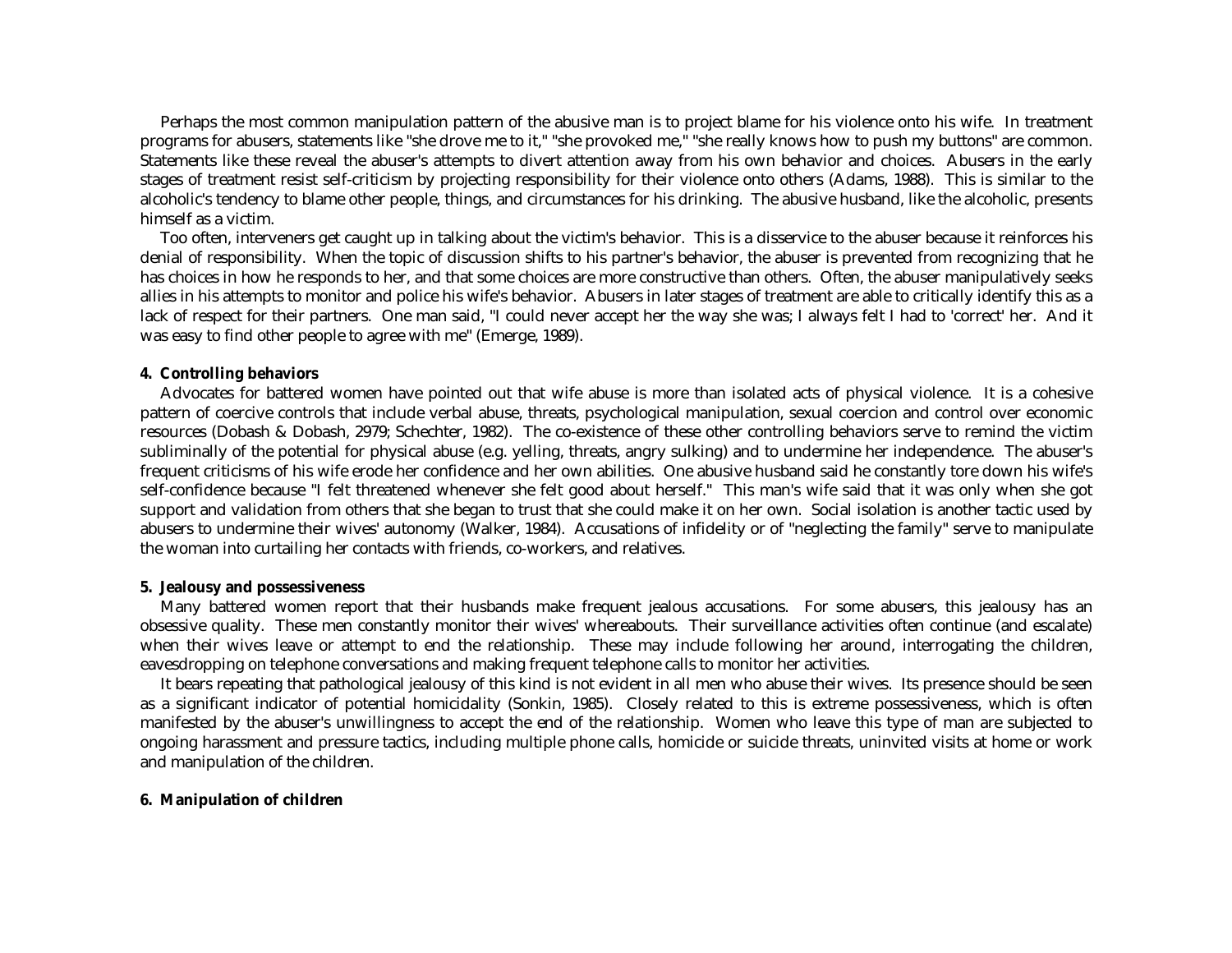There is considerable variation among abusive husbands as to whether their violence extends to the children. While child abuse is as frequent or more frequent than wife abuse for some abusive husbands, others have strong prohibitions against hitting their children. Regardless of whether children are directly abused, children are adversely affected by being exposed to wife abuse (Kalmuss, 1984). Children exposed to abuse are more insecure, more aggressive, and more prone to depression. Children in this situation commonly feel divided loyalties between their mothers and fathers. Research shows that childhood exposure to wife abuse is a significant predictor of future wife abuse (Hotaling & Sugarman, 1986).

Courts are often asked to decide custody and child visitation issues when battered women file for protective orders. Judges must be wary of the manipulation patterns of the abuser in making these decisions. For instance, abusive husbands commonly misuse child visitations as a way of gaining access to their wives. Abuse of child visitations not only compromises the battered women's safety but also has an adverse emotional impact on the children. Some abusers use their children as emissaries who are responsible for spying on Mom's activities or for convincing Mom to "let Daddy come home." Some abusers contest custody or child support agreements as a bargaining tactic designed to coerce their partners to reconcile or to drop criminal complaints. Prosecutors and judges should routinely encourage battered women to seek modification of child visitation agreements if such agreements are being abused, or if the child's or woman's physical safety is being jeopardized.

#### **7. Substance abuse**

Research studies have varied findings about the degree of overlap between spouse abuse and substance abuse. One study found 70% of men arrested for domestic battery showed evidence of alcohol or drug abuse (Roberts, 1987). A survey of women who sought refuge in shelters for battered women found that 48% reported that their abusive husband abused alcohol. This variation in findings is attributable to the use of differing criteria in assessing the batterer's use or abuse of substances. There is also evidence to suggest that police are more likely to arrest a batterer when there is also evidence that he is under the influence of alcohol or drugs (Kantor & Straus, 1986).

Despite the high correlation, experts in the domestic violence field agree that alcohol or drug use does not cause men to batter their wives (Coleman & Straus, 1983). Acting as a socially approved disinhibitor, alcohol use becomes a convenient excuse for some men to hit their wives. The battering husband who abuses alcohol has two problems for which he must take responsibility. Alcohol or drug treatment alone will not stop the batterer's abusiveness. Recovering alcoholics exhibit high rates of abusive behavior. Despite this, one study found that courts in one state refer most alcohol/drug abusing batterers to alcohol or drug treatment programs only—without also referring to specialized batterer treatment programs (Roberts, 1987). Because probation officers and judges have been more sensitized to alcohol an drug problems, there is a danger of focusing exclusively on the substance abuse when the substance abuser is also abusive toward his wife. When the problems co-exist, it is critical for the individual to be evaluated for both kinds of treatment.

#### **8. Resistance to change**

Like substance abusers who are still in the denial stage, most abusive husbands lack internal motivation to seek counseling or to change their behavior. It is estimated that less than 1% of men who batter are referred to specialized treatment programs for abusers. Approximately 20% of Emerge clients are court-ordered to attend the program. Though the rest, technically, are self-referred, most of these have sought counseling only once it became clear that their relationship would not continue unless they attended. For most of these men, the problem as they see it is that their wives have left them, not that they have been violent. Initially, the abusive man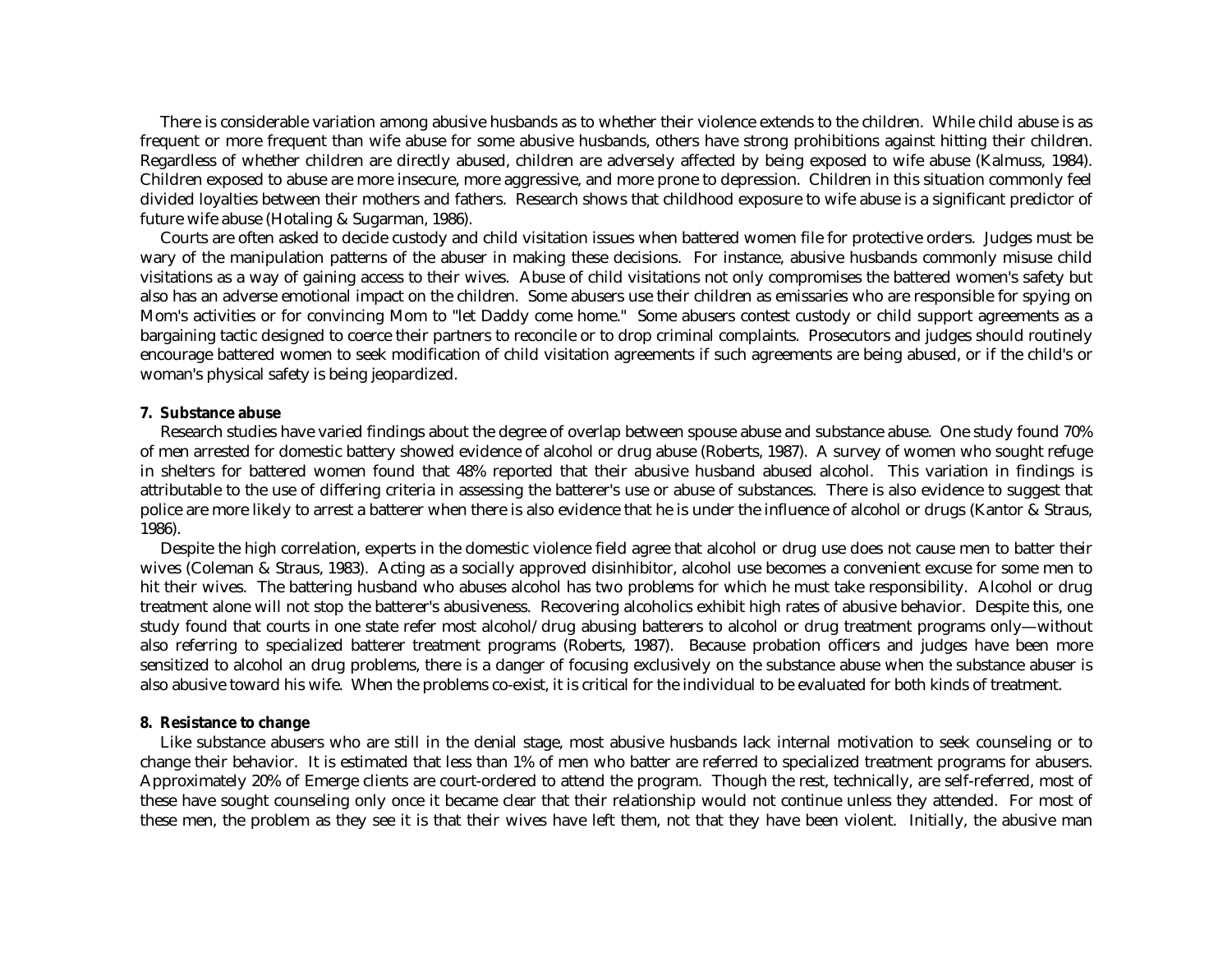bargains with his wife to change as little as possible (Adams, 1989). For instance, he may agree to attend one week of counseling in exchange for returning home or having criminal charges against him dropped. Fifty percent of Emerge clients drop out of treatment within the first month, a figure that is consistent with other programs. Some drop out as soon as they reconcile with their wives. Others drop out as soon as it becomes clear that reconciliation isn't possible. The typical battering man, like the alcoholic, brings a 'quick fix' mentality to counseling. His desire to restore the status quo outweighs his desire to change.

#### **Summary**

For court workers to become aware of abusive behavior patterns does not condemn the abuser's chances for change. On the contrary, this insight helps interveners resist the abuser's manipulation patterns and more realistically appraise his suitability for rehabilitative efforts. Clearly, some perpetrators pose too great a danger to their wives for the courts to release them into the community. Assessments for potential lethality should be made in every spouse assault case. In my experience, the men who do make significant changes are those who accept legal sanctions and persevere with counseling. These men respect their wives' decisions concerning the amount and nature of contact she wishes to have with him. He learns to focus on his own rather than her behavior. Much depends on the public sanctions that the abuser encounters along the way. Courts have a critical role to play in this. They determine whether the abuser attends a treatment program, how long he stays in the program, and whether the victim's safety is ensured while he attends the program.

#### **Bibliography**

Adams, D. "Counseling Men Who Batter: A Profeminist Analysis of Five Treatment Programs" in M. Bograd & K. Yile, eds. *Feminist Perspectives on Wife Abuse*. Beverly Hills, CA: Sage, 1988.

Adams, D. "Stages of Anti-sexist Awareness Change for Men Who Batter" in L. Dickstein & C. Nadelson, eds. *Family Violence*. Washington, DC: Appi Press, 1989.

Bannon, J. "Law Enforcement Problems with Intrafamily Violence," paper presented at American Bar Association Convention, 1975.

Browne, A. *When Battered Women Kill*. New York: Free Press, 1987.

Browning, J. & Dutton D. "Assessment of Wife Assault with the Conflict Tactics Scale: Using Couple Data to Quantify the Differential Reporting Effect" in *Journal of Marriage and the Family*. Vol. 48, 1984; 375-379.

Brygger, M.P. & Edleson, J. "Gender Differences in Reporting of Battering Incidents" Unpublished paper presented at the Second National Conference for Family Violence Researchers. Durham, NH: University of New Hampshire, 1984.

Coleman, K. & Straus, M. "Alcohol abuse and Family Violence" in E. Gottheil & K. Druley eds. *Alcohol, Drug Abuse and Aggression*. Springfield, IL: Charles Thomas, 1979.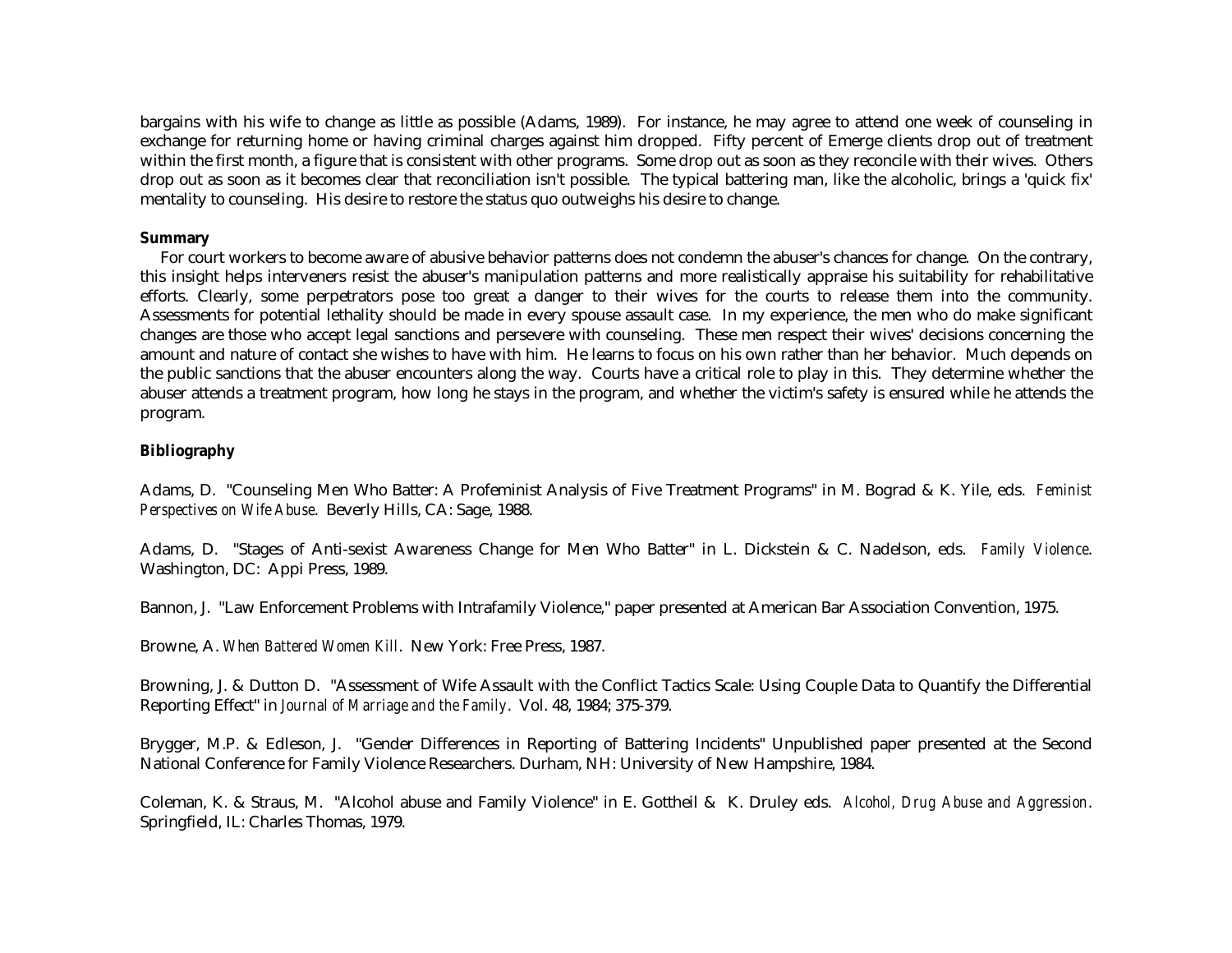Dobash, R. & Dobash, R. *Violence Against Wives*. New York: Free Press, 1979.

Hotaling, C. & Sugarman, D. "An Analysis of the Risk Markers in Husband to Wife Violence: the Current State of the Knowledge" *Violence and Victims*. Vol. 1, no. 2, 1986; 101-124.

Kalmuss, D. "The Intergenerational Transmission of Marital Aggression" *Journal of Marriage and the Family*. Vol. 5, no. 4, 1984; 11-19.

Kantor, C. & Straus, M. "The Drunken Bum Theory of Wife Beating" Speech presented at the National Alcoholism Forum Conference on Alcohol and the Family, San Francisco, 1986.

New York Task Force on Women in the Courts. "Summary of Report by New York Task Force on Women in the Courts" *New York Law Journal*. April, 1986; 17-25.

Roberts, A. "Substance Abuse Among Men Who Batter Their Mates: The Dangerous Mix" Unpublished paper. Indianapolis, IN: School of Social Work, Indiana University, 1987.

Schechter, S. *Women and Male Violence: The Visions and Struggles of the Battered Women's Movement*. Boston, MA: South End Press, 1982.

Sherman, L. & Berk, R. "The Specific Deterrent Effects of Arrest for Domestic Assault" *American Sociological Review*. Vol. 49, April, 1984; 261-272.

Sonkin, D., Martin, D. & Walker, L. *The Male Batterer: A Treatment Approach.* New York: Springer Publishing, 1985.

Szinovacz, M. "Using Couple Data as a Methodological Tool: The Case of Mental Violence" *Journal of Marriage and the Family*. Vol. 45, 1983; 644.

Taub, N. & Schneider, M. Perspectives on Women's Subordination and the Role of Law" in D. Kairys, ed. *The Politics of Law: A Progressive Critique*. New York: Pantheon Books, 1982.

Walker, L. *The Battered Woman Syndrome*. New York: Springer Publishing, 1984.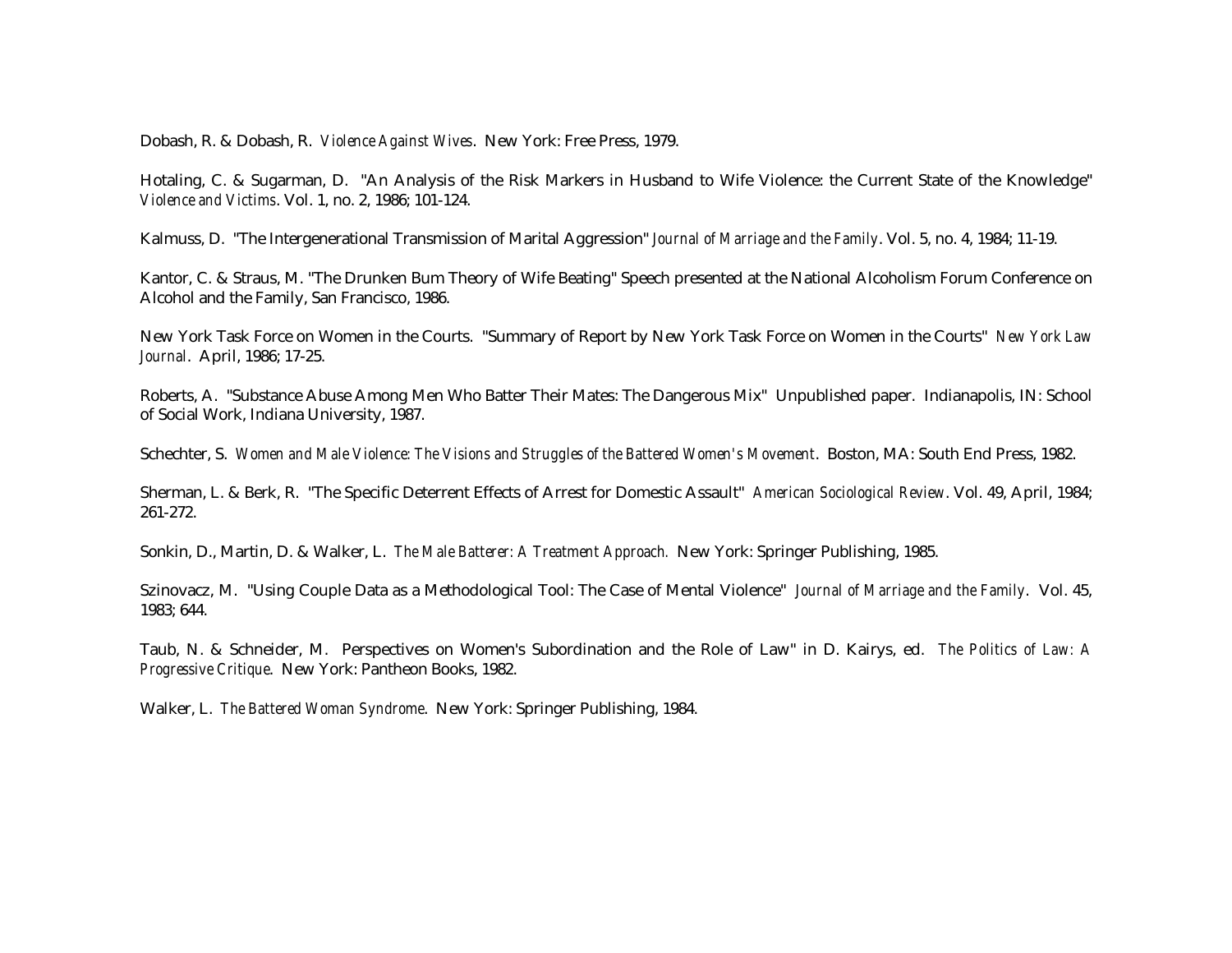### VOICES IN THE CLASSROOM: A HIGH SCHOOL CURRICULUM

*"My older sister...her husband used to beat her up. One time he punched her in the face in front of the whole family at Thanksgiving. They are divorced now."*

*"Why didn't the police help them? They are supposed to help you."*

*"I think that we (students) should come up with a plan to help girls break up with boyfriends who hit them."*

These are a few of the many comments, feelings and suggestions of some Arlington High School students after watching the documentary film "Defending Our Lives." Margaret Graham, a Consumer and Life Studies teacher, and myself, a guidance counselor, wanted to educate our students on the reality of domestic violence--the leading cause of injury to young women between the ages of 15 and 44 (Surgeon General, 1992). Our intent was to teach how domestic violence is a reality in the lives of students of all ages, races and socioeconomic backgrounds. We believe that teaching and understanding are the important ways to combat the ever increasing rates of domestic violence in our society. We knew that the Academy Award winning documentary, "Defending Our Lives," would be a valuable resource in raising student awareness on this issue.

While we wanted our students to feel safe in learning about domestic violence, we also wanted them to grasp the seriousness of the material in a way that they would feel it deeply, so that they would never become victims or hurt someone they love. Nearly all the victims of this social disease are women their own age, women who are their mothers and/or sisters, and women they could become. We developed a unit on domestic violence that grew out of our previous work on sexual harassment and gender violence. In piloting this new curriculum unit, instructors and students alike learned a great deal about domestic violence, each other, and ourselves. This piece tells how we met our goal.

Margaret introduced the topic to the 27 students in her Young Adult Living class by explaining how sexual harassment and gender violence affect them in school, the work place, and in dating relationships. Over the semester, these students expressed their feelings by coming up with their own projects ranging from an examination of the school's position on sexual harassment and inviting the Principal as a guest lecturer on the issue, to making their own video "Flirting or Hurting?". Initially, many of her students seemed to resist acknowledging the seriousness of sexual harassment because they thought of it as just "joking around" or "flirting."

In order to change some of these attitudes, we realized that students needed to understand that sexual harassment and domestic violence are closely related. Margaret introduced this new idea to the class by asking questions like, "What if your boss kept calling you and hanging up?" or "What if that football player won't take 'No' for an answer when you refuse to go out with him?" Through class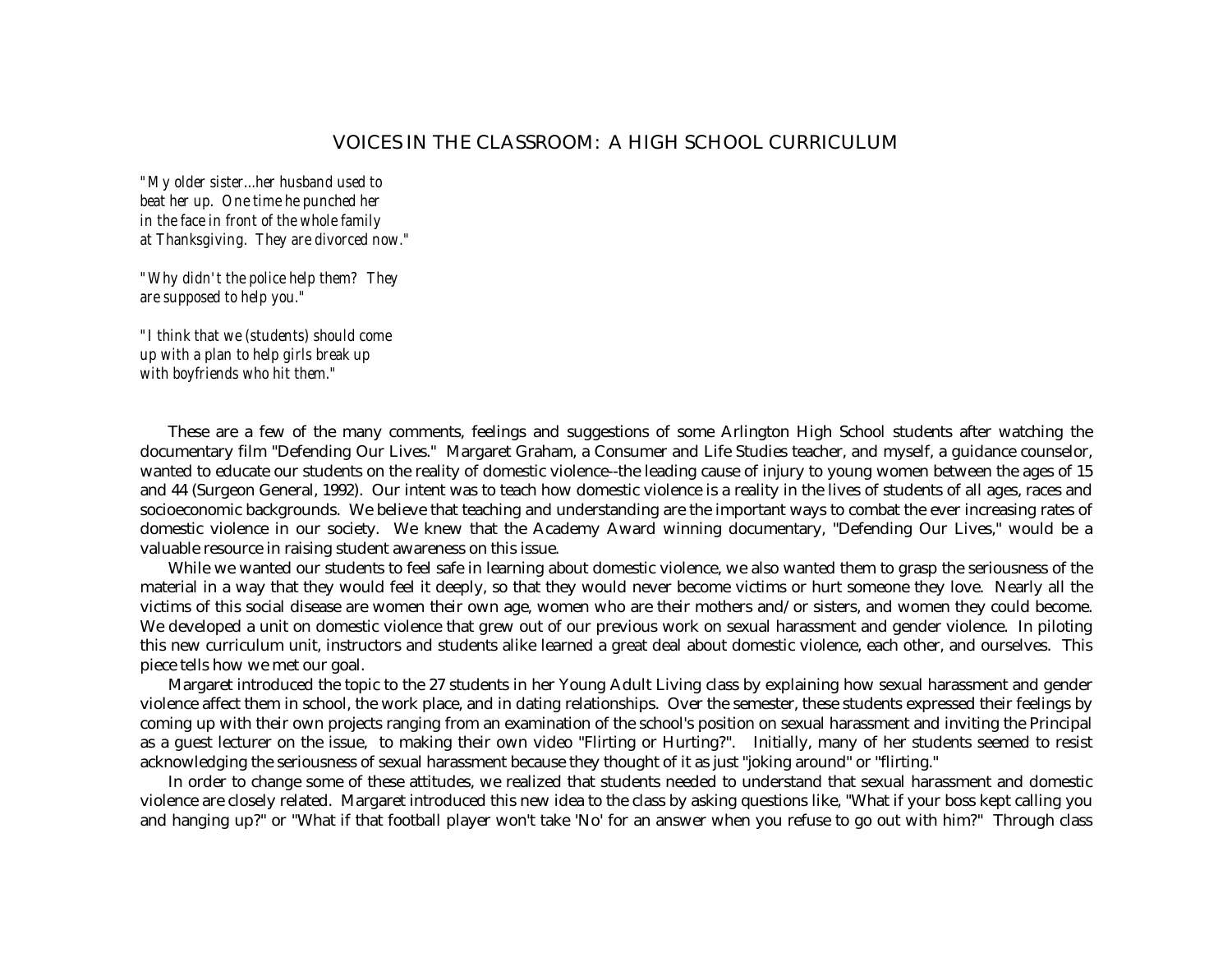discussions, her students began to understand that sexual harassment is a serious matter and can be very scary. They shared stories from their own lives. One student mentioned an incident where she was thrown over someone's shoulder. She said, "At first I laughed, because everyone else was, but then he carried me away from everyone and still would not put me down when I asked. I was scared. I felt powerless." Other examples helped students realize that a simple shove from a high school boyfriend might just lead to a slap or a punch the next time he is angry or jealous.

Next, Margaret prepared her class to watch "Defending Our Lives" by helping her students define domestic violence through class discussion and journal writing. She gave the class a brief synopsis of the film, mentioned that the content was very emotional, stated that the 41 minute film would be shown in two class periods $^*$  and provided the option of going to the media center if they did not want to view the film. All of the students remained.

In class the following day, Margaret introduced the visiting class facilitator, the filmmaker Margaret Lazarus, who would discuss the film and help process reactions. (We strongly suggest using a visiting facilitator--someone from a battered women's shelter, local women's center or hospital.) Margaret Graham began the discussion by assuring students that confidentiality would be respected by both students and adults, with the exception of life threatening issues that would be reported to the Department of Social Services or the police. She knew that young people often keep domestic violence a secret because they are afraid of being taken out of the home, and wanted to assure them that "telling" would be supported, and not punished.

Margaret Graham's very supportive class setting allowed students to voice concerns, express opinions and receive non-judgmental responses from her, the visiting facilitator, and myself. After viewing the film, students were sad, angry, disgusted and depressed. Initial silences of visibly upset students gave way to a genuine concern for the women in the film, as well as anger that no one, especially the police, was there to help them get out of the abusive situation.

When Margaret Lazarus asked if anyone in the class knew someone who had been in an abusive relationship, several students emerged as peer leaders, sharing intimate details of their experiences with siblings, mothers, and friends. They also talked about their own experiences with boyfriends. When other students saw that it was safe to speak and realized that they were not alone in their experiences, they too began to personalize domestic violence by sharing their stories. Students began to identify potentially dangerous relationships involving themselves, friends, and family, members. One of the male students asked, "Why do guys act this way?" This opened up a very fruitful discussion about gender issues.

Students wanted to provide solutions for the problem of domestic violence. Some students came up with the idea to publish a Safety Plan for female students at Arlington High called "Be safe: How to break up with a boyfriend safely." Other students wanted more information on how to support their friends who are in potentially dangerous relationships and how to counsel friends who might hurt someone they care about. Margaret Graham ended the class reminding students of the confidentiality agreement and that information about gender violence, battered women's shelters, police and legal procedures was always available in her classroom.

In the months after viewing the film, students continue to respond to their teacher's encouragement to express feelings on gender violence through class discussions and writing assignments. Since this is a curriculum in process, listening to students' voices is central. Our students conveyed to us that the problem of domestic violence is much deeper and more pervasive then we previously understood. Many felt that elementary and middle school students must learn that domestic violence is as dangerous to their health as is smoking

-

<sup>\*</sup> Editor's Note: The film comes in a 30-minute version and a 42-minute version. Arlington High chose to show the longer versoin over two class periods. Other schools use the shorter film in one class period.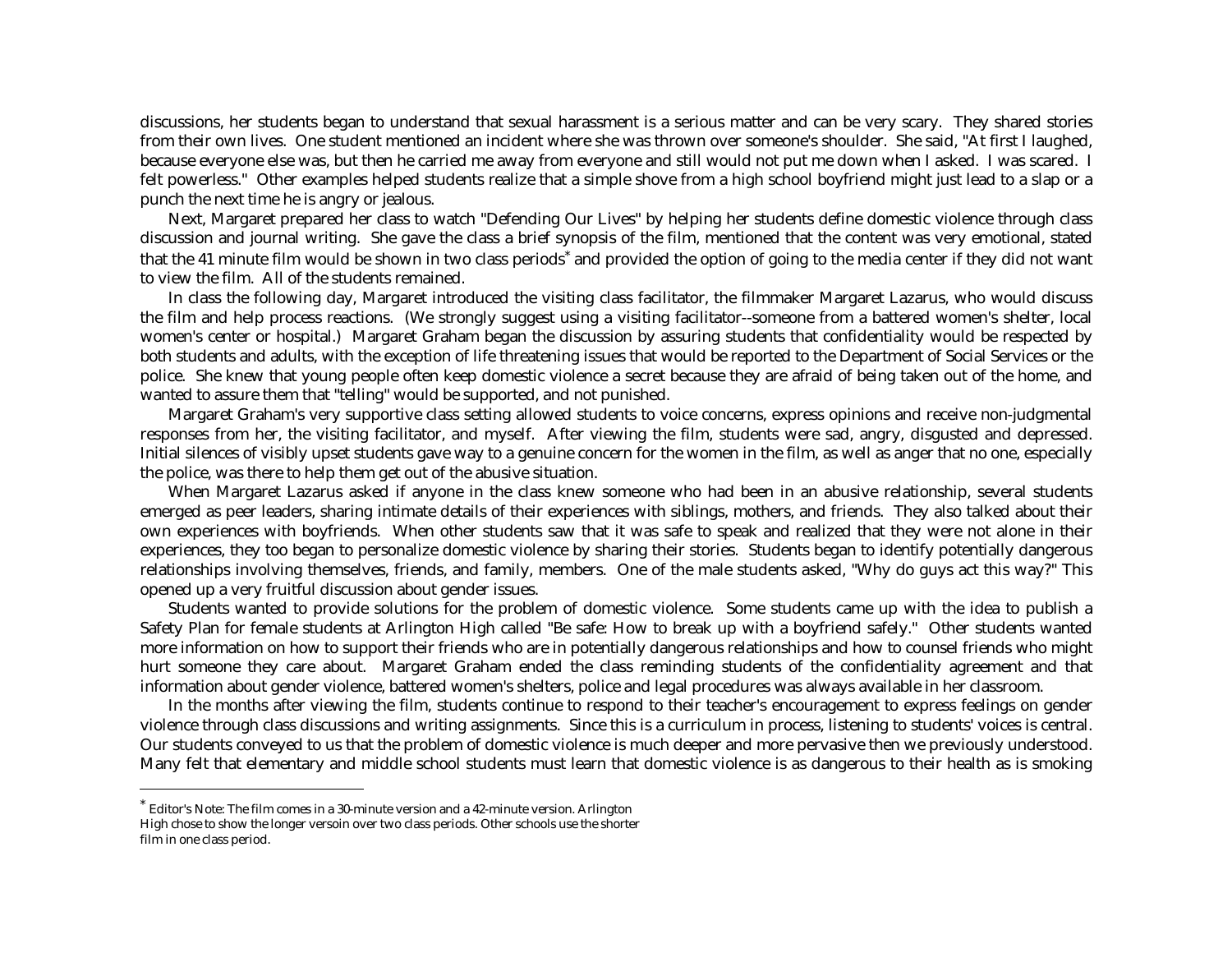cigarettes or using alcohol and drugs. With deep compassion, they suggested that current K-12 health programs implement coping skills to deal with the violence children are experiencing at home and in society, as well as provide ways for them to resist dangerous dating relationships.

As high school educators for nearly 25 years, in what we consider a very typical town, we continually see many students whose lives are negatively impacted by gender violence. We think that the introduction of a domestic violence curriculum is essential. Such a curriculum will empower students' voices and can be readily implemented in Consumer and Life Studies classes like Margaret's, as well as in Health, Psychology, and Social Studies. Domestic violence is emotionally and physically damaging, a social ill, and a violation of human rights. Educational efforts are an important first step in ending this cyclical plague that does not discriminate by age, class, gender, sexual orientation, race, or religion.

We have developed a presentation on domestic violence for interested colleagues working with students on the K-12 level. The presentation is part of our school system's in-service professional development program. A more fully developed domestic violence curriculum is in process and we are actively seeking your experiences. Please write to us at Cambridge Documentary or fax us at (617) 492-7653.

> Joanne Coakley, Ed.D. Margaret Graham

(Joanne Coakley is a guidance counselor and the co-director of EnGENDER, Inc. She has conducted numerous training sessions around gender related topics. Margaret Graham teaches in the Arlington school system.)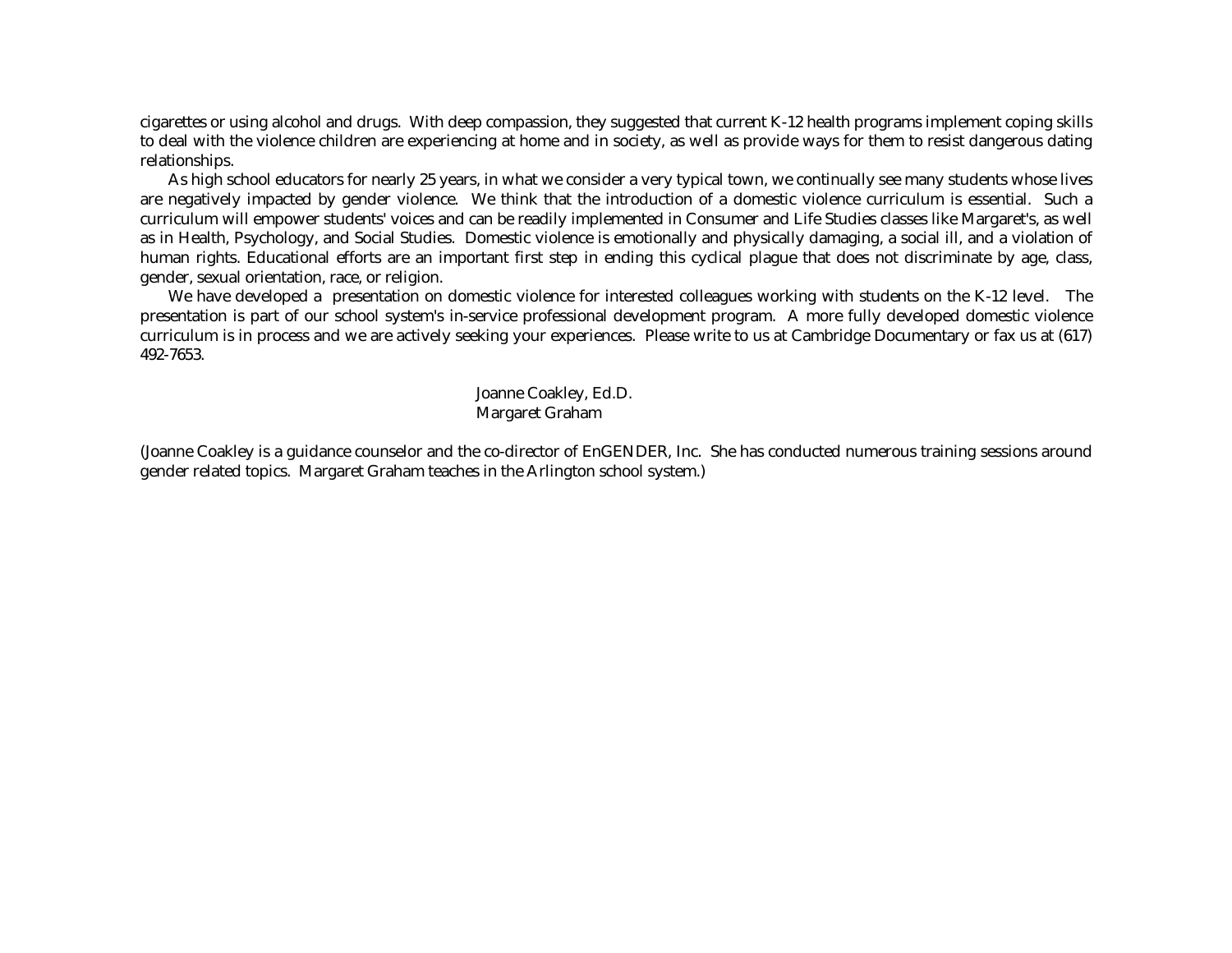### **COPING WITH VIOLENCE IN THE SCHOOLS: DATING VIOLENCE** by Carole Sousa

A Report Given at the Conference for Counseling Practitioners at the Harvard Graduate School of Education

Though it is not surprising, given the extent to which our culture condones violence, it is particularly troubling that violence is a characteristic of many adolescent dating relationships. Like domestic violence, dating violence can include a continuum of behaviors. It may involve insults, embarrassment, rumors, name calling, suspicion or belittlement, all of which serve to undermine one partner's selfesteem and to establish the other's dominance and control. This control may reflect a need to have sexual access to the submissive partner or a desire to make the submissive partner conform to the dominant partner's wishes. The dominant partner may also use intimidation, threats, and physical abuse to control the submissive partner's behavior, body time, thoughts or sexuality.

Like domestic violence, dating violence is being reported by young people in every community, cutting across class, race, religion and sexual orientation. According to some studies:

- At least one in ten adolescents experience some form of violence in their dating relationships.
- In the majority of rapes reported to rape crisis centers, the victims are between the ages of 16 and 24.
- 60% of all rapes reported to rape crisis centers are perpetrated by acquaintances. (Sousa, 1993)

#### **Consequences**

Like all violence, dating violence stifles a victim's psychological, social and academic development. Early evidence of dating violence may include changes in make-up and dress, truancy from classes and schools, sudden social isolation, difficulty with decision-making, changes in mood or personality, drug or alcohol use, and teenage pregnancy.

Many adolescents enjoy having a variety of relationships with peers and participating in several extra-curricular activities. But victims of dating violence frequently experience social isolation. They may withdraw from clubs and friendships, often because a jealous and domineering partner objects or will not tolerate interests outside the relationship.

Another consequence of dating violence may be failure in school. First experiencing problems with concentration and attention, victims may slowly withdraw from classes, be occasionally truant and eventually drop out of school altogether. Among girls, increased drug or alcohol use and teen pregnancy are possible reactions to dating violence.

Even for adults, verbal abuse and other forms of degradation injure self-esteem and self-confidence. For the young adolescent, the violent peer relationship is extremely frightening and confusing. Teenagers may not know how to protect themselves from dating violence. Young people who have been exposed to violence in the home may be unfamiliar with safe, trusting, respectful relationships. Violence in teenage dating relationships creates unhealthy cycles in which the submissive partner's wishes and opinions are discounted or ignored. Such injuries and imbalance increase the likelihood of future physical and sexual abuse.

#### **Intervention**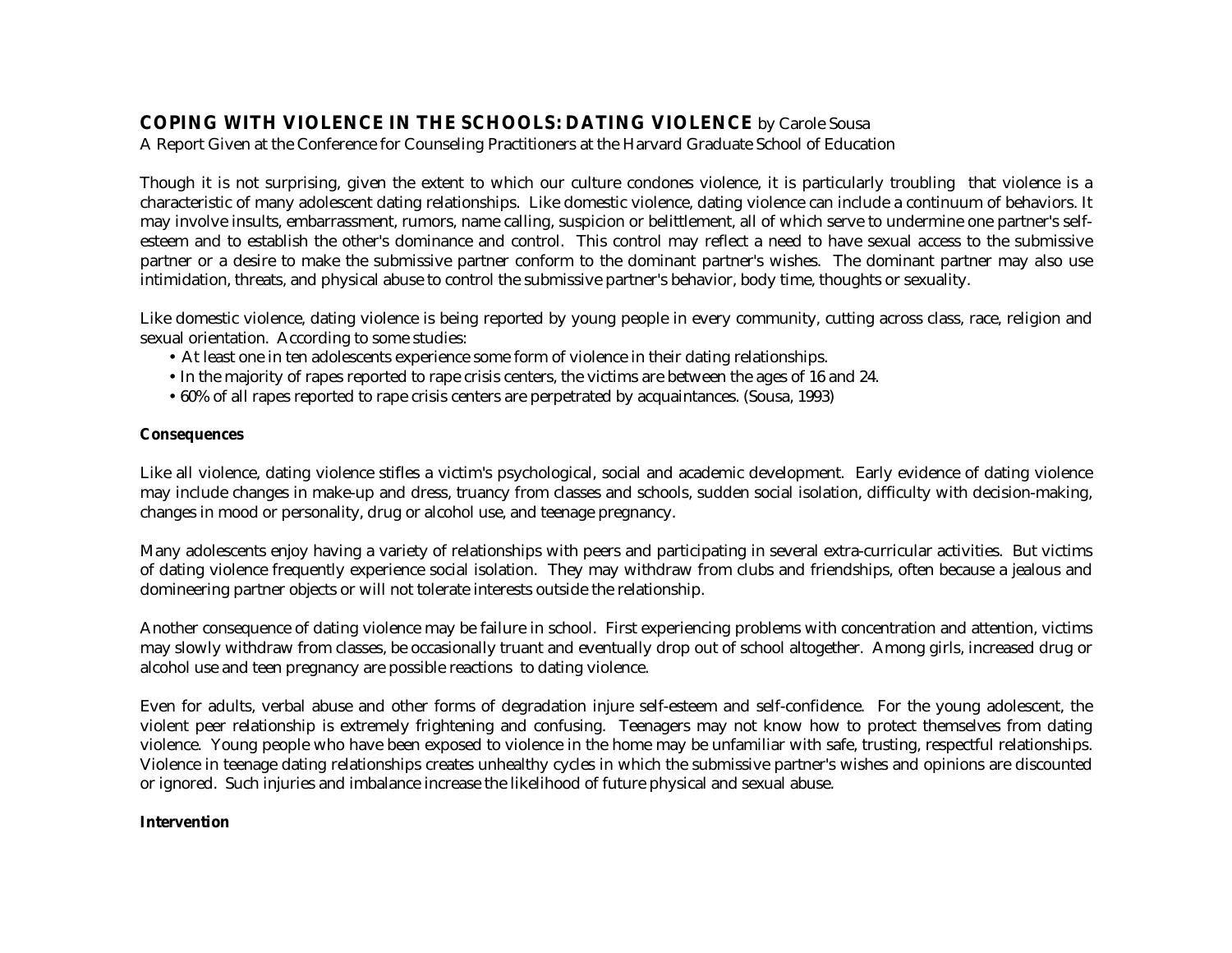Some adults don't take teen relationships seriously and overlook dating violence when it is reported to them. It may trigger uneasiness within them about hurtful relationships in which they have been involved. But dating violence is terribly damaging. Early intervention and protection are more likely to happen if adults are alert to the warning signs. Perpetrators of dating violence, who may have a history of harassment, sometimes exhibit warning signs too, including insulting remarks or references to women; reports of abuse, changes in patterns of alcohol or drug use, jealous behavior toward or sexual pressuring of a partner, suicide threats or attempts.

Schools and community organizations can help to prevent dating violence by teaching about it. Girls who feel good about themselves and their abilities are more likely to find mutually respectful relationships than those whose self-esteem is poor. Many boys need to learn that they have choices about whether or not to use violence in relationships. Both victims and perpetrators benefit from counseling. Some teaching programs like the **"Dating Violence Intervention Curriculum"** (available upon request from P.O. Box 530 Harvard Square Station, Cambridge MA 02238 617 868-8328--this is a three session curriculum for teaching adolescents called "Preventing Teen Dating Violence.") It is designed to help teachers and counselors address questions related to dating violence, such as:

- What is abuse?
- Who has the power?

• What cultural attitudes do young people pick up about how men and women are supposed to act in relationships? How do these attitudes lead to violence?

- What is an abusive relationship like?
- How can we prevent dating violence?

Schools need to discipline young people who hit others and make it very clear that violence is not acceptable. In addition to preventive education, teacher training, parent workshops, peer-led programs about dating violence we also need support groups for victims that can help restore self-esteem and teach girls that they have a right to feel safe in relationships with boys.

It should be noted that **mediation is not recommended as an intervention for dating violence**. Mediation may give the message that dangerous disagreements between tow young people in a dating relationship are rather straightforward "conflicts" that need to be resolved. But the dynamics of dating violence are often very complex and dangerous. And, in fact, victims have every right to insist that manipulative or violent behavior directed toward them absolutely must stop.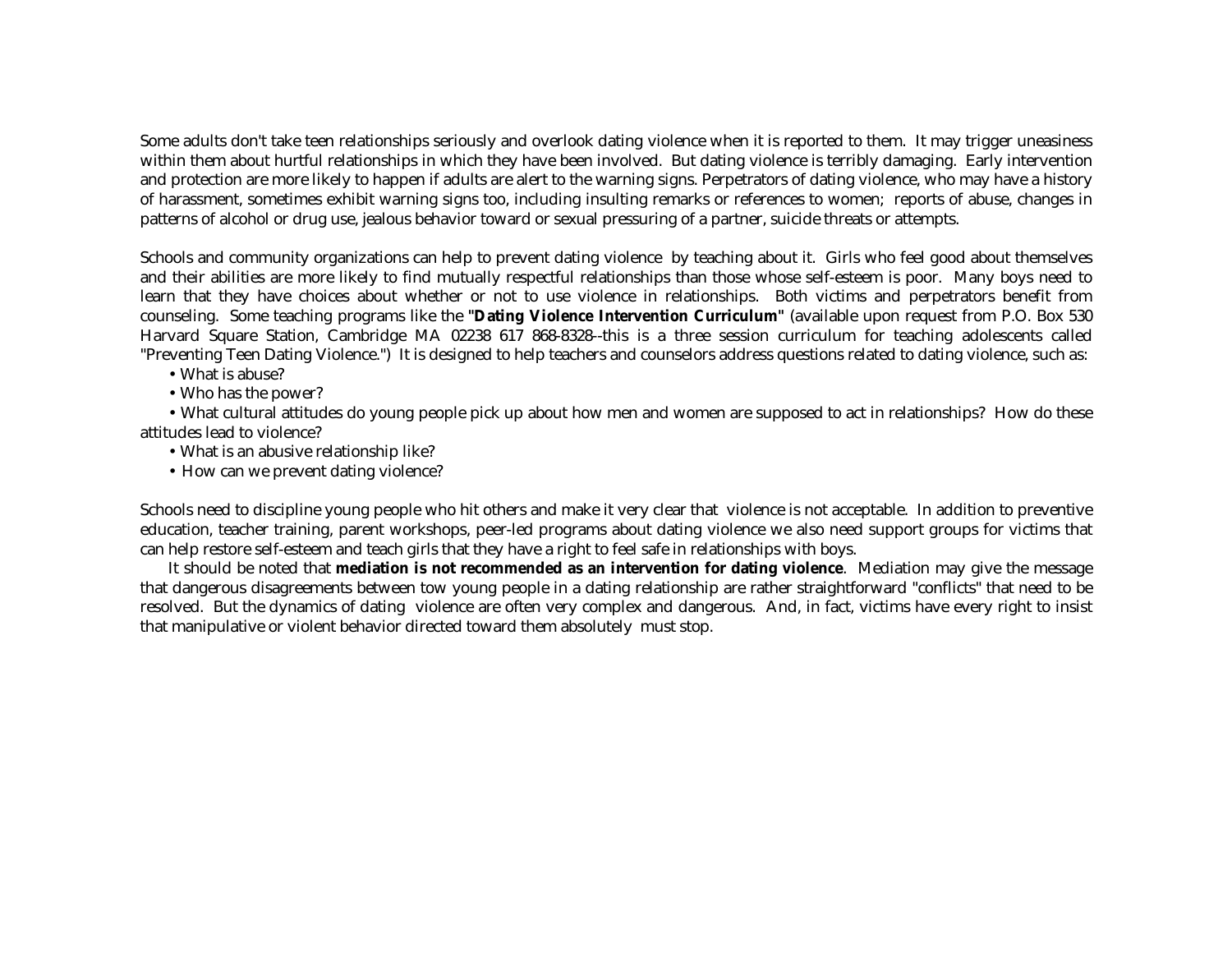### **SOME OTHER SUGGESTIONS FOR USING THIS FILM AS PART OF A SCHOOL CURRICULUM**

We recommend ordering the three-session curriculum "Preventing Teen Dating Violence" from the Dating Violence Project at P.O. Box 530, Harvard Square Station, Cambridge, Ma 02238. The following is a lesson from their curriculum and can be used with "Defending Our Lives"

Defining Abuse and Respect:

Begin by writing the word Abuse on board and explain that you are going to begin by brainstorming together to create some lists. Explain that in a brainstorm everybody throws out whatever ideas they have, and there are no right or wrong answers; nobody's ideas get criticized and everyone can contribute. Tell the class that the aim of this particular brainstorm is to define the terms Abuse and Respect**.** State that we do this brainstorm because we have found that people do not always have an accurate or complete definition of these terms. Therefore, people are not always clear about the standards they have for the way they want to be treated. Then, if at all possible, divide the class with the boys and girls as far away from each other as possible. Explain that we do this because we want to compare the lists that the two groups create. Female and male presenters then can help their respective groups create the lists, writing student responses on the board as they go along.

Our goal is to get specific examples from all of the categories of abuse and to encourage the students to think of examples of abuse that occur in dating relationships and also abuse done by teachers, parents and other authority figures. Write the abuses on the board. The purpose is to get them to name forms of abuse in their own words. If the group needs prompting, ask questions about specific forms of abuse such as:

**Mental abuse**- mind games, manipulation, pressure, always being right and the other person wrong, twisting things around, accusing the other person of doing things that you are actually doing.

**Emotional abuse-** insults, ridicule, embarrassing in public, talking down to someone, not listening, not respecting feelings, ordering the other person around, checking up on the other person, hounding them, spying on them, ignoring the person, being jealous or possessive, ruining the person's reputation.

**Verbal abuse-**yelling, shouting, swearing, interrupting, talking over them, putting them down.

**Sexual abuse-**rape, unwanted sexual touch, vulgar comments, intense pressure for sex when the other person is not interested, not listening to "no," staring or leering, not bringing up the issue of birth control, making someone pregnant against their will, becoming pregnant against your partner's will, running out on someone who is pregnant.

**Physical abuse-** looming over the person, getting in the person's face, blocking a doorway, grabbing someone by the arm if they want to leave a conversation, following the person around, spitting, slapping, pulling hair, pushing, punching, beating, kicking, choking, threatening to harm, using weapons, throwing things, breaking things in sight of the other person, punching walls, driving in a reckless scary way.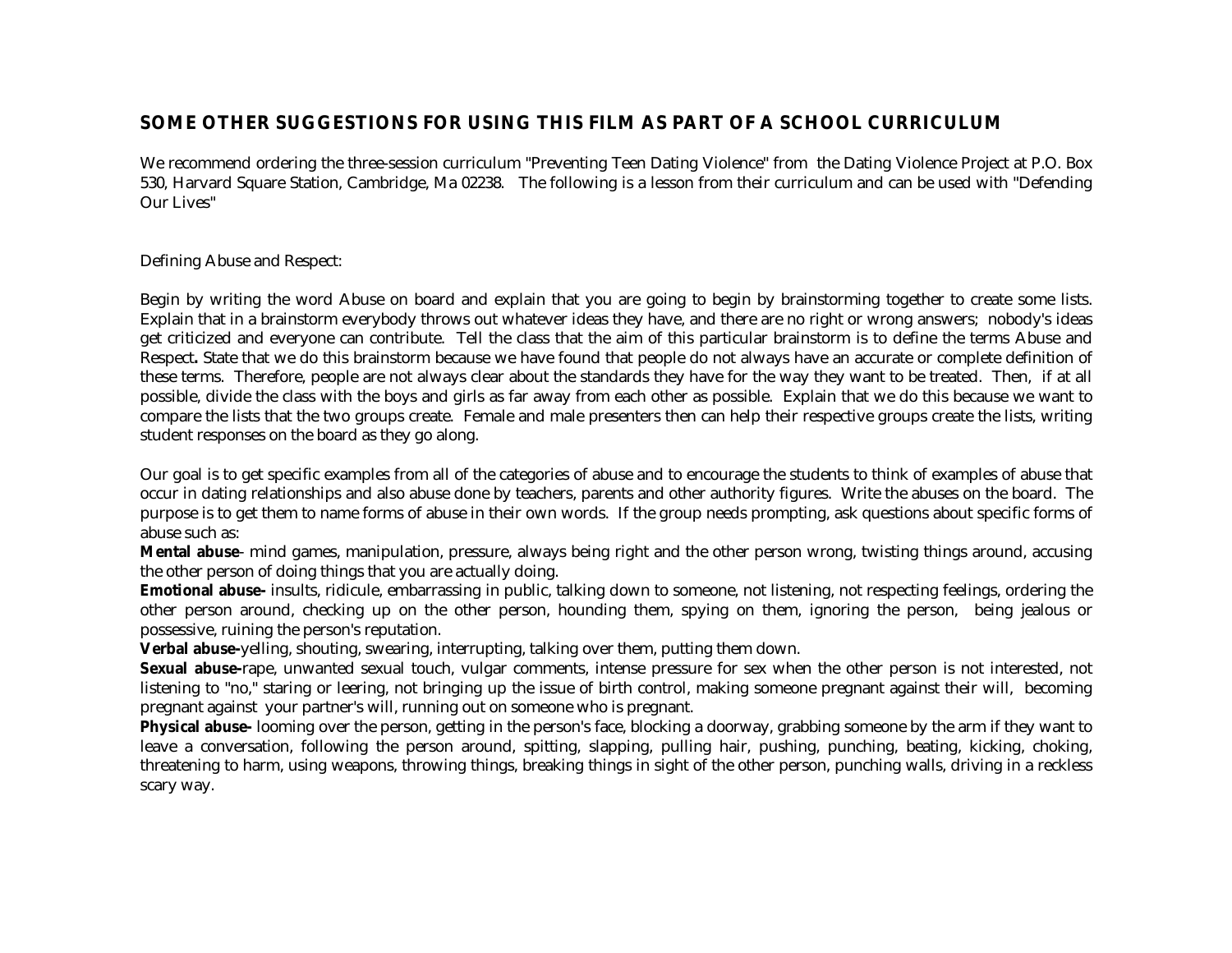These ideas are far from complete add anything that makes sense. When you write down what the student's say, use the same words, with discretion. After you've completed the Abuse list, ask your respective groups which of the abusive behaviors that they have listed affects their lives the most. Circle the behaviors they mention. Point out that no one deserves to be treated in these ways, and that whenever possible, they should choose not to be around people that do these things.

Brainstorming the respect list:

Next stay within your respective gender groups and start to create a list of respectful behaviors. We recommend that you ask them the general question: "How do you like to be treated by other people?"

Elicit examples of respectful treatment in all the categories where you've discussed abuse. If necessary, prompt the class with questions such as:

*"What do you consider respect around physical touch?"*

*"What do you consider respect around sex?"*

*"How do you like someone to talk to you?"*

*"How do you like someone to resolve conflicts with you."*

Again, make sure that their answers are as specific as possible. Then ask the groups which things on the respect list they feel as they don't get enough of. You can then talk about the importance of having standards for how we want to be treated. We should each have our own respect list to help us decide what we expect from people. The female facilitator may want to spend some time on this point, recognizing how difficult it often is for women to think about what they want and to insist on getting it. Suggest that they think about which items on their respect list they are willing to compromise and which are non-negotiable. It is also valuable to point out to girls that they can get the things on their respect list without being abused; for example they don't have to accept being beaten in order to get love.

Some people may define respect as something you demand from people in order to feel more powerful than they are. Some boys may be very invested in this position, particularly if they come from circumstances in which it is important to be "tough." They will be reluctant to accept behavioral definitions that they feel set them up to be abused or taken advantage of. Acknowledge the reality of the dangers they face, both physical dangers and the risks of humiliation, while also offering alternative respectful behaviors that do not mean they are weak or have no pride.

When you have finished with the two lists, bring the young men and women back together. The adult presenters then represent their respective groups by reading the lists aloud. Urge the class to note both the similarities and differences between the two lists. There are usually significant contrasts around sex, birth control, and other related issues. (One can do this exercise with only one teacher or presenter, it just takes more time and special awareness when working with the group that is a different sex from the presenter. It is also possible to do this exercise without separating the group into boys and girls, but the interesting contrasts will not be as easily seen.)

Who defines abuse?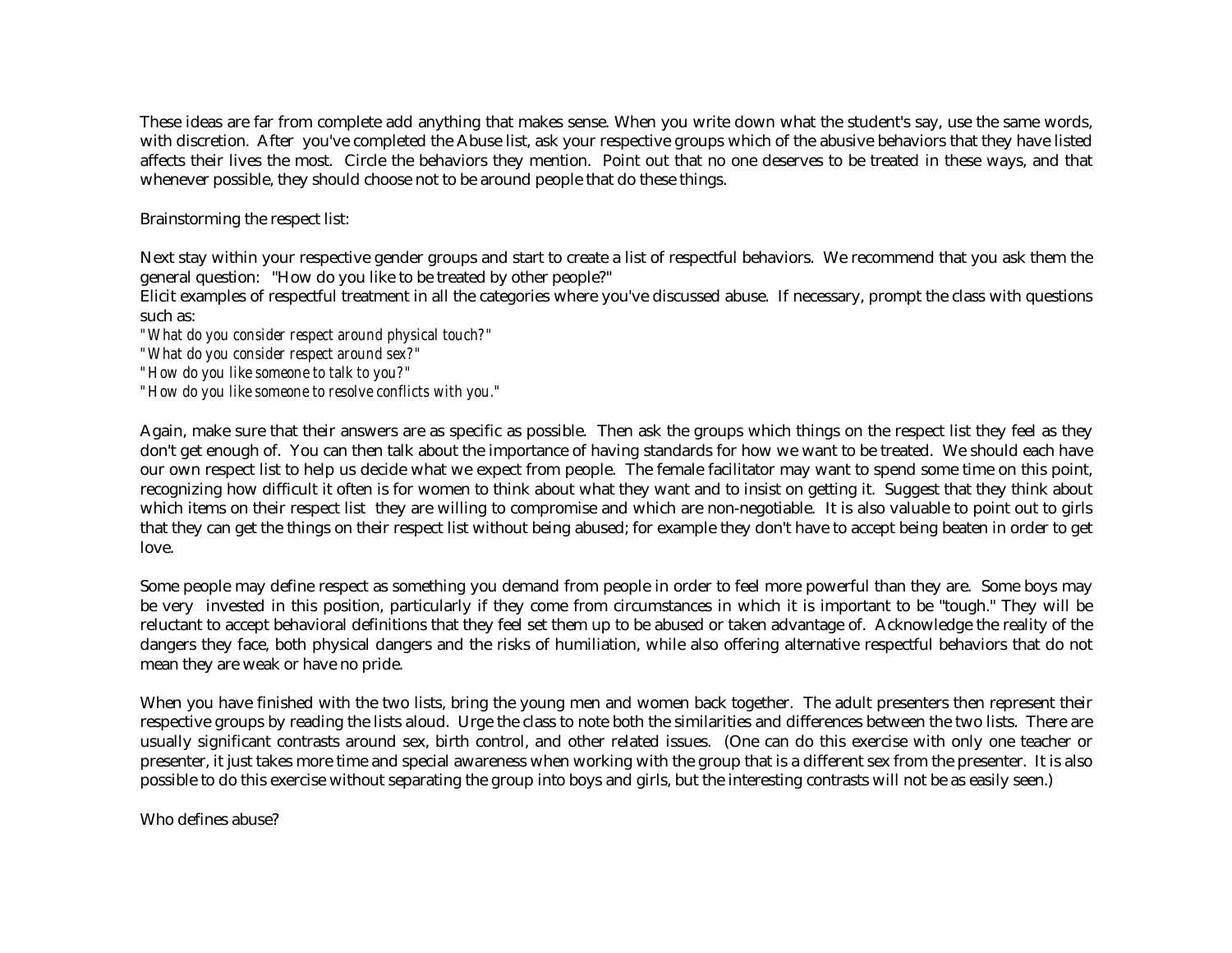At this point the presenters raise the question, "Who gets to define what is abusive?" For example girls will often list certain kinds of looks that boys give them on their Abuse list, and boys will argue that those looks are a compliment. The point to make is that the person who experiences the abuse is the one who gets to define it.

Be mindful of how sex roles are operating in the class and don't be afraid to point them out. For example, be aware of the tendency for the boys to become loud or to show other signs of discomfort when this exercise is going on. They can be reminded of the need to listen respectfully. The facilitator should make sure the girl's lists get taken seriously if the atmosphere becomes intimidating for the girls.

Wrap up by reviewing the Message of the Day:

#### **You should define for yourself how you are going to treat other people and how you want to be treated yourself, and then insist on sticking to those decisions. No one deserves to be abused.**

You may want to end the class by handing out the relationship contract in the student handouts that follow in this pamphlet.

(We think this exercise is good preparation for setting the next class to be a viewing of "Defending Our Lives.")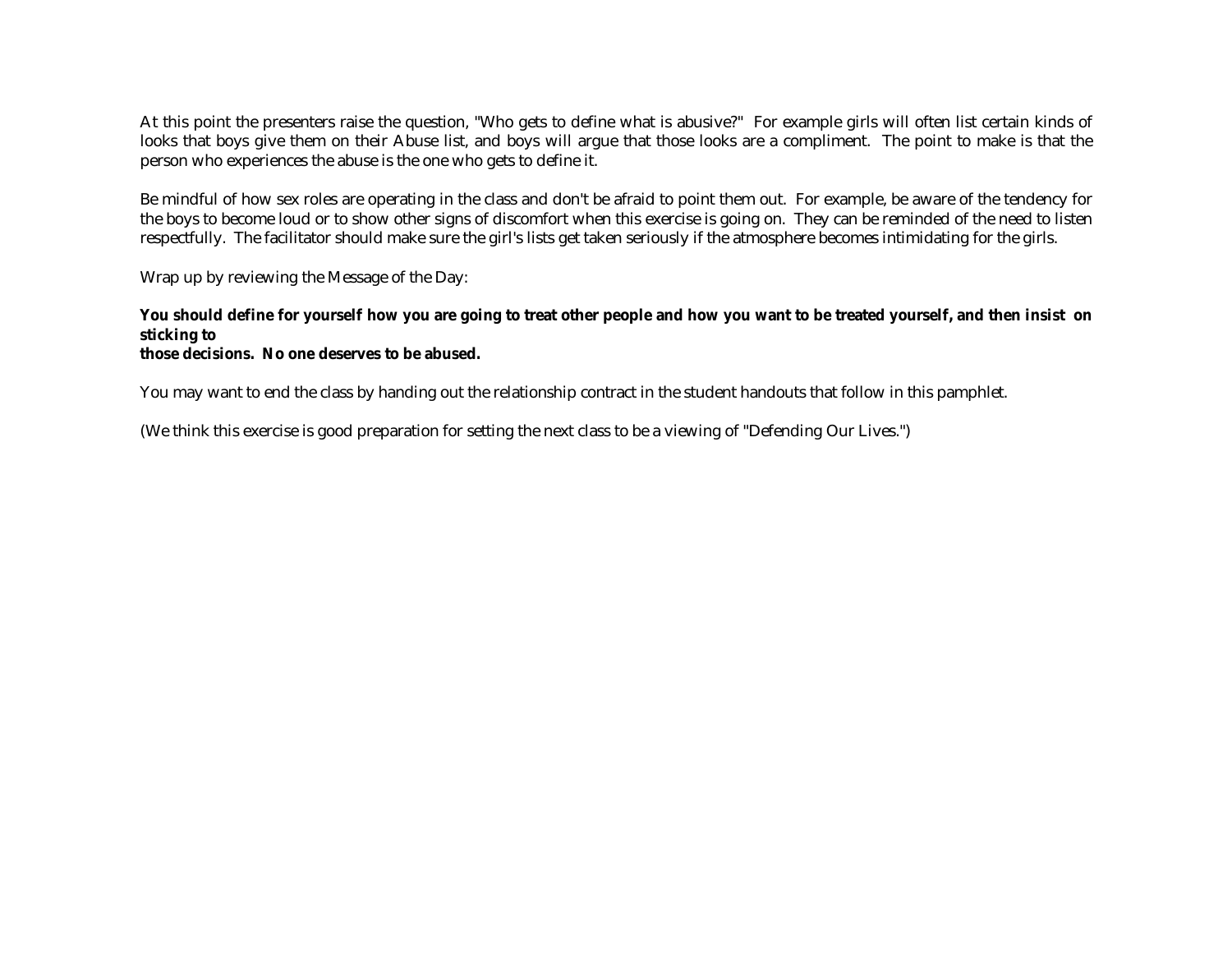**These are just some of the student handouts from: "Preventing TEEN DATING VIOLENCE: A Three-Session Curriculum for Teaching Adolescents". Written and developed by: Carole Sousa, Lundy Bancroft, Ted German.**

### **RELATION SHIP CONTRACT**

This "Contract" is to help you know better what you want in your close relationships. Two people in a relationship can use this contract to understand what each person wants and where they disagree. Write your answer down and, if you want to, compare answers with your friends or boyfriend(s) or girlfriend(s). If the contract were assigned as homework, bring this sheet and your answers to class.

### **DATING**

1. Should every weekend and evening be spent with your girl/boyfriend?

- 2. Who decides what to do and where to go on a date?
- 3. What about expense? Should the boy be expected always to pay?
- 4. If your date always pays for expenses, are you obligated to go along with his or her sexual advances?
- 5. How mach do you want you or your date to use alcohol or other drugs?
- 6. Is there any situation in which it would be okay for your date to push you around or to hit you?

## **SEXUAL RIGHTS**

- 1. Is either person free to say that don or don't want to go any further sexually?
- 2. At what point may a person refuse to have sex?

3. If both you and a person of the opposite sex agree to have intercourse, whose responsibility is it to use birth control or to protect against AIDS?

### **OTHER RELATIONSHIPS**

1. Are you or your boy/girlfriend free to make friendships with other people? If so, how will you deal with the jealousy?

2. Is it alright for you or your girl/boyfriend to make friends with those of the opposite sex?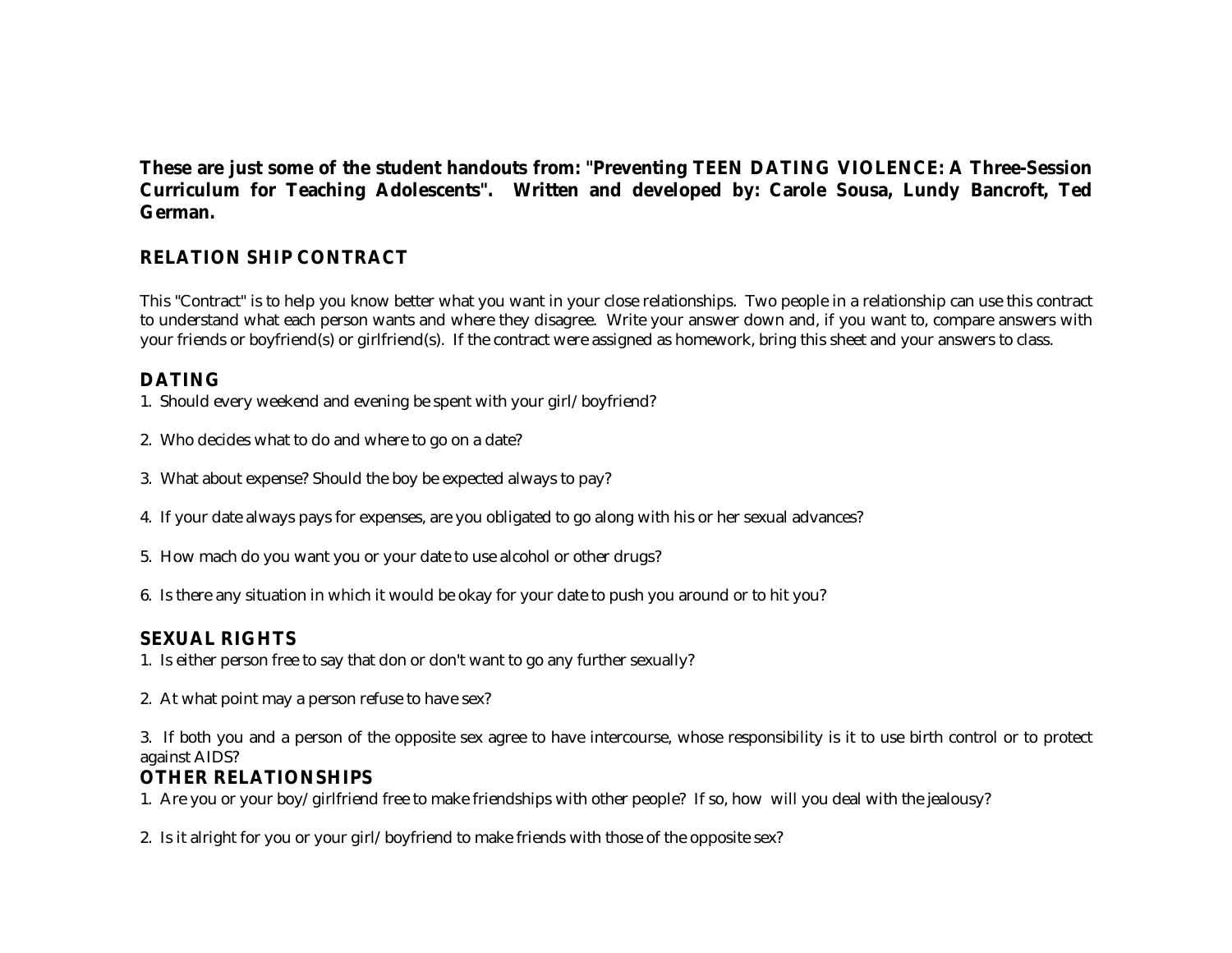3. Do you include each other in those relationships?

# **PRIORITIES**

- 1. What qualities are most important to you in a boy/girlfriend?
- 2. What do you consider the most important in a relationship?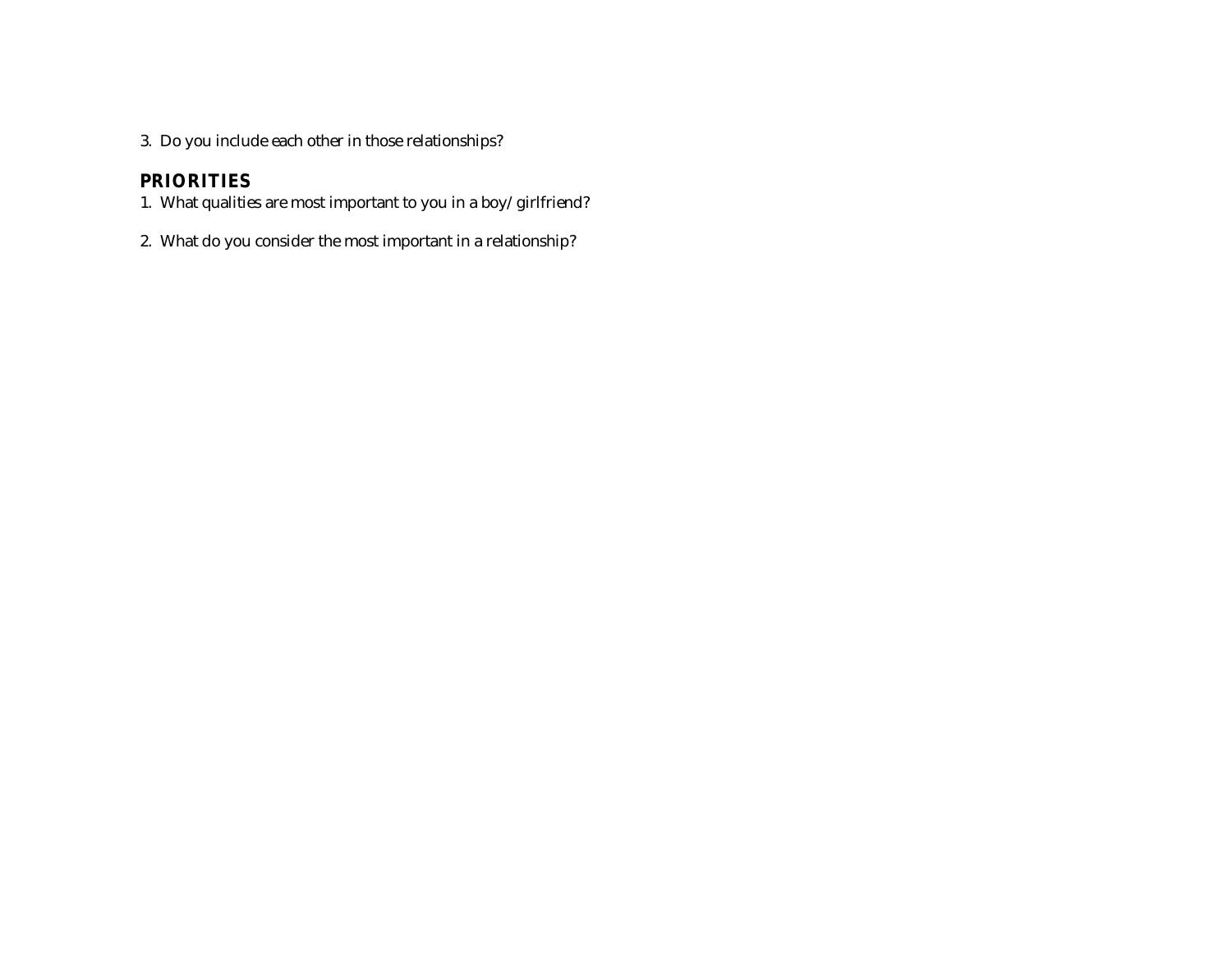### **THE MATHEMATICS OF BATTERING**



#### **TAKING CONTROL MEANS: UNFAIR EXPECTATIONS ARE:**

- 
- ~Giving orders. ~Thinking she owes you sex.
- 

~Being the boss. ~Believing she must agree with you ~Making decisions for the two of all the time.

you with out consulting the other. ~Thinking she shouldn't contradict

~Being possessive, keeping track you in public. of where the other person is, who ~You can question her but she can't

they talk to and what they do.question you.

- 
- 

- 
- ~Critising her all the time. ~She must be interested in

~Ruining her reputation by everything you are interested in.

spreading rumors.  $\sim$ Thinking you don't need to be

 $\sim$ Getting her back for not doing interested in what she is interested in.

~Expecting her to put up with any

mood your are in.

~When your unhappy, expecting

her to feel responsible for making

you feel better.

~Thinking you can cheat on her but

she can't cheat on you.

#### **NOT TAKING GIRLS AND BATTERING INCLUDES WOMEN SERIOUSLY MEANS:**

~Seeing girls as sex objects. things, punching walls.

 $\sim$ Thinking girls aren't as smart as  $\sim$ Threatening to hurt someone.

overly emotional or irrational. family

~Sexism. ~Forcing Sex on another person.

~Keeping someone fearful of you.

- ~Not listening. ~Hitting, shoving, pinching, burn-~Not respecting their opinions. pushing, beating, throwing
	-
- boys.  $\sim$ Destroying a person's property,
- ~Thinking girls are too sensitive, hurting their pets, threatening their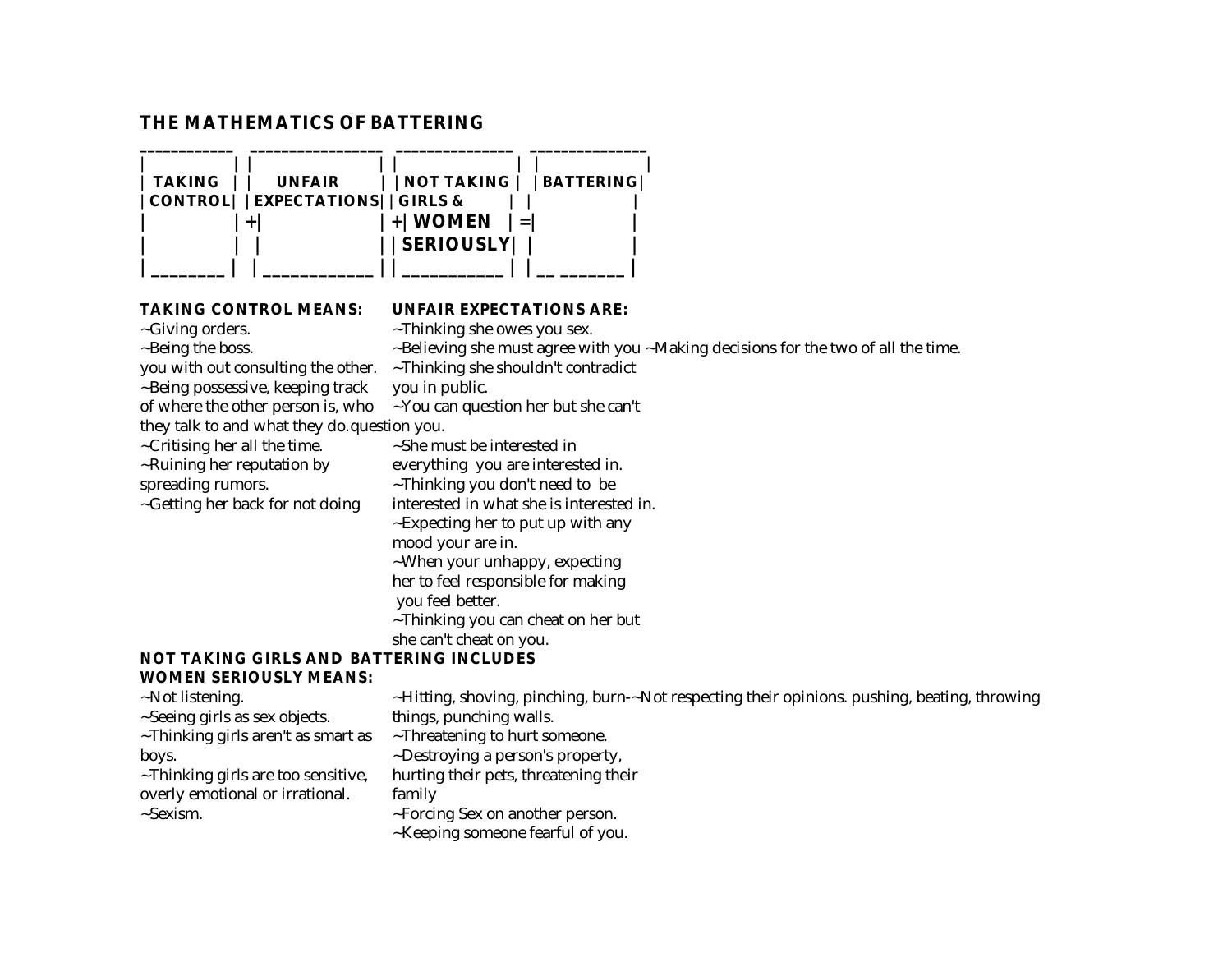### **INNER VOICES DIFFICULT ISSUES IN TEEN DATING RELATIONSHIPS**

#### **"I can't stop now."**

Some people believe that if a boy becomes sexually excited when he is with a girl, it's unfair or it is harmful to the boy if the girl chooses not to have sex with him. This is untrue. There is no physical reason a boy needs to have sex when he is excited. Boys and girls alike may feel frustrated when they want to have sex. However, they need to understand that their partners may have strong feelings and reasons for choosing not to have sex. Whatever their reasons, this choice must be respected.

#### **"She led me on."**

Sometimes boys claim that girls intentionally lead them on or tease them sexually then don't "deliver" or "Come through." But the truth is no matter how you feel about the way a person dresses or acts, they still have the absolute right to say no to sex at any time. No one should have sex unless they want to. Unless you are a mind-reader, there is no way you can know what a person wants. Communicating around sexual issues can be confusing and embarrassing, but trying to figure out what the other person wants isn't going to work if you don't talk.

#### **"She made me do it."**

Boys who think this way are assuming that girls don't have the right to say what's on their minds. Most girls are trying to figure out how to make the relationship work. They are confused by the violence and sometimes they take responsibility for things not working out. But no one likes getting hit. Often the girl is living in fear and is afraid to break off the relationship.

#### **"He must really love me."**

Everyone like attention and wants someone to care about them. But when a person needs to know every move you make and who you are with every moment, it is not a sign of caring or love. Jealous and possessive people cause problems for themselves and the people they are involved with. If a person attempts to control your life, they are treating you like a possession and not a person. A jealous person has a problem that has nothing to do with you. No matter what you do or how hard you try, you can't make a jealous person feel better.

#### **"She's just a slut."**

This is a powerful example of the male double standard. Boys who are sexually active are called studs. Girls are called trash and treated like meat. Sex without consent is rape. Rape is a violent crime and rapists sometimes go to jail for a very long time. But the consequences for a rapist are usually short compared to the emotional and physical consequences for the rape survivor, which can last a lifetime.

#### **"Am I doomed."**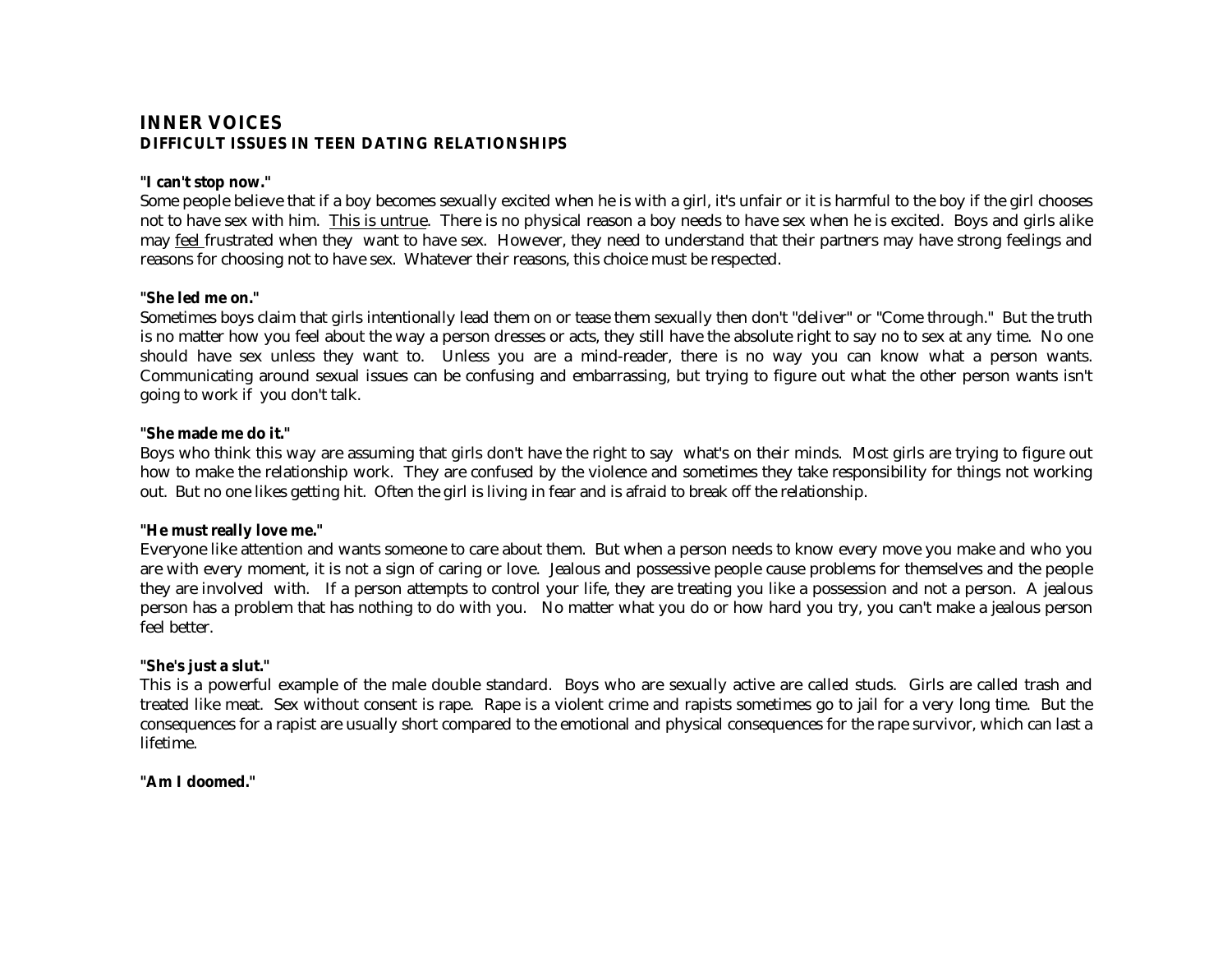Being violent is a choice. Many boys who come from violent homes choose not to be violent. If you do come from a violent home you may not have examples of violence-free relationships learn from. If you are worried about this talk to someone you trust and get some help to clarifying your thoughts and feelings.

Girls can choose to not to be treated abusively. If there is violence in your home that doesn't mean that it is right or it is the way things should be. Being abused is not the way anyone should be treated. No one deserves to be beaten. Again, it might be helpful to talk to a trusted adult, friend, of hotline worker about what is going on in your home and how you feel about it.

#### **"She really meant yes."**

"No" means exactly what it says. NO! If a boy doesn't listen to no, that's rape. If he hears "yes" when she says "no" he is only listening to the sound of his own voice. Also remember that people don't always say "no" directly. If there is the slightest doubt, ask.

#### **"But she hits too."**

Hitting is not okay. Unless she is defending herself, your girlfriend shouldn't hit you. Let her know in a clear, non-abusive voice, nonphysical way that you will not accept being hit. If she is and abuser-which means she is trying to control you through a pattern of violence and fear- and you are afraid of her, call a hotline or talk to someone you trust. It is unusual, however, that girls are the abusers in relationships with boys, partly because of size difference, but mostly because girls are taught to be passive and boys to be aggressive. When a boy says, "But she hits me too," he needs to ask himself, "Is she defending herself? " and "Am I really afraid of her?" Even if she hits you, that doesn't give you the right to hit her back. You can always walk away.

#### **"I just lost control."**

When a person is violent they are not out of control. Most boys who say they lose control and hit their girlfriends don't "lose control" and hit their teachers or parents when they are angry at them. People are selectively violent. Violence is a choice. In fact, the person using violence is doint so in an attempt to get control of their partner.

#### **"It's just the liquor."**

Drinking doesn't make a person violent. Many people drink and don't get violent. But some boys use alcohol as an excuse to be violent. If you are involved with someone who drinks and is violent, it is unsafe to be around them at those times. But even if they promise to stop drinking, that doesn't necessarily mean they will stop being violent.

#### "**A baby will help."**

Unfortunately, just the opposite is true. Having a baby only increases the unresolved problems in a relationship. There is no time alone and almost no time to talk. The additional responsibility of having a baby places enormous stress on all parents, especially young parents. Another very important thing to know is that teen violence often begins, or gets worse during pregnancy. When you are pregnant, it's natural to pay attention to the changes in your body and start to think about the future. Your partner may feel threatened by no longer having 100% of your attention. He may use violence to get his control back. He also may punish you for the reluctance to take on the responsibilities of father hood, even though that is not your fault.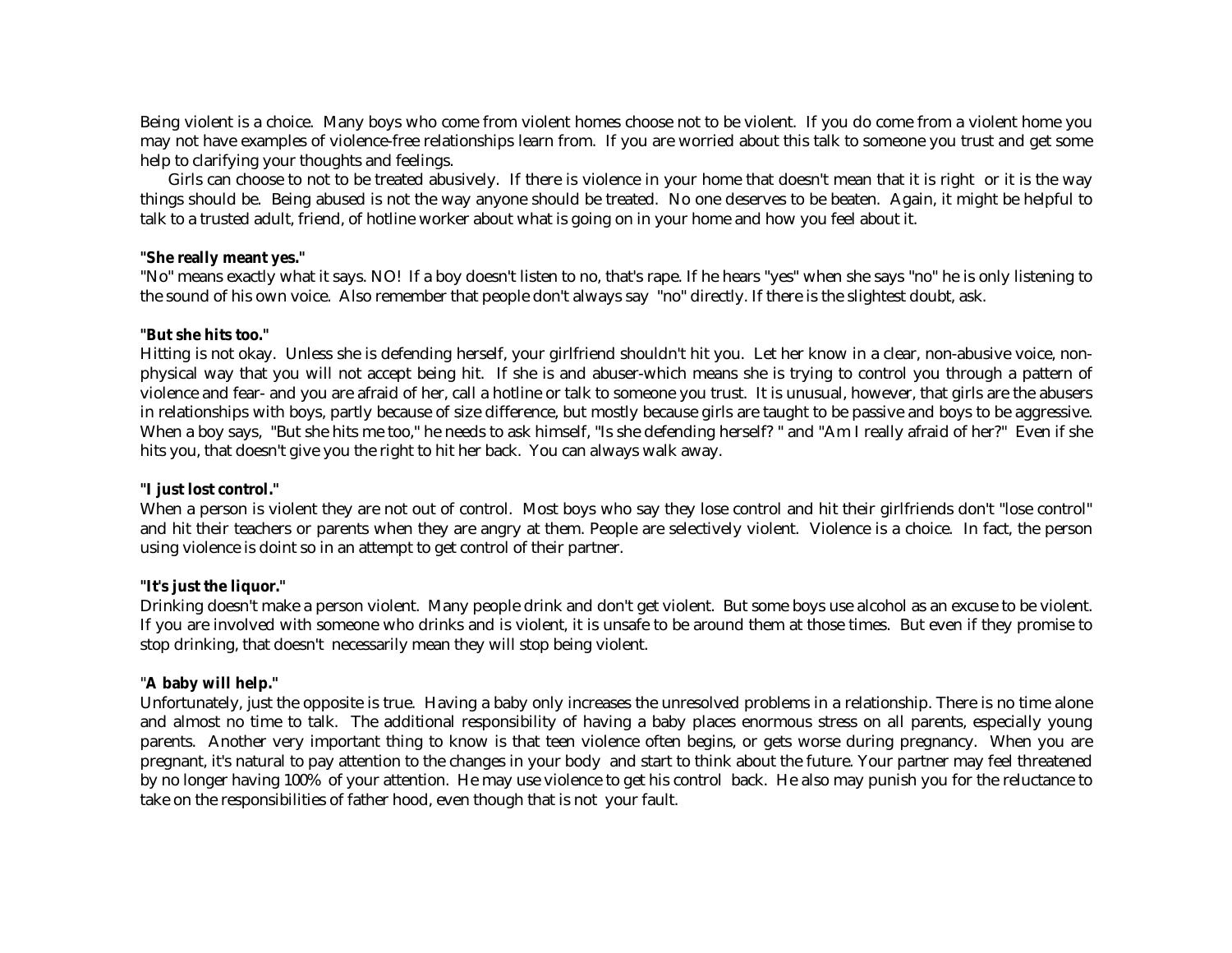#### **"The baby will love me."**

There is no human being on that face of this earth more demanding of attention and requiring more care than a newborn infant. If you become pregnant thinking you will get love from the baby--it is a setup for a disappointment and frustration. It is also potentially unfair situation for both you and the baby. If you are feeling unloved or uncared for, talk to someone you trust about those feelings. They can be worked out in a less risky way than by getting pregnant.

#### **"I'd never let it happen to me."**

It's great when girls are really clear that they won't stand for any physical abuse. There are also other areas where girls can take a stand, such as not letting guys talk you down, call you names, insult you, or abuse other girls. Sometimes, however, people put up a really tough front to protect themselves. If your reputation is built on being tough, it can be can be hard to ask for help when you need it. But having pride in yourself also means being able to ask for help if you find yourself in an abusive situation.

#### **"I gay and I'm being abused."**

Abuse happens in gay relationships like any other relationships. One person uses violence or threats to control or coerce their partner. Because so many people are homophobic (afraid of and hateful toward gay people) it's hard to get help. Straight people may want to focus on your choices around sexuality instead of on the abuse. Try to get help from someone who can except your sexuality: for instance, a gay and lesbian counseling or health center. Some women's centers and battered women's programs are also sensitive to the issue of abuse in a gay relationship.

#### **"I can take it."**

Why would anyone want to put up with any abuse? When two people care about each other they work to make the other person feel good. If you have to be "tough" to stay involved with a guy. you should ask yourself if you really want to be in a relationship that's an ongoing battle. Every one can get a strong caring relationship. Don't settle for less.

#### **"I'm getting hit at home."**

The hitting is not your fault. It's a choice your parents make. Some parents hit for discipline because they don't know better ways to help you learn. Other parents use hitting to get a sense of power and control to their child. Whatever the case, your parents have a hitting problem which is not your fault. It's scary to be hurt by your parents; sometime it's even scarier to think your parents can love you and hurt you at the same time. Some kids turn the hurt into anger against other people. But then things never get better.

You may not be able to get your parents to change, but you can at least take care of yourself. Talk to someone you trust. Talking really can help you deal with your feelings. If you think your parents will listen, tell them you don't want to be hit. They could call Parent's Anonymous for help. Or ask a relative or community member to intervene. If it isn't safe to confront them, call the Child Abuse Hotline: 1-800-792-5290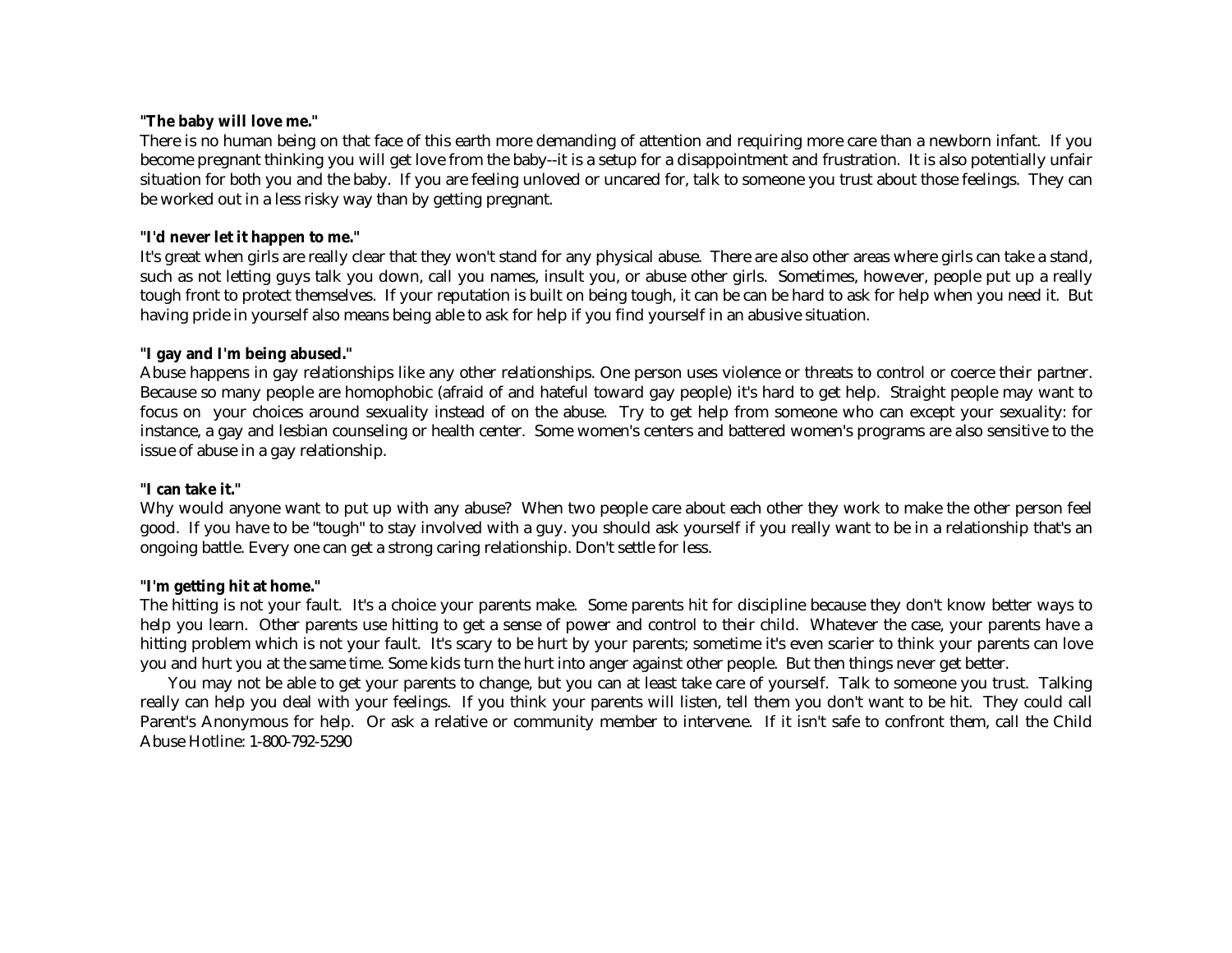### **INFORMATION FOR HEALTH CARE PROVIDERS**

edited by Kathleen Gaffney

Health care providers may encounter a number of barriers to recognizing and treating victims of domestic violence. These include: a lack of awareness among many health care providers; the notion that it is not a health care provider's place to intervene; a tendency to blame the victim; disbelief because the abuser is present and seems concerned and/or pleasant; the "tyranny of time;" and simply not knowing what to do. However, health care providers can and must play a crucial role in recognizing and protecting the victims of domestic violence.

- **In an average 12 month period in the United States approximately 2 million women are severely assaulted by their male partners.**
- **22 to 35% of all ER visits by women are due to ongoing abuse. (JAMA, 1992)**
- **Evidence suggests that battered women expect health care providers to initiate discussion about abuse and will respond if asked in an empathetic and non-judgmental manner. (JAMA, 1992)**
- **Abused women are twice as likely to begin prenatal care in the third trimester, denying both themselves and their fetuses prenatal care. (JAMA '92)**
- **Non-trauma treatment sites are the major source of medical care for abused women.**

Injuries, demeanor, and past medical history can aid health care practitioners in identifying abused women. Because the problem is widespread, every woman should be examined for domestic violence as a routine part of a check-up. The following guidelines were adapted from materials including: **Campaign Against Domestic Violence of the Massachusetts Medical Society ( prepared by Elaine J. Alpert, M.D. et. Al.); Lecture materials from William Kuyper, M.D.; Lecture materials from Annie Lewis-O'Connor, M.S., R.N.C.**

The following list contains characteristics commonly reported in case histories of battered women.

#### **1. Injuries - Battered women may show one or a combination of the following:**

- central injuries, specifically to the face, head, neck, chest, breasts, abdomen, or genital areas;
- bilateral distribution of injuries or injury to multiple areas;
- contusions (bruises), lacerations (cuts), abrasions (scrapes), stab wounds, burns, human bites, fractures (particularly of the nose and orbits (ears), and spiral wrist fractures;
- complaints of acute or chronic pain without tissue injury;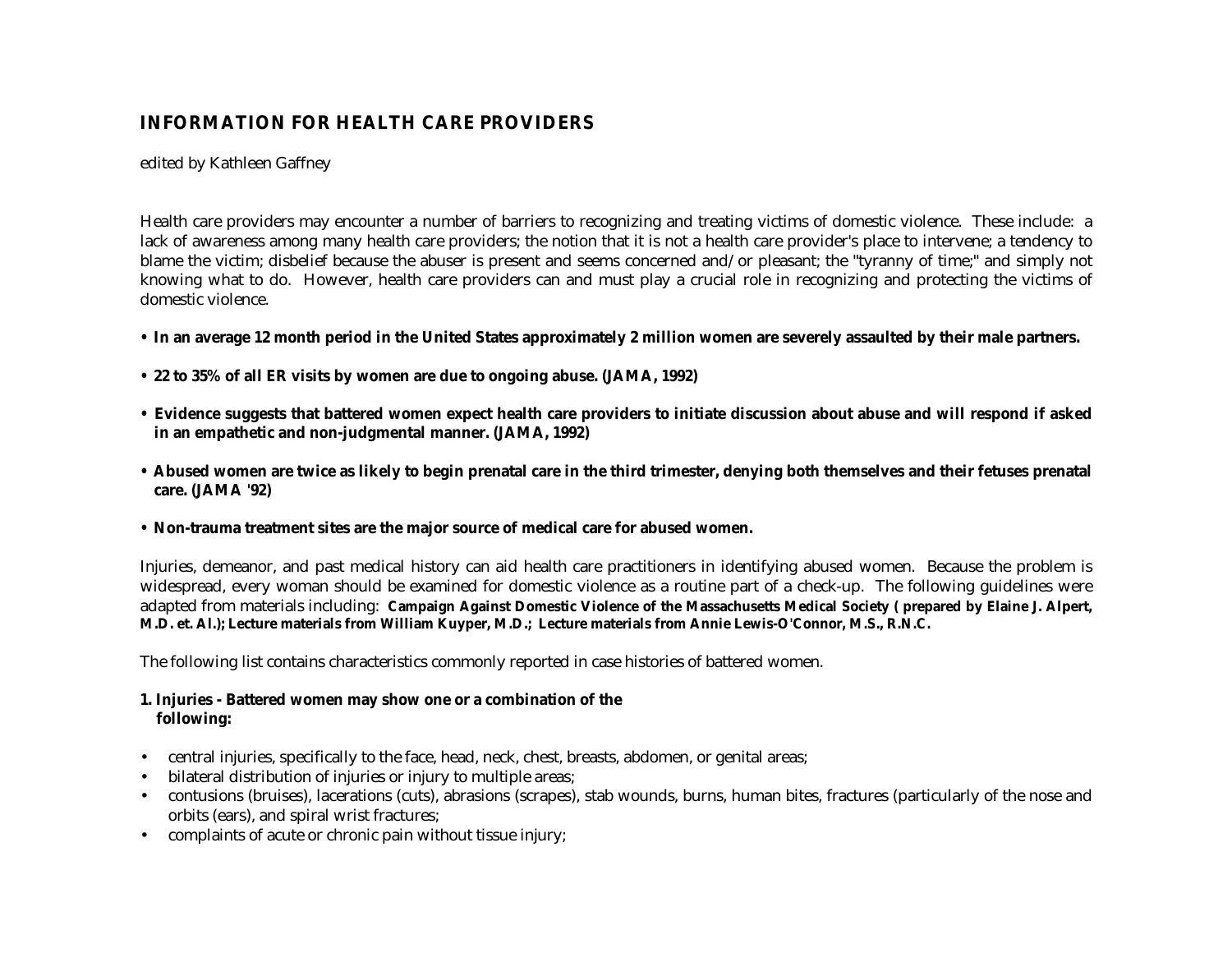- signs of sexual assault;
- injuries or vaginal bleeding during pregnancy, spontaneous or threatened miscarriage (a pregnant women with injuries to her breast or abdomen is almost certainly being battered);
- the direct impact of domestic violence on pregnancy may include:
	- Abdominal trauma leading to abruption, pre-term labor, and delivery.
	- Fetal fractures
	- Ruptured maternal liver, spleen, uterus
- multiple injuries in different stages of healing;
- substantial delay between time of injury and presentation for treatment.

#### **2. Demeanor - Other indications may be observed in a patient's behavior, such as the following:**

- Evasiveness when describing the cause of injuries;
- Patient appears to be embarrassed, ashamed, frightened disoriented or depressed;
- Patient's distress seems to be disproportional to injuries: excessive distress over a minor injury or little emotion over a serious injury;
- Inconsistent injury explanations;
- Injury explanation fails to justify injury.

### **3. Illnesses/Medical History - It is important to not only treat and record current injuries, but to also investigate past medical histories.**

#### **The following symptoms are often reported in domestic violence patient histories:**

- headaches, migraines;
- muscuskeletal complaints (neckaches, backaches);
- malaise, fatigue
- insomnia;
- chest pain, palpitations;
- hyperventilation;
- gastrointestinal disorders (diarrhea, abdominal pain, colitis, ulcers);
- eating disorders;
- gynecological problems;
- chronic pain;
- depression;
- anxiety;
- sexually transmitted diseases, especially repeated episodes.

Talking with the patient is a crucial part of the medical examination for battered women. Often, these women are confiding in their health care practitioner. Do not be afraid to ask about domestic violence, especially when it is suspected; evidence shows that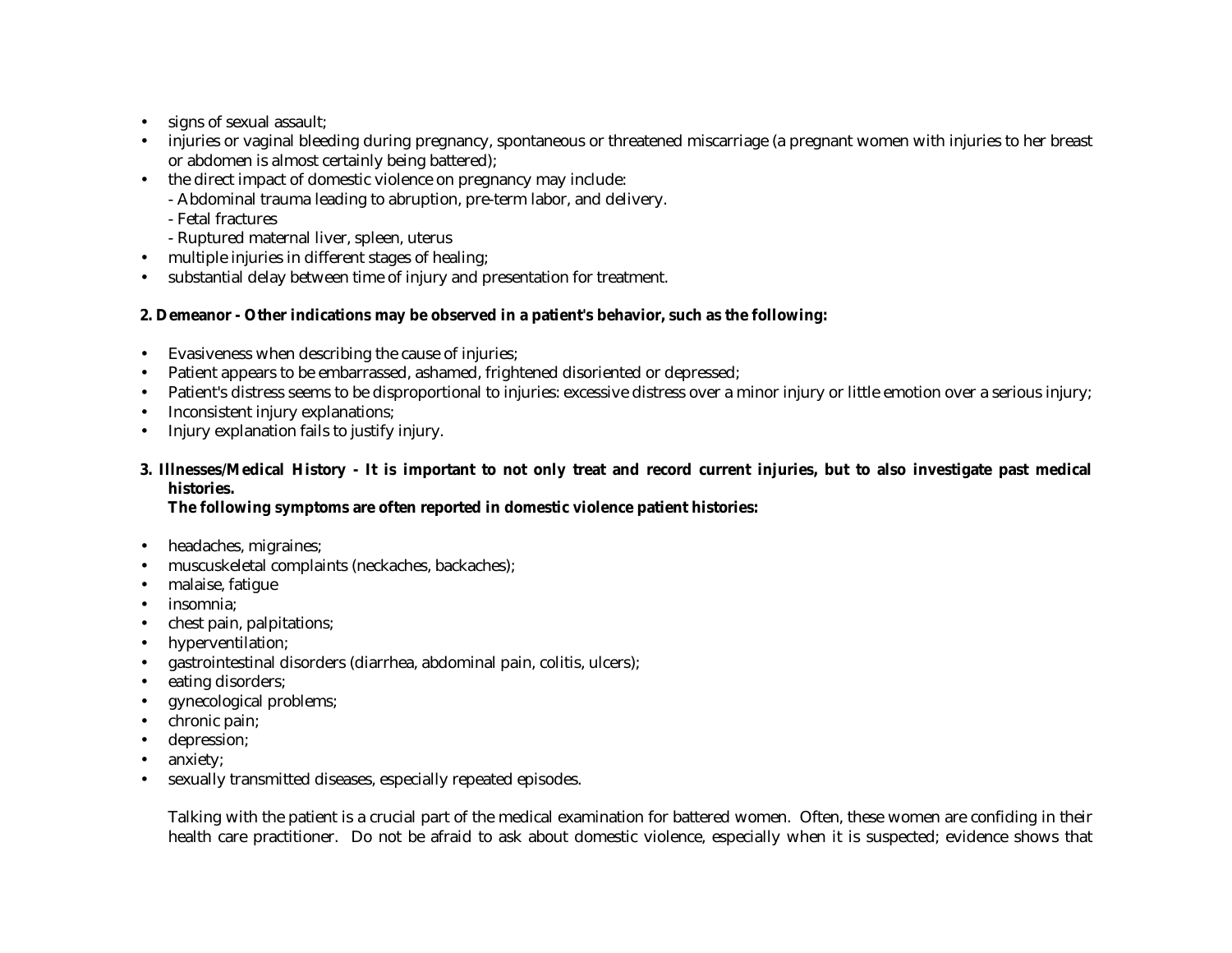battered women generally respond positively to questions from a concerned individual. Every female patient should be asked at least one routine question regarding abuse. The following strategies can help health care practitioners have successful patient interviews.

### **1. Strategies:**

- Tell patients that these questions are normal, i.e. "I ask all my patients the following questions."
- If a question doesn't work, try again later when the patient may feel more comfortable.
- Do not ask yes/no questions whenever possible.
- Keep interview gender neutral-use "partner" not "he."
- Encourage the patient: ("You're doing great, I realize this must be difficult...").
- Let her know that she is not alone.
- Validate the patient's testimony: ("I believe you, it wasn't your fault. It takes a lot of courage to tell me...").
- Check your own biases: Don't act shocked, do not assume you know what is best for the patient.

### **2. Things to Avoid:**

- **•** Avoid questions that are negative or coercive: ("He didn't force you to touch him, did he?).
- **•** Avoid looking down and writing during the interview.
- Avoid making promises.
- Avoid using the word should.
- Avoid making assumptions.
- Avoid telling the patient what is best for them.
- Avoid using the words "domestic violence," "battered," or "abused" when speaking with the patient.

### **3. Sample Questions:**

- How were you hurt?
- Has this happened before?
- When did it happen first?
- How badly have you been hurt in the past?
- Have you needed to go to the emergency room for treatment? Explain the circumstances.
- Have you ever been threatened with a weapon or has a weapon ever been used on you? What happened?
- Have the children ever seen you threatened or hurt? In what way?
- Have the children ever been threatened or hurt by your partner? When? What happened?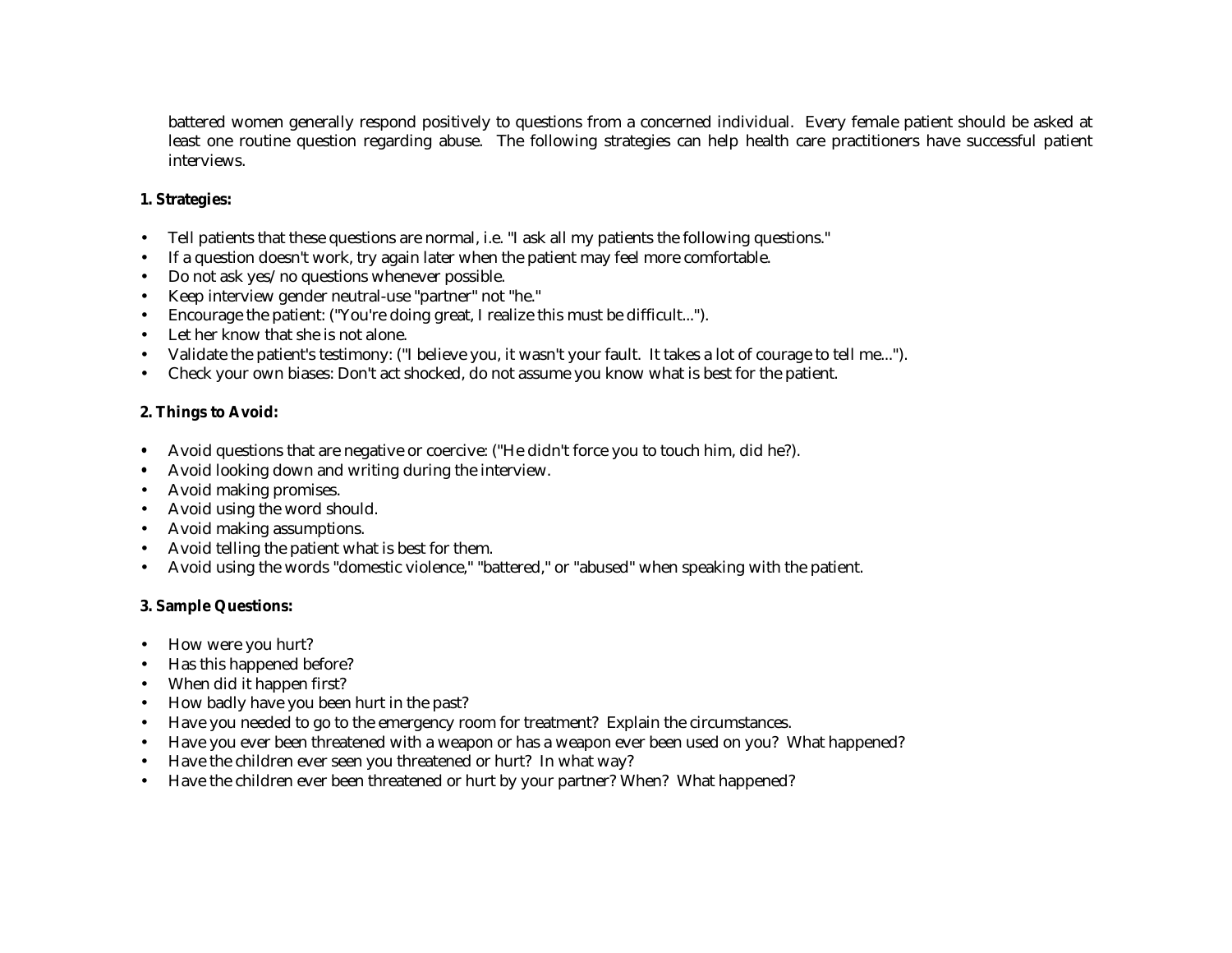**Note:** If a patient is unwilling to talk and domestic violence is the diagnosis, still give her referrals and let her know you suspect domestic violence.

A thorough medical examination of a battered woman can play a key role in her defense against an assailant. Objective details should be recorded clearly and accurately in her medical record. Photographs can also provide good evidence of domestic violence. Guidelines concerning the examination are listed below:

### **One important caveat: What you record in a medical record can be used to deny insurance. Some states are just now passing legislation to prevent this--Check your state legislature.**

#### **1. Records**

- Record information in as much detail as possible.
- If the patient states abuse is the source of her injuries, state it in her chart. Use as much as the patient's own words as possible.
- Do not include information that is extraneous to medical fact or expert opinion. For example, the events leading up to the injury this may damage the patient's testimony.
- Use a body map to point out injuries.
- Relate physical findings to the type of instrument used whenever possible.
- Indicate "domestic violence" or "partner violence" as a diagnosis or problem when appropriate.

### **2. Photographing Injuries - All patients with visible injuries should be offered photography.**

- An instant color camera should be used.
- The patient's permission to photograph must be obtained on a signed waiver form. This waiver only gives permission to photograph, not permission to release photographs.
- Ideally, photographs should contain an identifiable feature of the patient, such as the face or a hand holding an identifying document.
- The photographer and the patient should sign and date the back of the photograph, and then store them in a dated, sealed envelope placed in the patient's records with the release form.

### **3. Explain the following to the patient:**

- This is a routine but important medical procedure.
- These photographs will become part of the patient's medical record and can only be released to the police or prosecutor with the patient's written permission.
- If the patient decides to prosecute the assailant, the photographs will be very useful as evidence.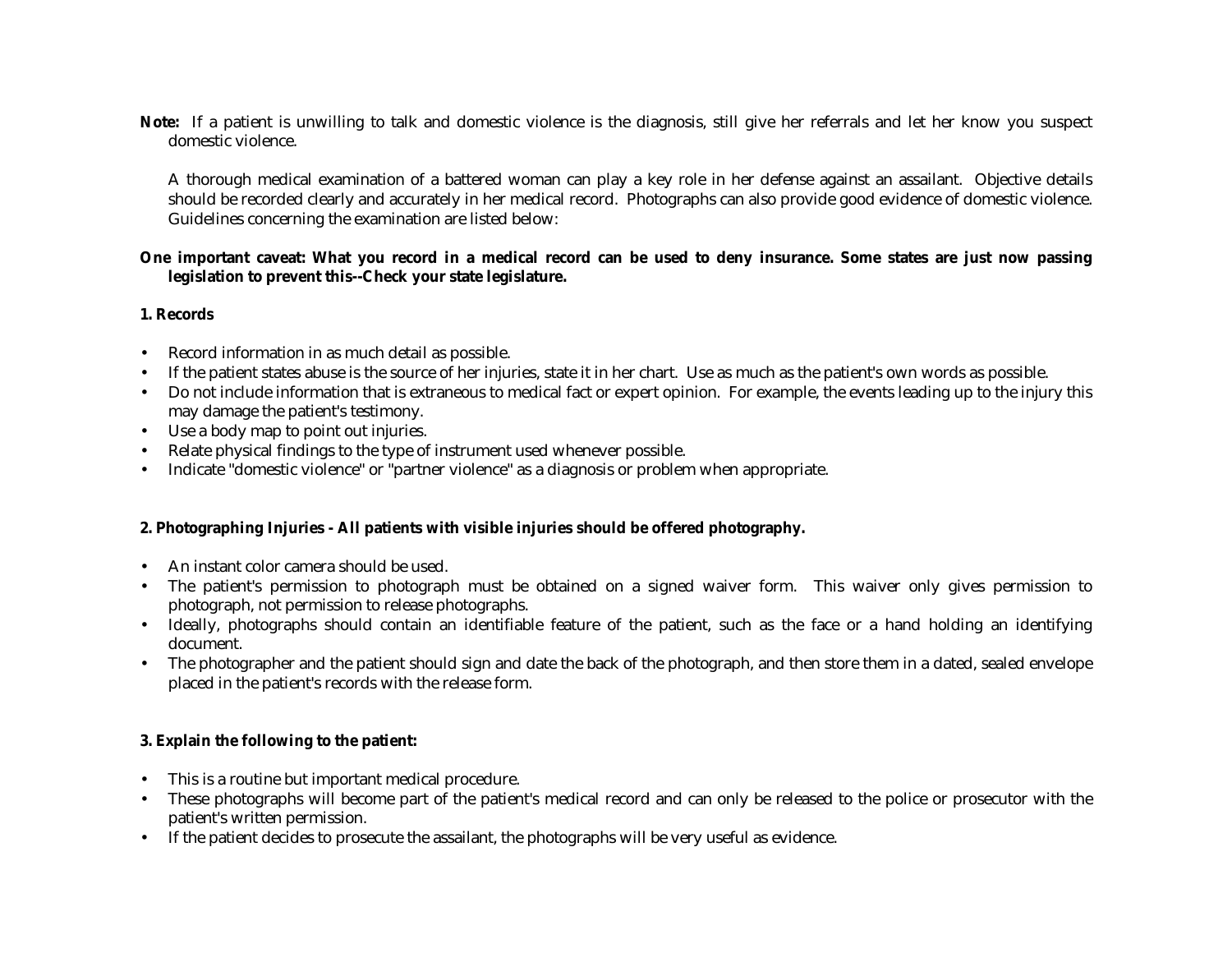It is important that a health care practitioner aid battered women in the following ways:

- **• Make it clear that violent behavior is unacceptable and is criminal behavior.**
- **• Help develop a safety plan for the patient.**
- **• Give patient hotline and shelter information, stress that a phone call in no way commits her to a course of action.**
- **• Contacting the Police**

-Never contact the police without the patient's consent. Inform the patient that she can contact the local police or district attorney's office to request that charges be filed against the abuser. Victims may also file a restraining order.

-In Massachusetts (in other states similar reporting must occur but the agencies have different titles and organizational structures) medical personnel must report the following:

• Cases involving gunshot wounds, powder burns, or burns covering five percent or more of the body must be reported to the Department of Public Safety, and cases involving stabbing must be reported to the local police authorities.

• Cases involving rape or sexual assault must be reported to the Commissioner of Public Safety and to the police of the town where the incident occurred without identifying the victim.

• Cases involving the suspected abuse, neglect or financial exploitation of an adult age 60 or over must be reported to the Elderly Services Protection Program.

• Cases involving the suspected abuse of a minor by her or his guardian caretaker must be reported to the Department of Social Services.

• Cases involving the suspected abuse or neglect of certain persons with disabilities between the ages of 18 and 59 must be reported to the Disabled Persons Protection Commission.

See the following article for information regarding legal information.

#### **For more information, please see the following articles:**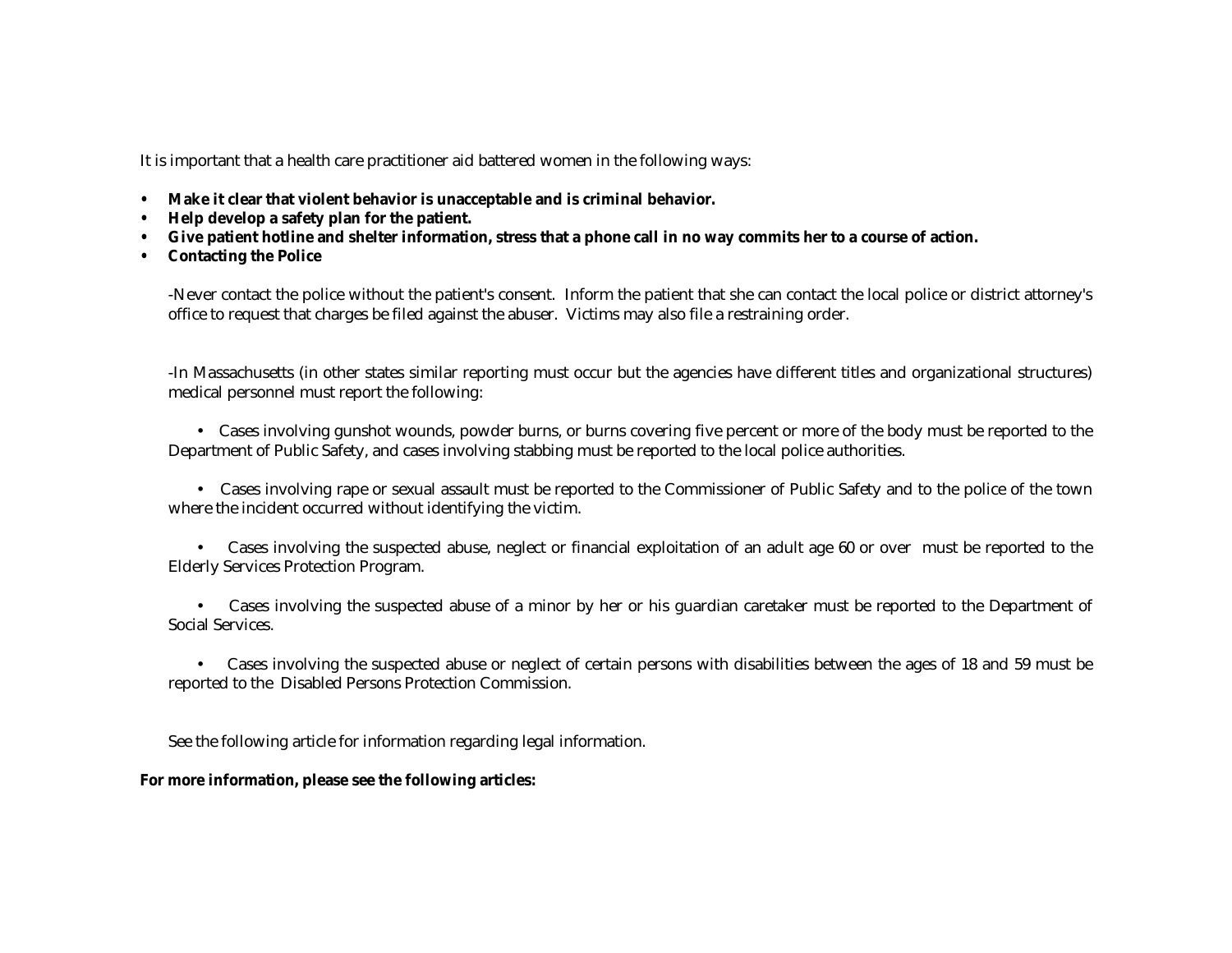Randall, Teri; "Domestic Violence Intervention Calls for More Than Treating Injuries;" **JAMA**; August 22/29, 1990; Vol. 264; No. 8; pp.939-940.

McFarlane, Judith et. al.; "Assessing For Abuse During Pregnancy: Severity and Frequency of Injuries and Associated Entry Into Prenatal Care;" **JAMA**; June 17,1992; Vol.267; No. 23; pp. 3176-3178.

Sugg, Nancy Kathleen et. al.; "Primary Care Physicians' Response to Domestic Violence: Opening Pandora's Box;" **JAMA**; June 17, 1992; Vol. 267; No. 23; pp. 3157-3160.

Council on Ethical and Judicial Affairs, American Medical Association; "Physicians and Domestic Violence: Ethical Considerations;" **JAMA**, June 17, 1992; Vol. 267; No. 23; pp.3190-3193.

**We also suggest contacting the following programs for more information about domestic violence training programs for health care providers:**

**Mass Medical Society 617 893-4610 Awake 617 735-7979 Physicians for a Violence Free Society 214 648-9214**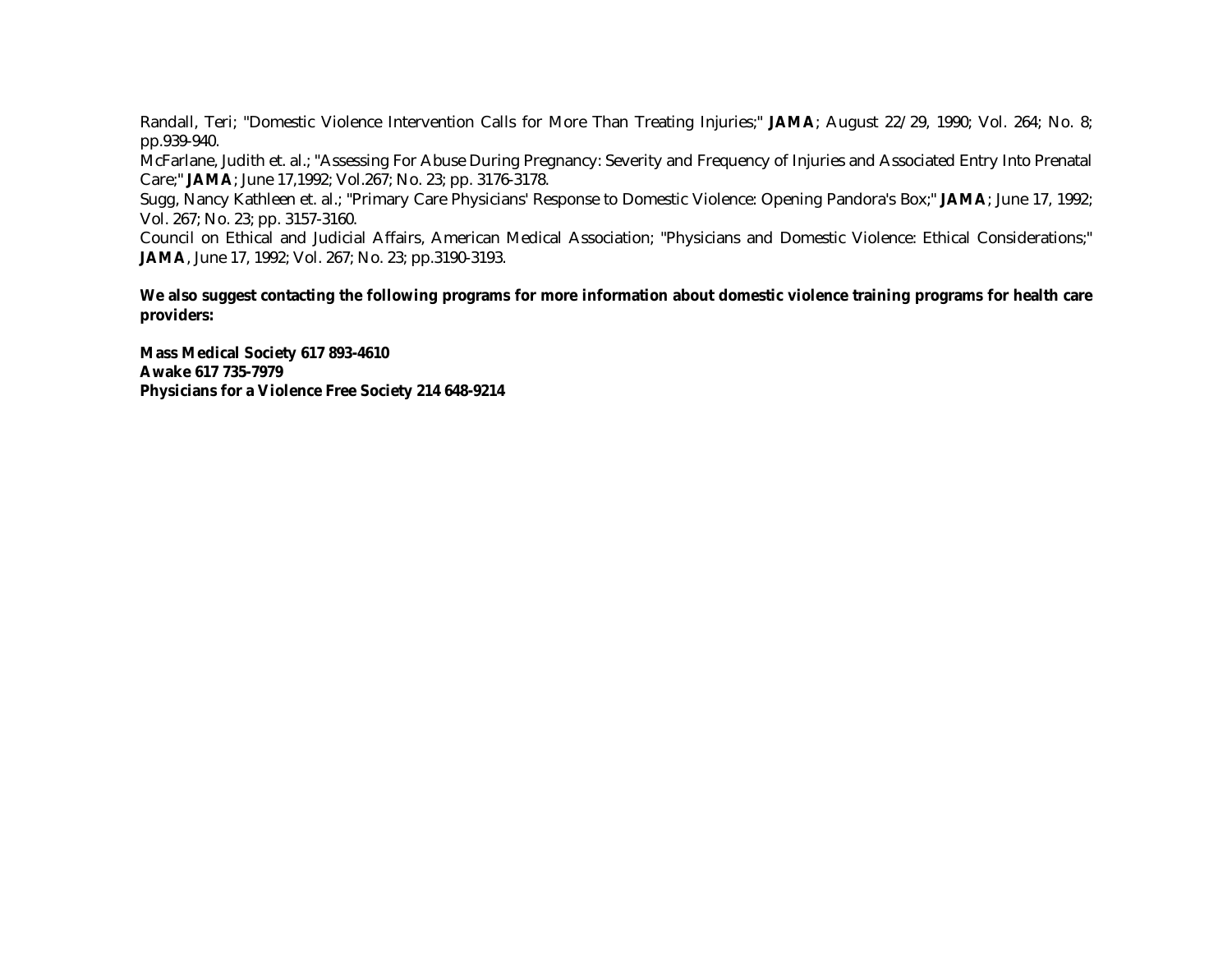# **LEGAL INFORMATION**

Although social workers, health care providers, other concerned professionals and friends may not be directly involved in the legal procedures described, it is important to know of their existence and purpose. The most important thing you can do is to refer the victim to an advocate who will then advise an appropriate legal course of action. Documenting "domestic violence" or "partner violence" on a medical chart or service report will strengthen the victim's claim in a court of law. All states have legal provisions to protect individuals against the harassing and dangerous behavior of others. But it is important to remember that laws vary from state to state. It is best to contact your local battered women's shelter for the specific information you need. If you cannot reach them through the numbers on page 45, try your telephone directories.

A person in an abusive familial or dating relationship may obtain a "restraining order." Different kinds of orders exist, usually falling into one of three categories: an emergency restraining order, which can be obtained when court is not in session, such as on nights and weekends; a temporary restraining order can be obtained by filing a complaint in the appropriate court and telling the judge about the actual or threatened abuse; or a permanent restraining order can be obtained after a temporary restraining order has been served on the abuser. In most cases, the batterer has a right to appear at this hearing to tell his version of what happened. It is best if the victim does not go through this process alone, but rather, be accompanied by an advocate from a battered women's program, from the court, or by a friend or trusted family member.

It is a criminal offense to violate a restraining order. Criminal charges brought against a batterer can include

- Violation of a restraining order
- assault and battery
- assault with a deadly weapon
- breaking and entering
- trespassing, annoying telephone calls, threats, or stalking
- sexual assault

Criminal complaints are most often initiated by the arrest of the batterer by the police. A woman can seek a criminal complaint, however, through the clerk's office of the local district court. Upon conviction, the batterer receives a criminal record. A criminal complaint sends a clear message to the abuser that battering is considered a serious crime for which criminal penalties including fines and jail terms may be imposed. The victim must be aware that in some states the case can proceed without the victim's consent.

The stalking law was enacted in Massachusetts in 1992. It states that any person who willfully, maliciously, and repeatedly follows *or* harasses another person and who threatens that other person with death or serious bodily injury is guilty of the crime of "stalking." Most states do not have an anti-stalking law, however.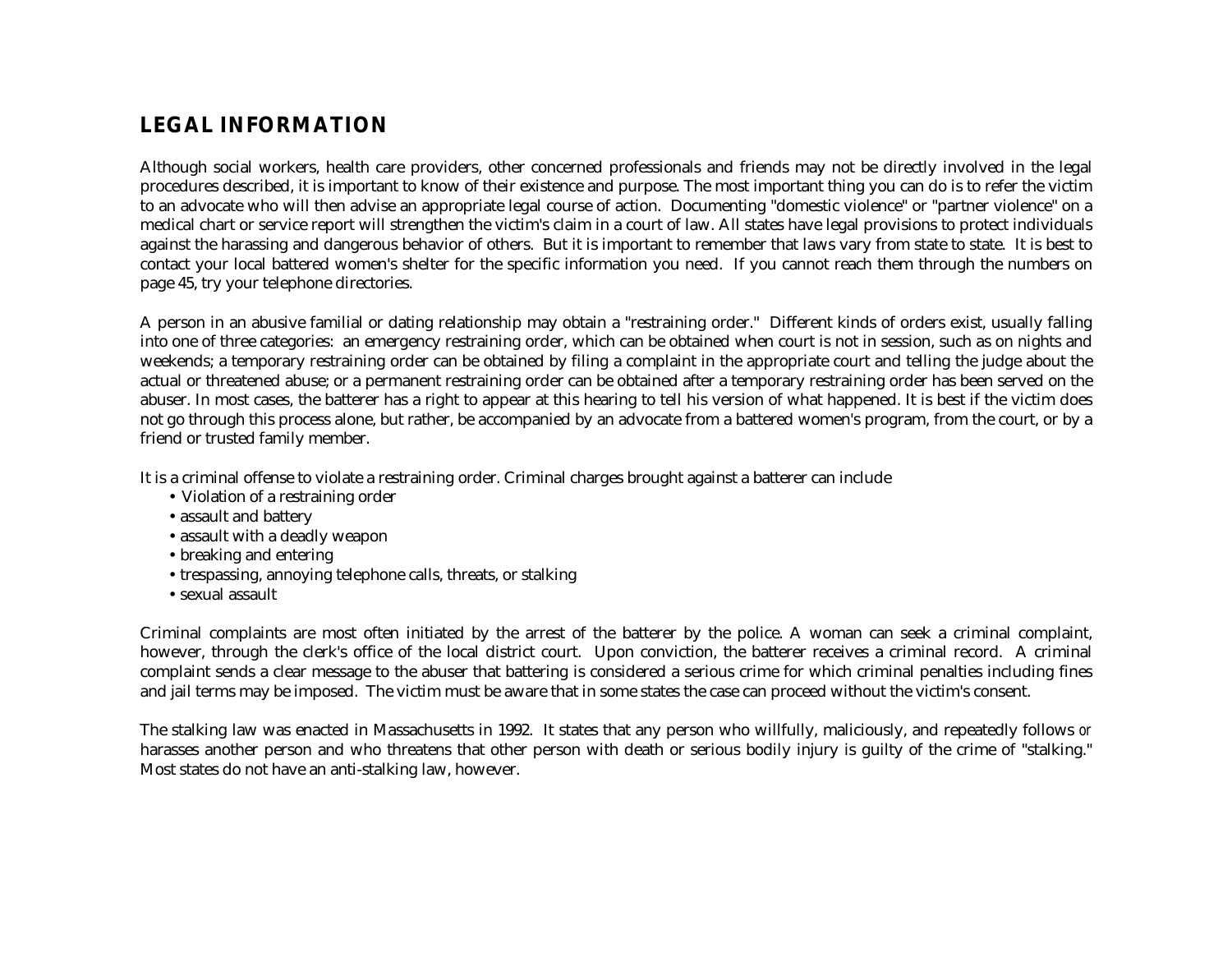# **MODEL DOMESTIC VIOLENCE PROGRAMS AFFILIATED WITH THE COURT SYSTEM**

If you are exploring ways to confront domestic violence in your community, it may be helpful to write to these programs for information about their innovative approaches to the problem.

This list was compiled from the following publication:

*Family Violence: State-of-the-Art Programs*. Reno, NV: National Council for Juvenile & Family Court Judges, 1992.

### **Comprehensive Programs**

A comprehensive program provides a variety of direct services to victims and batterers, as well as court, legal and social change advocacy, coordinated inter-agency and community response, training and publications.

- 1. Domestic Abuse Project 204 West Franklin Avenue Minneapolis, MN 55404 (612) 874-7063
- 2. House of Ruth, Inc. Domestic Violence Legal Clinic 2201 Argone Drive Baltimore, MD 21218 (301) 889-0840
- 3. Templum P.O. Box 5466 Cleveland, OH 44101 (216) 634-7501

and

East Cleveland Domestic Violence Project 14340 Euclid Avenue East Cleveland, OH 44112 (216) 681-2176 or 681-2214

4. Project Safeguard 1207 Pennsylvania Street Denver, CO 80203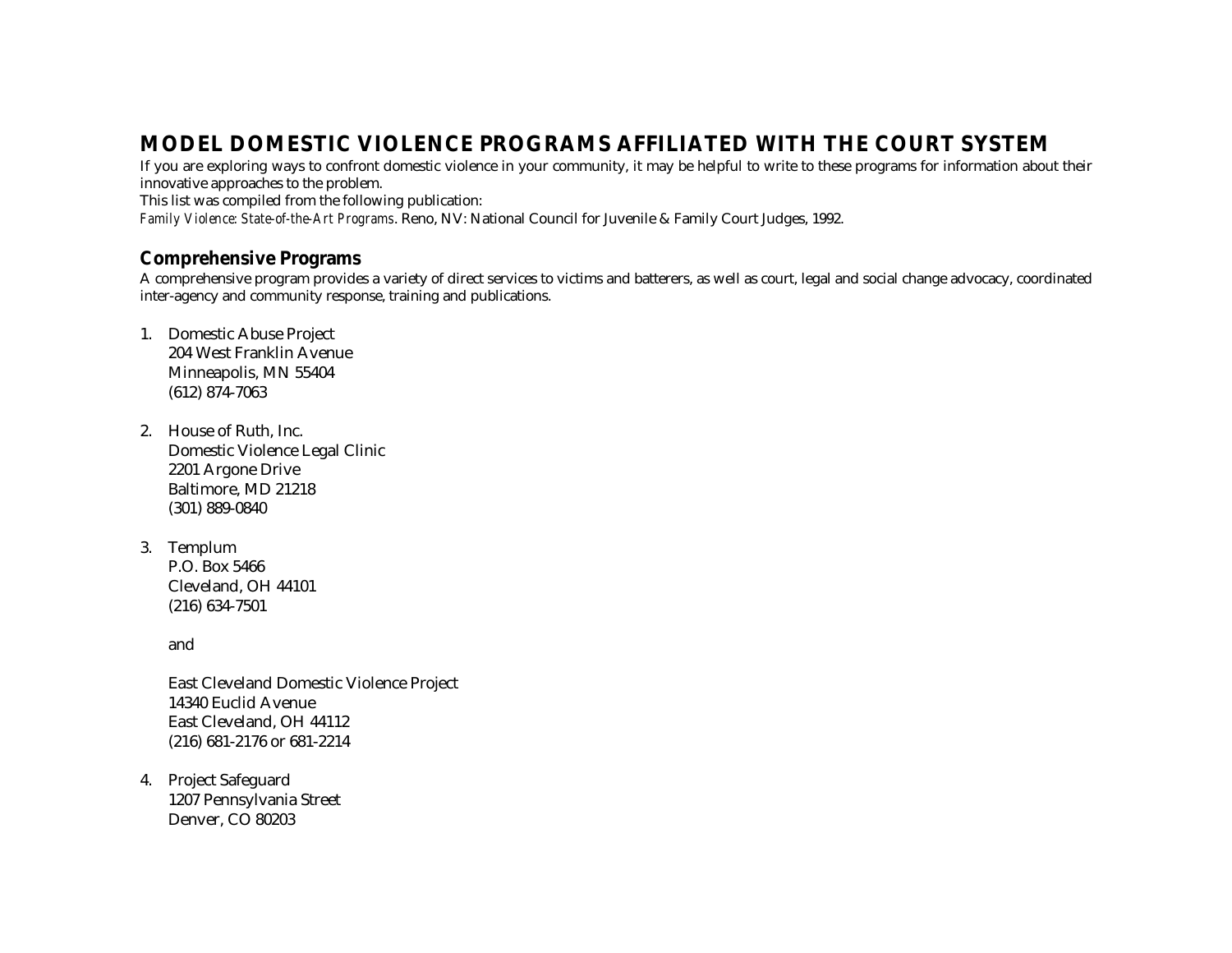(303) 863-7233

5. Family Court of the Second Circuit 2145 Main Street, Suite 226 Wailuku, Maui, HI 96793 (808) 244-2290

 and Alternatives to Violence P.O. Box 909 Wailuku, Maui, HI 96793 (808) 242-9559

### **Statewide Court Programs**

These programs are created at the state level and encompass the entire state. They tend to be fairly comprehensive, but operate inside the system as opposed to outside it, and with public funding.

- 1. Hawaii Family Court, First Circuit 777 Punch Bowl Street Honolulu, HI 96813 (808) 548-6369
- 2. Connecticut Superior Court: Family Violence Intervention Units & Domestic Violence Projects 28 Grand Street Hartford, CT 06106 (203) 566-8187

### **Rural Programs**

These are programs devoted to serving rural areas, where protection and justice are far less available to victims.

- 1. Alternatives to Violence: East Hawaii P.O. Box 10448 Hilo, HI 96721-5448; (808) 969-7798
- 2. Tri-State Coalition Against Family Violence P.O. Box 494 Keokuk, IA 52632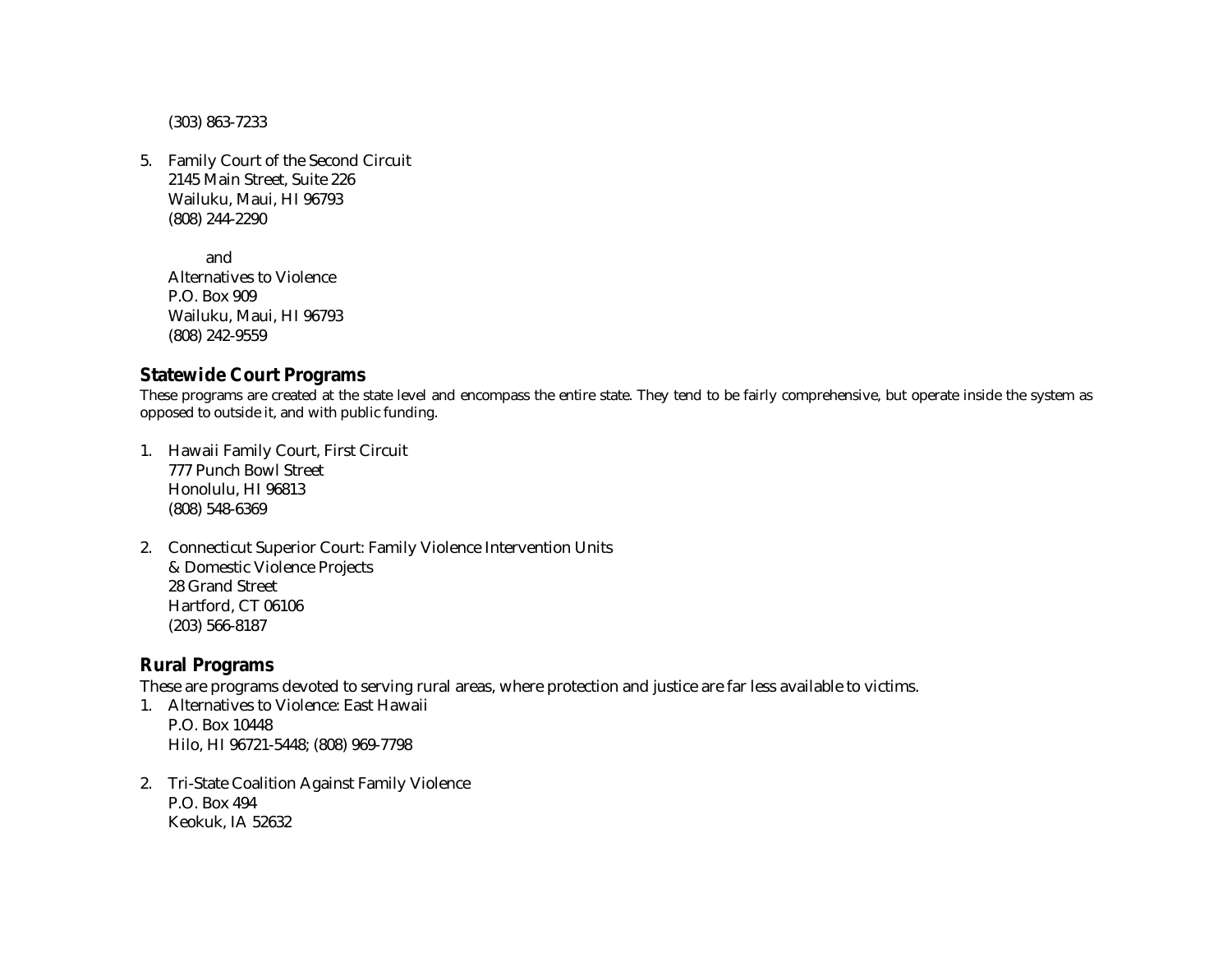#### (319) 524-4445

### **Civil Protection Order Programs**

These are programs that provide and enforce protection orders, or restraining orders, as they are often called. The two programs listed here also include a victim advocacy component.

1. Committee to Aid Abused Women 2nd Judicial District Court Protection Order Program Protection Order Office Washoe County Courthouse 75 Court Street, Room 103 Reno, NV 89520 (702) 328-3468

2. Protection Order Advocacy Program, Victim Assistance Unit King County Prosecuting Attorney E 223 King County Courthouse Seattle, WA 98104 (206) 296-9547

### **Prosecution Programs**

The prosecution of domestic violence perpetrators presents unique challenges. These programs focus on developing effective judicial practices and emphasize a high level of coordination with other parts of the judicial system.

- 1. Domestic Violence Unit, Office of the San Diego City Attorney 1010 Second Avenue, Suite 300 San Diego, CA 92101-4903 (619) 553-3076
- 2. San Francisco District Attorney's Domestic Violence Programs 850 Bryant Street, 3rd Floor San Francisco CA, 94103 Advocacy Unit: (415) 552-7550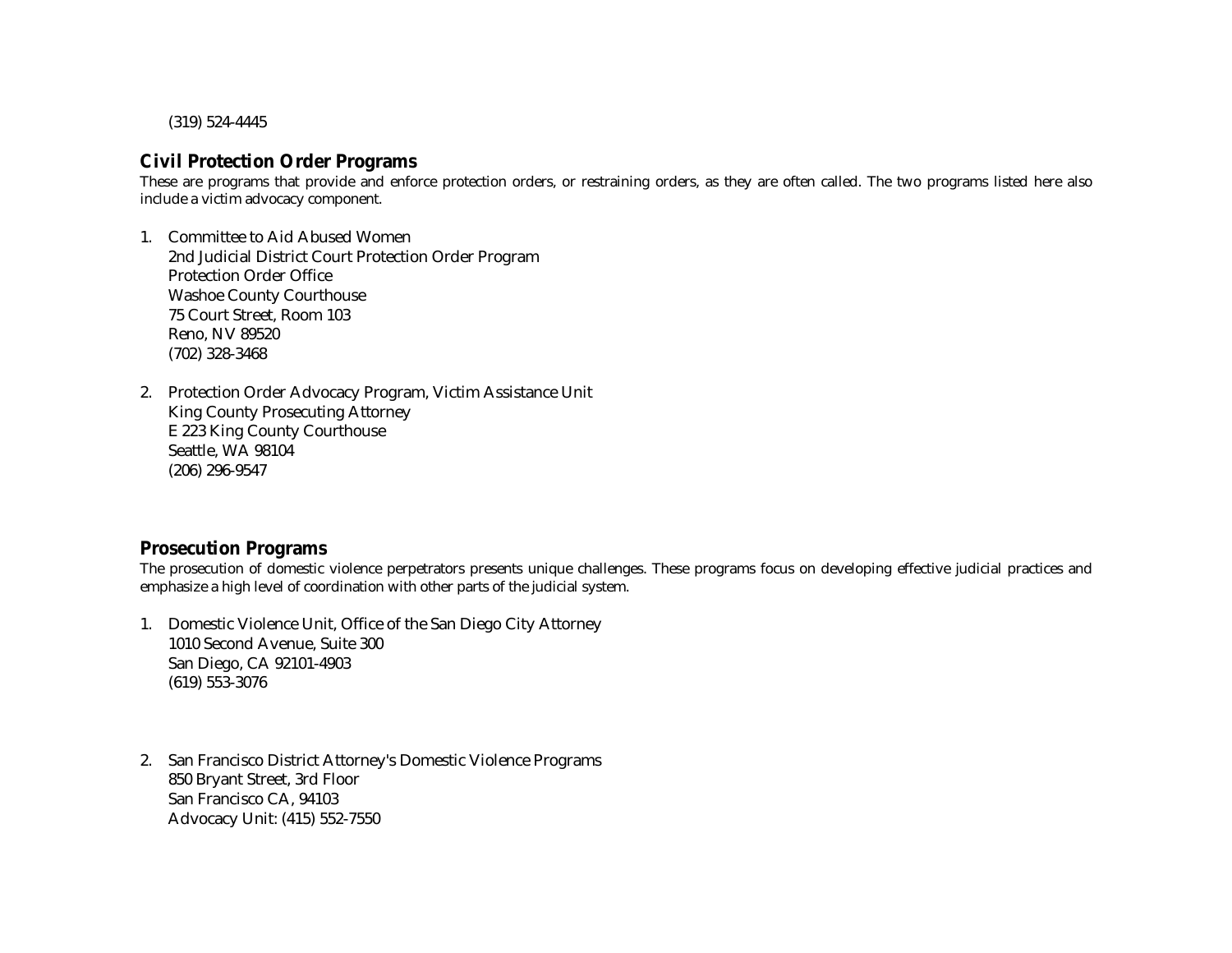Prosecution Unit (415) 553-9743 and Family Violence Prevention Fund Building One, Suite 200 1001 Potrero Avenue San Francisco, CA 94110 (415) 821-4553

3. Prosecutor's Victim Assistance Program Municipal Courts Building 1101 Locust Street Kansas City, MO 64106 (816) 274-1517 and Project Assist Legal Aid of Western Missouri 1005 Grand Avenue, Suite 600 Kansas City, MO 64106 (816) 474-6750

### **Offender Accountability**

These are court-mandated and court-affiliated supervision and treatment programs for batterers.

- 1. Stipulated Order of Continuance Program Bellevue Probation Department P.O. Box 90012 Bellevue, WA 98009-9012 (206) 455-6956
- 2 Domestic Violence Prevention Program Quincy Division District Court Department One Dennis F. Ryan Parkway Quincy, MA 02169 (617) 471-1650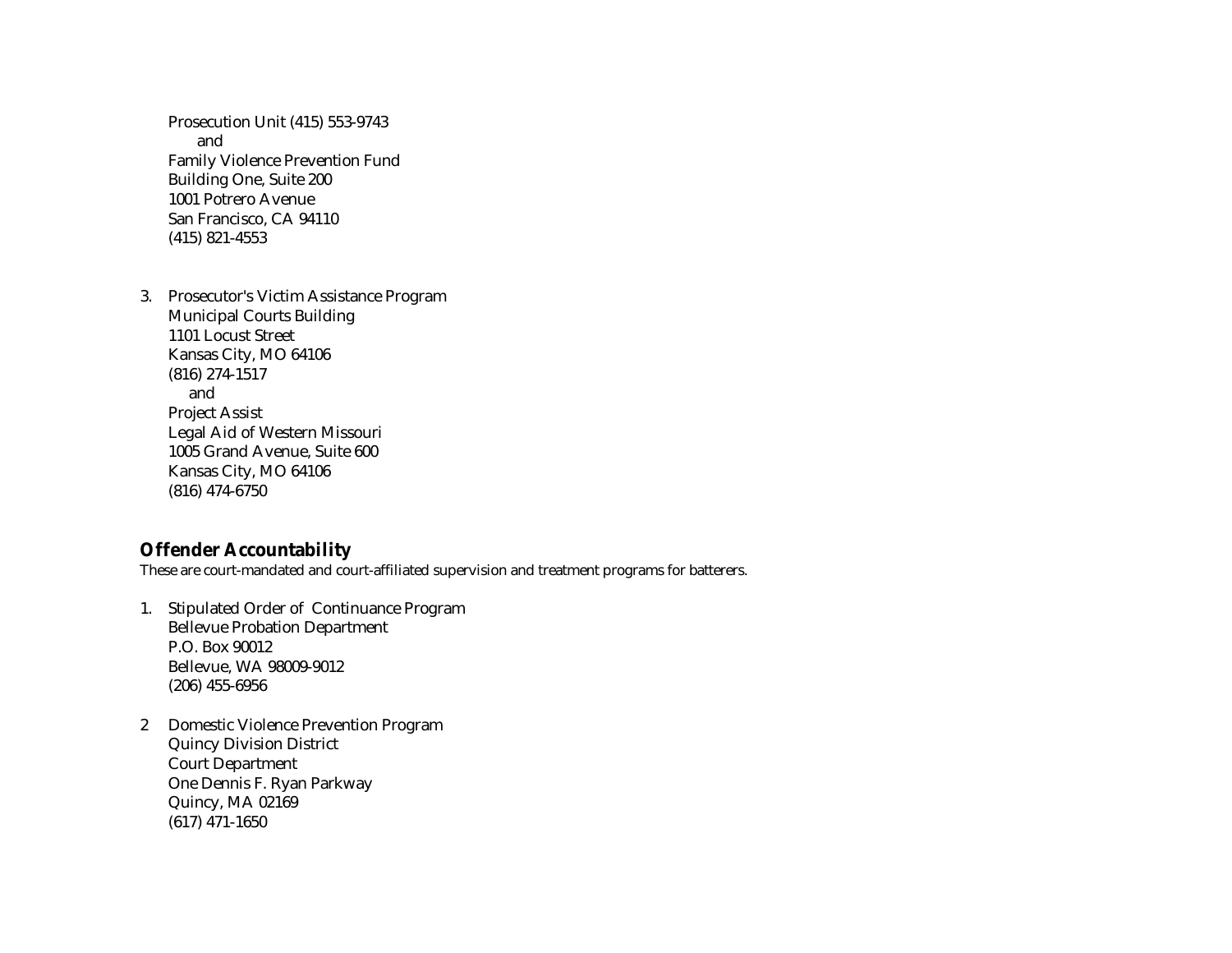and Domestic Violence Prevention Program Norfolk County District Attorney Office Family Services Unit No. 10 Granite Street Quincy, MA 02169 (617) 472-0613

3. Domestic Abuse Intervention Project (DAIP) 206 W. Fourth Street, Room 201 Duluth, MN 55806 (218) 722-2781 or (218) 723-0779 FAX

### **Coordinating Councils, Legislation & Policy Development**

These are coalitions of various groups, including courts and battered women's advocates, that work together to develop improved court practices, to provide training and to protect victims in violent families.

1. Pennsylvania Coalition Against Domestic Violence 2505 North Front Street Harrisburg, PA 17110-1111 (717) 234-7353

and

Legal Advocacy Project 524 McKnight Street Reading, PA 19601 (215) 373-5697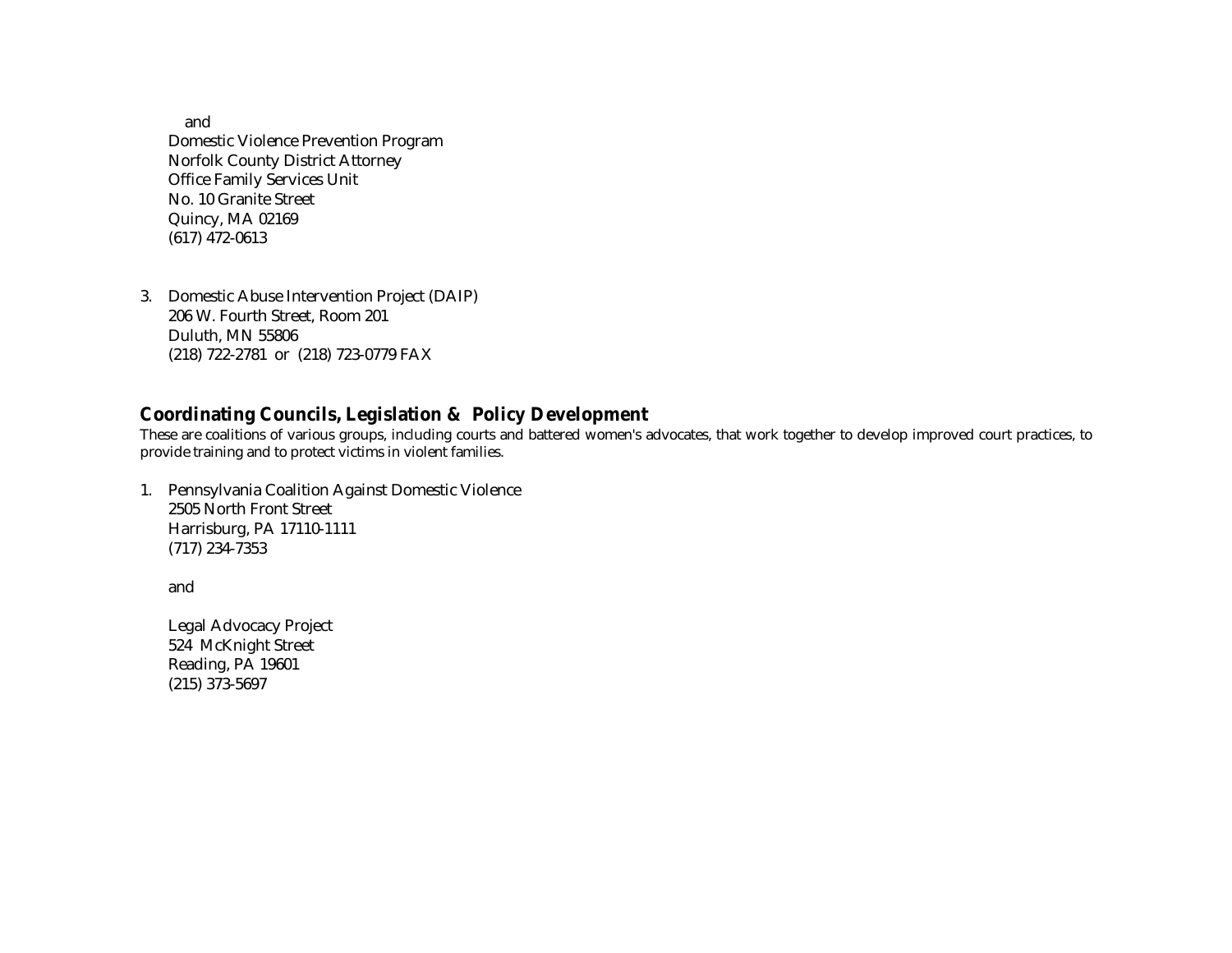# *DEFENDING OUR LIVES* **UPDATE**

#### **What has happened to the women featured in** *Defending Our Lives***?**

- Former Assistant District Attorney Sarah Buel is currently writing, giving lectures and conducting legal and judicial training workshops all over the United States and is a faculty member of the law school at the University of Texas
- Meekah Scott was released on appeal with time served. She works on community education and speaks about domestic violence at conferences and benefits.
- Eugenia Moore's sentence was commuted by the Governor of Massachusetts and she is now living at home with her family.
- Lisa Grimshaw was released from prison on special parole and conducts community education in Massachusetts and across the country about domestic violence.
- Shannon Booker's was released from prison on early parole. Since her release, she has conducted community education and given lectures on domestic violence at locations ranging from shelters to international conferences.
- Patty Hennessy was released from prison in 2002!

• Three other women imprisoned in M.C.I. Framingham for killing their batterers were not featured in the film. Patricia Allen's sentence was commuted by the Governor of Massachusetts and she is working in Massachusetts. Elaine Hyde was paroled from the prison system and she is the director of a women's center and a domestic violence educator. Debra Reid, the only woman in the group imprisoned for killing her lesbian partner, was recently released from prison.

*In the Spring of 1994, the Massachusetts Legislature passed a ruling that makes prior abuse admissible evidence in the cases of battered women who kill their abusers.*

#### **There are hundreds of women in America who are still imprisoned for defending their lives.**

#### **What has happened to the film?**

The overwhelming response to the film, we believe, signals a ground swell of public awareness and outcry about this human rights crisis. We hope that the continued widespread use of the film will further educate the public about domestic violence, and will spur people to take action in their own communities.

*Defending Our Lives* has received numerous awards. In 1994 it won the Academy Award for Best Documentary Short Subject; the EMMA (Exceptional Merit in Media Award) from the National Women's Political Caucus; Outstanding Independent Film of the Year from the New England Film & Video Festival; the PASS Award from the National Council on Crime and Delinquency; the CHRIS Award/First Place at the Columbus International Film Festival; First Place at the National Council on Family Relations 25th Media Awards Competition; and others. It has been screened at many film festivals, including the Human Rights Watch International Film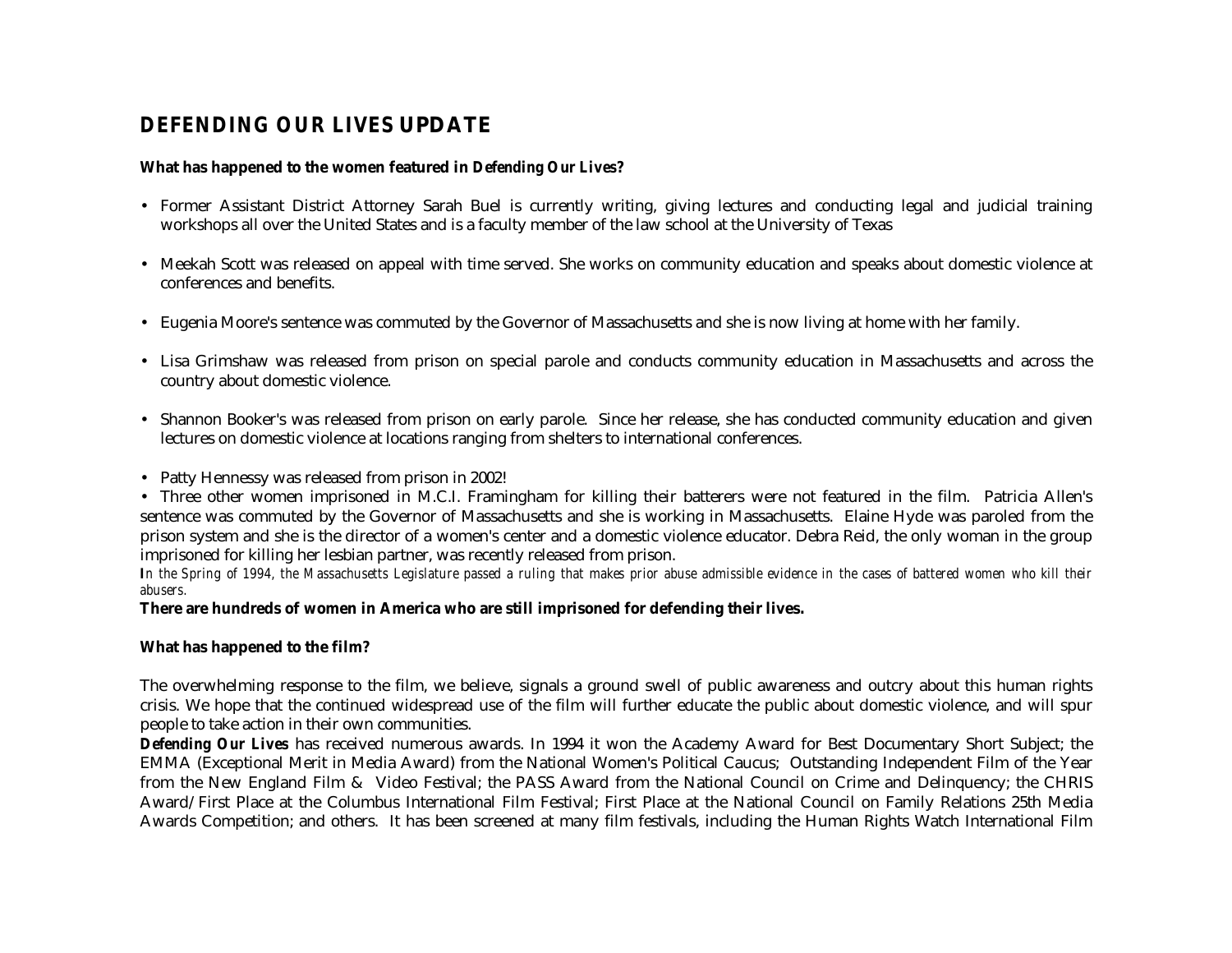Festival, the 16th Annual Denver International Film Festival, the Seattle Film Festival, the Edinburgh Film Festival, the International Women's Film Festival in Madrid, the Hot Springs Documentary Festival, and the Women in the Director's Chair International Film & Video Festival.

*Defending Our Lives* is currently being shown at numerous state legislatures, state boards of pardons, Attorney General's Offices, Police Academies, judicial training seminars, universities, law schools, hospitals, battered women's service agencies, and other organizations working for social change. The film has been used very successfully as a fund-raiser for battered women's shelters, and it has been featured at conferences and political forums across the country, including: The White House; The United Nations NGO Conference on Women in Copenhagen in 1995, The U.S. Senate Judiciary Committee; The House of Representatives. Women's Congressional Task Force on Violence; U.S. Department of Health & Human Services; National College of District Attorneys Conference on Domestic Violence; American Bar Association Conference, "Defending Battered Women in Criminal Cases"; National Legal Aid and Defenders Association Conference; American Public Health Association, "Building Healthy Environments"; American Psychological Association Annual Meeting; Texas N.O.W. State Conference; California Coalition for Battered Women in Prison Clemency Rally; Berkeley N.O.W. Symposium, "If Justice Is A Woman…"; Harvard University Graduate School of Education Conference, "Violence in the Schools and in Society"; U.S. Department of Health & Human Services First National Family Violence Conference; International Association of Women Judges Conference, in Rome, Italy; N.Y.C. Mayor Giuliani's Office as part of a forum on violence.

The film has also been shown at several museums and art centers, including the Museum of Modern Art in New York, the Museum of Fine Arts in Boston, and the Portland Arts Center and at theatrical screenings in New York, Los Angeles, Chicago, Boston, San Jose, Portland, San Francisco, Berkeley, Seattle, San Diego and Austin. It has aired on WTTW in Chicago, KQED and KRON in San Francisco, WNET in New York, KPBS in San Diego, WFNX in Boston, WQED in Pittsburgh, and other public television stations. It is currently available in a Spanish version and has been seen on television stations in Europe.

Our goal is to make sure that everyone has access to this film. Please encourage your local public library to purchase a copy and urge your local public television station (PBS) to air it.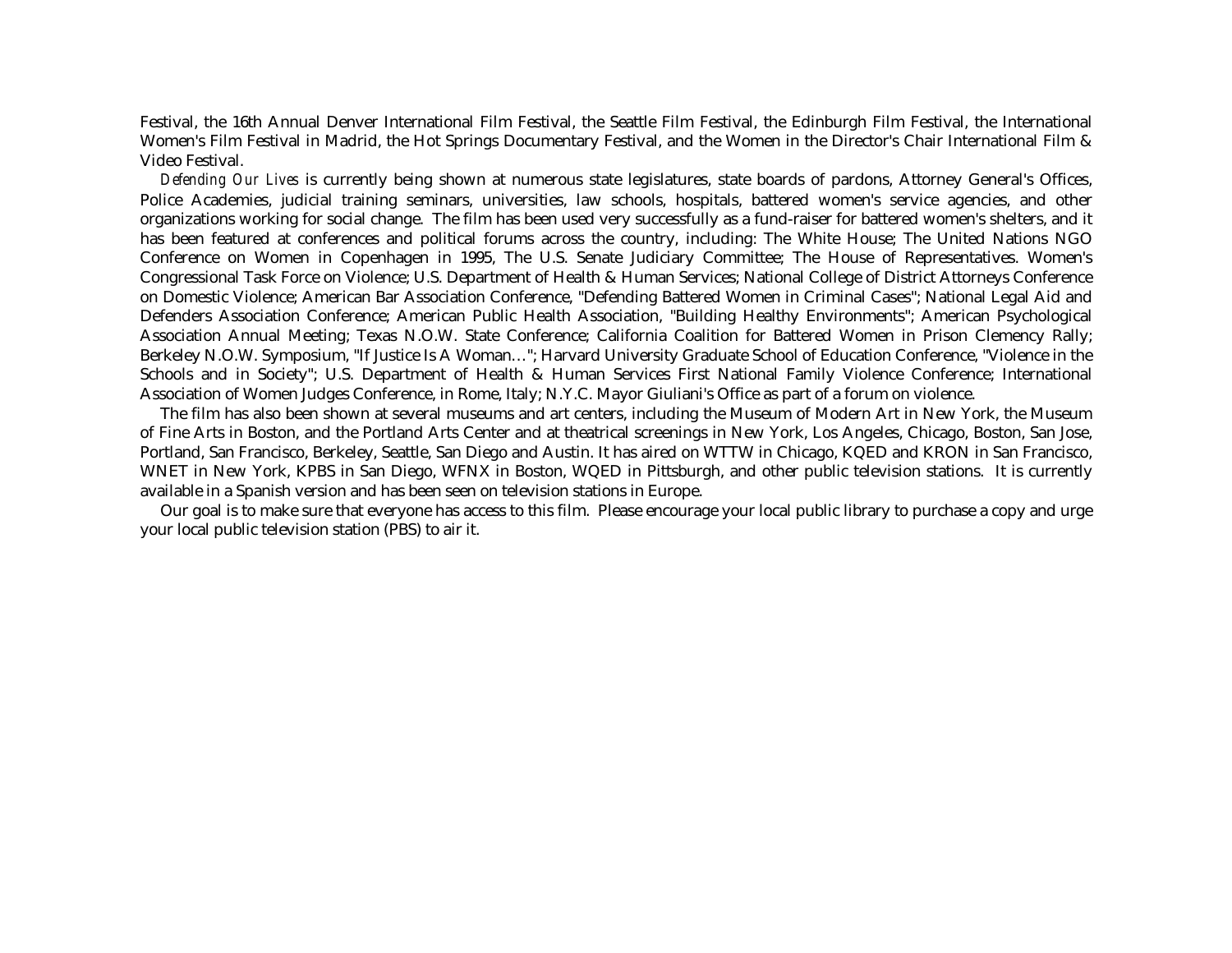#### **SPEAKERS TO ACCOMPANY** *Defending Our Lives*

Several individuals from the documentary or who worked on the documentary or women who were incarcerated in Massachusetts for defending their lives can be requested as speakers to lead discussions with the film. **Please leave numbers where you can be called collect.**

**Shannon Booker- Contact her through speakers@cambridgedocumentaryfilms.org** Shannon was released from prison and was trained by Casa Myrna Vasquez and several other domestic violence organizations to educate people about domestic violence. She has appeared on numerous national television programs, at schools and universities, in living rooms and community organizations to talk about domestic violence and street violence. She was a featured speaker at the 1995 United Nations NGO Conference in Copenhagen. She currently works for the Boston Community Center as a streetworker and educator.

#### **Sarah Buel- University of Texas at Austin**

A former Assistant District Attorney, Ms. Buel is a well-known national speaker who has been lecturing nationally on the subject of domestic violence for many years.

#### **Lisa Grimshaw--contact her through speakers@cambridgedocumentaryfilms.org**

Lisa Grimshaw was released from prison and has been the domestic violence training coordinator for the Massachusetts Criminal Justice Training Council. She received the Rika Rose Award for domestic violence education and speaks nationally on domestic violence.

#### **Elaine Hyde--508 876 5362**

Elaine Hyde was not in the documentary but she was one of the women in prison for killing her abuser in self-defense. She was released from prison and was at the University of Massachusetts Women's Center. She has appeared on television shows and at schools, universities, and community organizations to discuss domestic violence.

#### **Stacey Kabat-- contact at speakers@cambridgedocumentaryfilms.org**

Stacey Kabat was the founder and executive director of Peace at Home,(formerly Battered Women Fighting Back!, she was also one of the producers of the documentary. Ms. Kabat is a nurse and a nationally recognized speaker on domestic violence,

#### **Margaret Lazarus and Renner Wunderlich--617 484 3993 (Cambridge Documentary Films, Inc.)**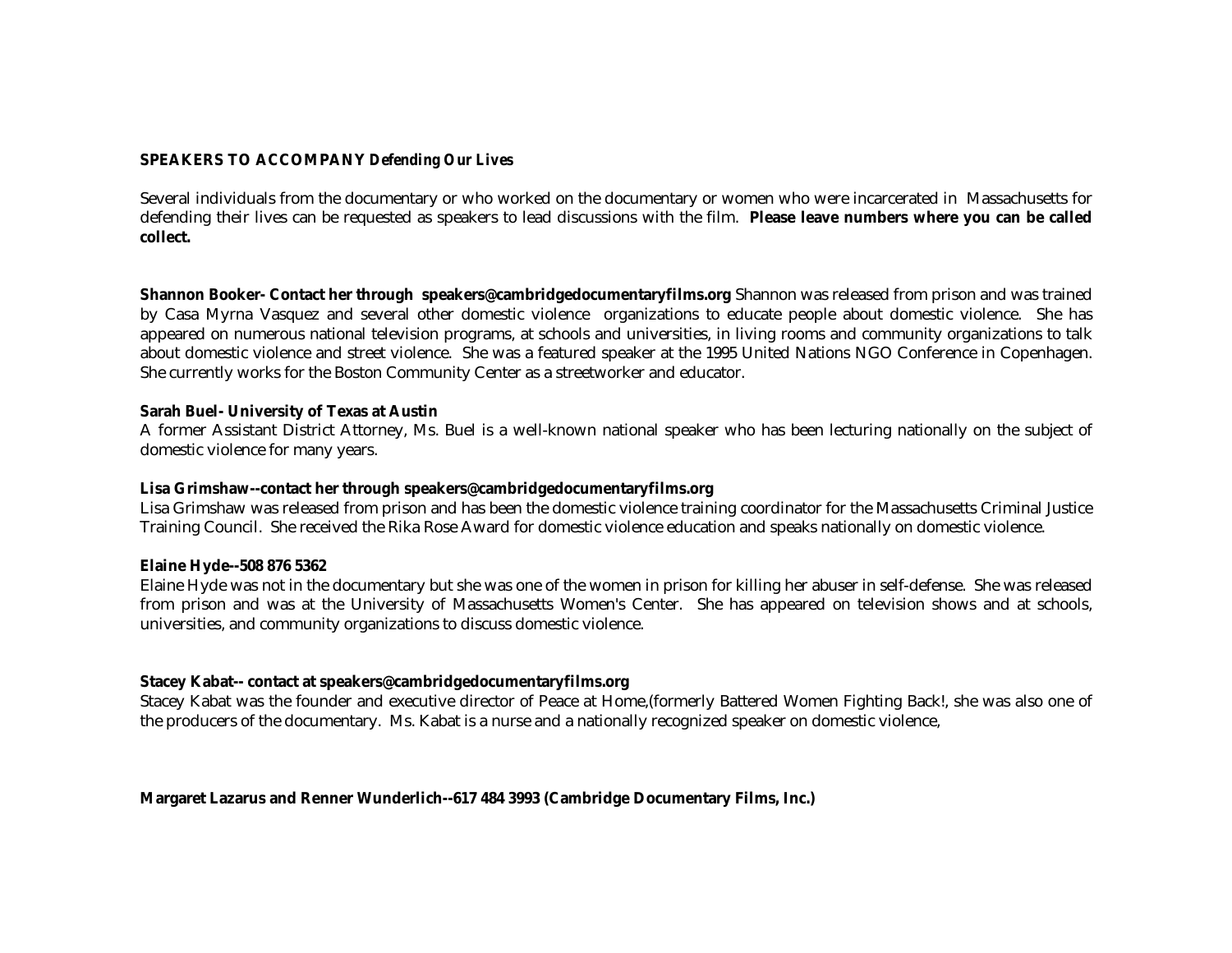Margaret Lazarus and Renner Wunderlich are award-winning filmmakers and the producers of *Defending Our Lives.* Ms. Lazarus is one of the authors of the violence against women chapter of *The New Our Bodies, Ourselves* as well as numerous opinion editorials on domestic violence. Ms. Lazarus and Mr. Wunderlich lecture and speak nationally on social issue filmmaking and domestic violence.

#### **National Clearinghouse for the Defense of Battered Women--215 351 0010**

This organization can provide information about national speakers who can lead discussions about the defense of battered women.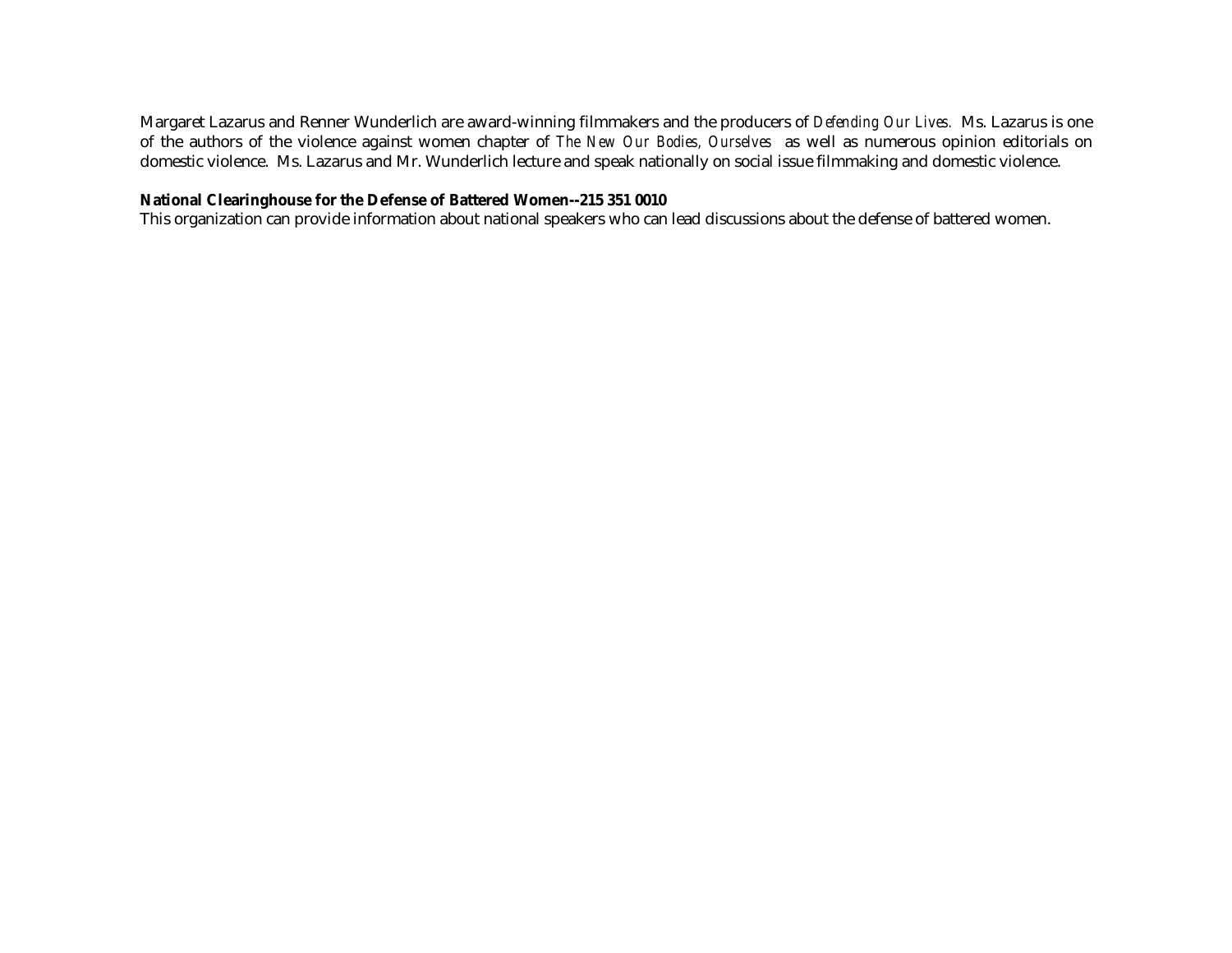# HOTLINE NUMBERS ACROSS THE COUNTRY Updated by Peace at Home Inc., 2002.

Many hotlines that are not toll-free will accept collect calls.

| Alabama              | $(205)$ 832-4842                         |                                        |                                      |
|----------------------|------------------------------------------|----------------------------------------|--------------------------------------|
| Alaska               | $(907)$ 272-0100                         |                                        |                                      |
| Arizona              | $(602)$ 836-0858                         |                                        |                                      |
| Arkansas             | $(800)$ 332-4443                         | $(501)$ 376-3219                       |                                      |
| California           | $(415)$ 469-7637                         | $(916)$ 920-2952                       | $(310)$ 392-9896                     |
| Colorado             | $(303) 573 - 9018$                       | $(719)$ 633-3819                       |                                      |
| Connecticut          | $(203)$ 524-5890                         |                                        |                                      |
| Delaware             | $(302)$ 762-6110                         |                                        |                                      |
| District of Columbia | $(202)$ 347-2777                         |                                        |                                      |
| Florida              | $(800)$ 892-2849                         | (813) 344-5555                         | $(305) 761 - 1133$                   |
| Georgia              | $(706)$ 543-3331                         | $(404)$ 524-3847                       | $(912)$ 439-7094                     |
| Hawaii               | $(808) 595 - 3900$                       | (808) 841-0822                         |                                      |
| Idaho                | $(208)$ 525-1820                         |                                        |                                      |
| <b>Illinois</b>      | $(217) 789 - 2830$<br>$(312) 561 - 3500$ | $(618)$ 465-1978<br>$(309) 582 - 7233$ | $(708)$ 386-4225<br>$(815)$ 932-5814 |
| Indiana              | $(812)$ 422-5622                         |                                        |                                      |
| Iowa                 | $(800)$ 942-0333                         | $(515)$ 243-6147                       |                                      |
| <b>Kansas</b>        | $(800)$ 794-4624                         | $(316)$ 232-2757                       | $(913) 625 - 4202$                   |
| Kentucky             | $(502) 581 - 7222$                       |                                        |                                      |
| Louisiana            | $(504)$ 486-0377                         |                                        |                                      |
| Maine                | $(207)$ 324-1957                         |                                        |                                      |
| Maryland             | $(410)$ 757-8300                         | $(301) 654 - 1881$                     |                                      |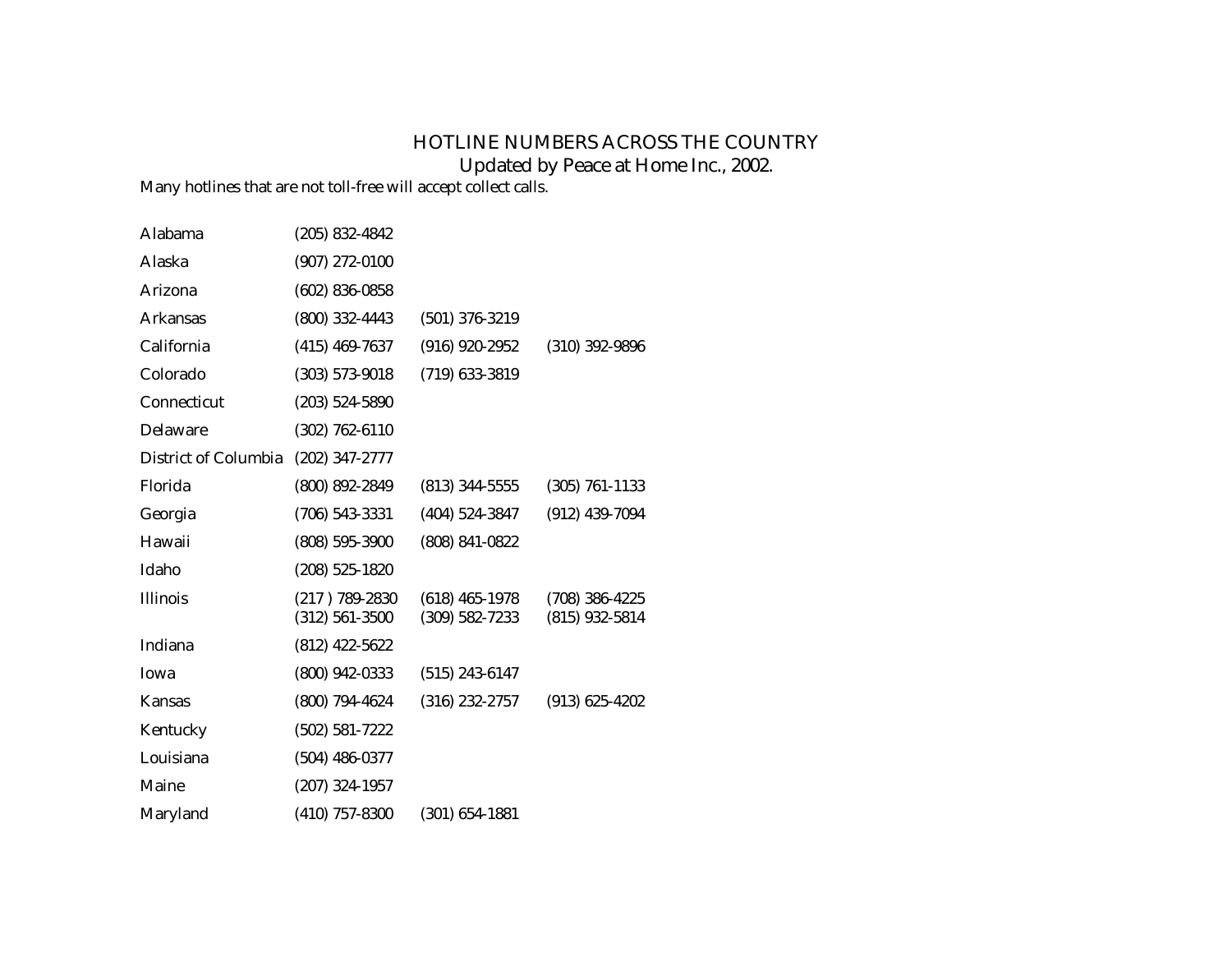| Massachusetts     | $(800)$ 992-2600                         | $(617)$ 248-0922   | $(508)$ 342-2919        |  | (413) 562-5739 and you can dial 411 |
|-------------------|------------------------------------------|--------------------|-------------------------|--|-------------------------------------|
| Michigan          | $(800) 834 - 2098$                       | $(800)$ 292-3666   | (616)965-7233 Minnesota |  | (800) 289-6177 (612) 646-6177       |
| Mississippi       | $(601)$ 435-1968                         |                    |                         |  |                                     |
| Missouri          | $(800) 548 - 2480$<br>$(417) 782 - 1772$ | $(314) 634 - 4161$ | $(816) 556 - 1000$      |  |                                     |
| Montana           | $(406)$ 586-4111                         | $(406)$ 259-8100   |                         |  |                                     |
| Nebraska          | $(402)$ 463-4677                         |                    |                         |  |                                     |
| Nevada            | (800) 992-5757                           | $(702)$ 423-1313   |                         |  |                                     |
| New Hampshire     | $(800) 852 - 3388$                       | $(603)$ 224-8893   |                         |  |                                     |
| New Jersey        | $(800)$ 572-7233                         | $(201)$ 881-1450   |                         |  |                                     |
| <b>New Mexico</b> | $(505) 624 - 0666$                       |                    |                         |  |                                     |
| New York          | $(800)$ 942-6906                         | $(315)$ 253-3356   |                         |  |                                     |
| North Carolina    | $(919) 683 - 8628$                       | $(704)$ 885-7233   |                         |  |                                     |
| North Dakota      | $(800)$ 472-2911                         | $(701)$ 572-9111   |                         |  |                                     |
| Ohio              | $(800)$ 543-1399                         | $(419)$ 422-4766   | $(614)$ 354-1010        |  |                                     |
| Oklahoma          | $(918)$ 336-1188                         |                    |                         |  |                                     |
| Oregon            | $(503)$ 239-4486                         | $(503)$ 235-5333   |                         |  |                                     |
| Pennsylvania      | $(800)$ 932-4632                         | $(412)$ 349-4444   |                         |  |                                     |
| Rhode Island      | $(401)$ 723-3051                         | $(401)$ 723-3057   | $(401)$ 782-3990        |  |                                     |
| South Carolina    | $(800)$ 273-1820                         | $(803) 669 - 4694$ |                         |  |                                     |
| South Dakota      | $(605) 698 - 4129$                       |                    |                         |  |                                     |
| Tennessee         | $(615)$ 327-0805                         | $(901) 664 - 9727$ |                         |  |                                     |
| <b>Texas</b>      | $(800)$ 252-5400                         |                    |                         |  |                                     |
| Utah              | $(801)$ 753-2500                         |                    |                         |  |                                     |
| Vermont           | $(802)$ 223-1302                         | $(802)$ 658-3131   |                         |  |                                     |
| Virginia          | $(800) 838 - 8238$                       | $(804)$ 221-0990   |                         |  |                                     |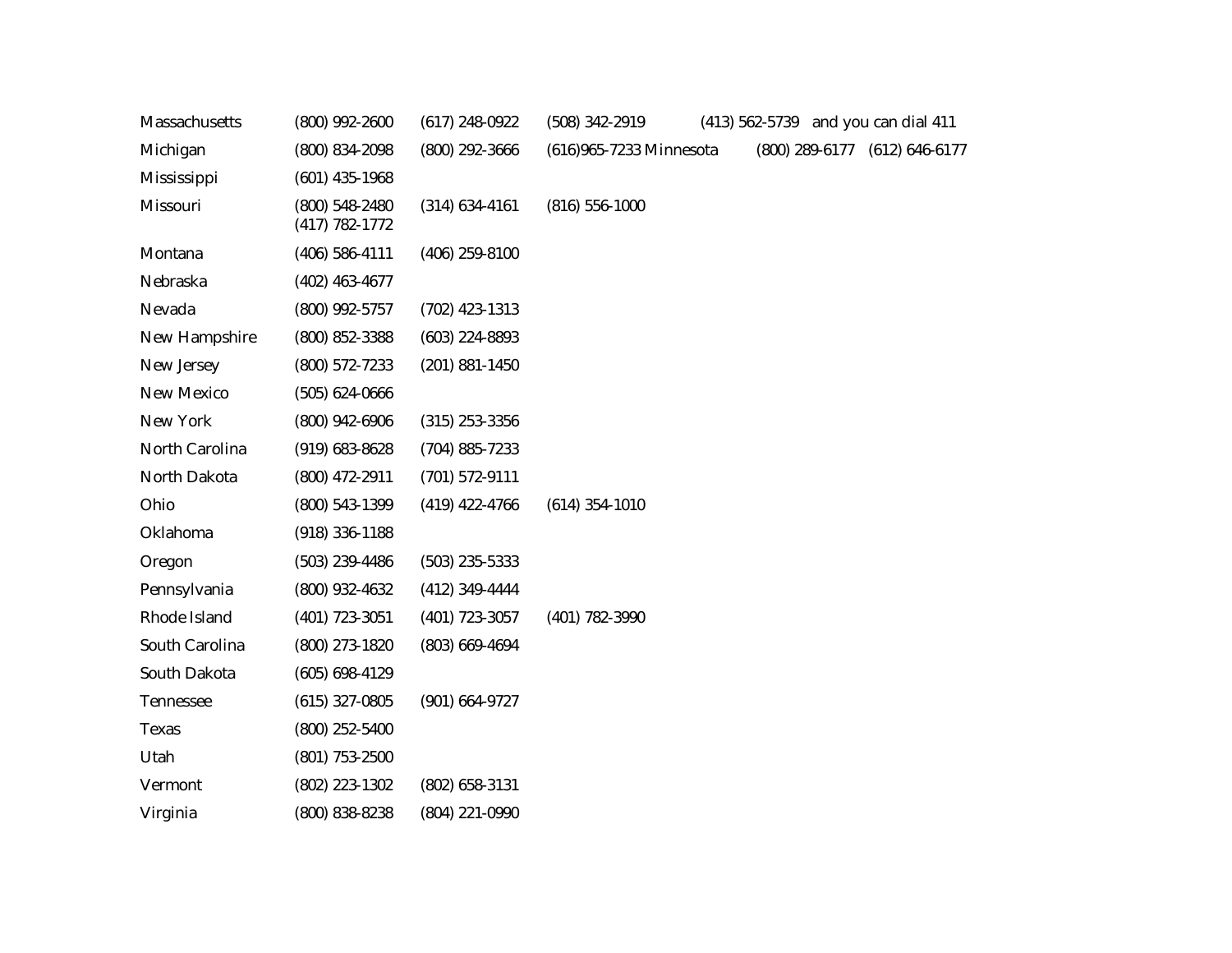| Washington     | $(800)$ 562-6025  | $(206)$ 734-3438 |                  |
|----------------|-------------------|------------------|------------------|
| West Virginia  | $(800)$ 352-6513  | $(304)$ 428-2333 |                  |
| Wisconsin      | $(608)$ 255-0539  | $(414)$ 832-1666 | $(715)$ 623-5177 |
| <b>Wyoming</b> | $(307)235 - 2814$ |                  |                  |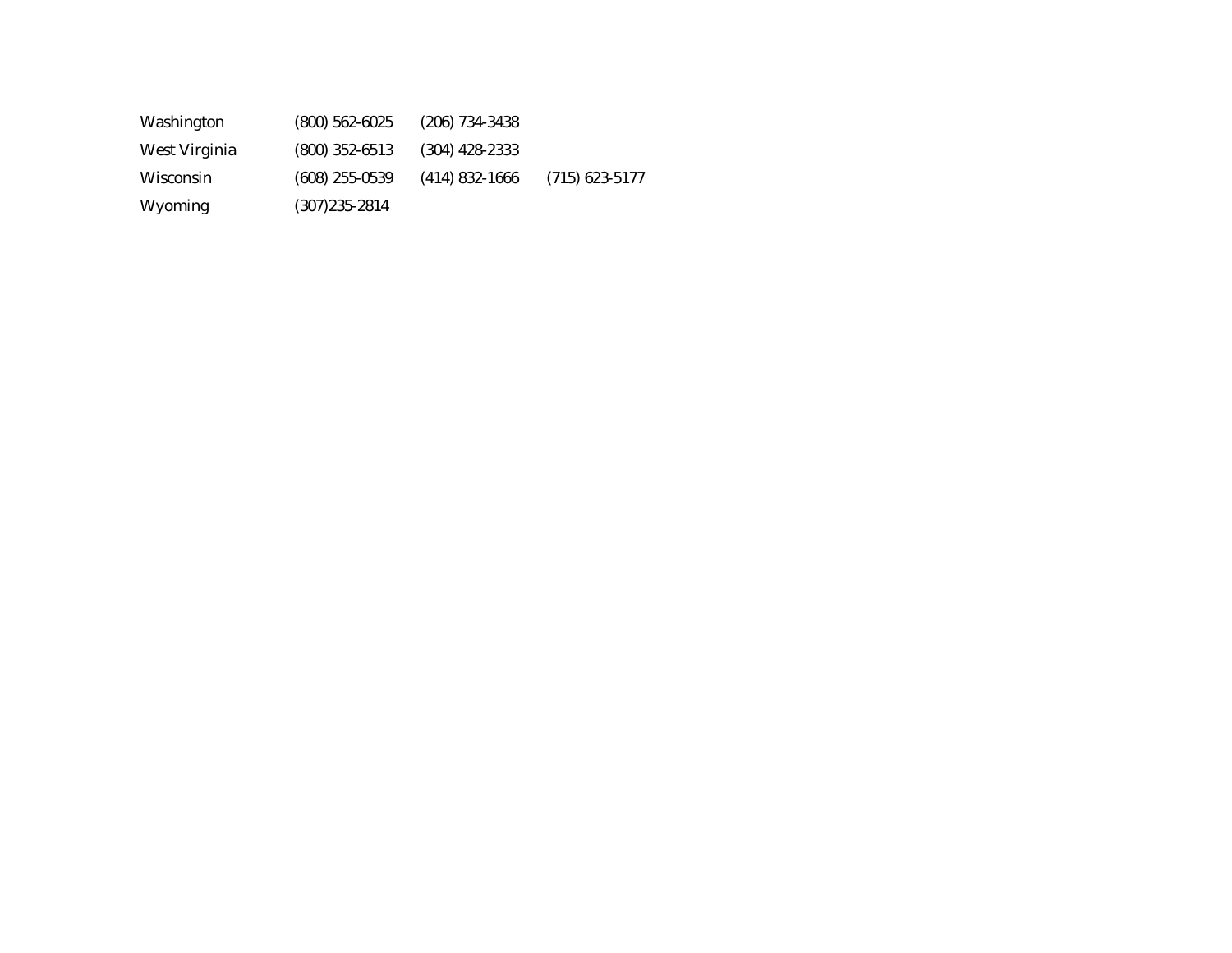## **BIBLIOGRAPHY**

Asher, Alexis. *Please Don't Let Him Hurt Me Anymore*. Los Angeles: Burning Gate Press, 1994.

Browne, Angela. *When Battered Women Kill*. New York: Macmillan, 1987.

DeFrain, John. *On Our Own: A Single Parent's Survival Guide.* Lexington, MA: Lexington Books, 1987.

Ewing, Charles P. *Battered Women Who Kill*. Lexington, MA: Lexington Books, 1987.

Ferrato, Donna. *Living With the Enemy*. New York: Aperture, 1991.

Fisher, Judi ed. et al. *Confronting the Batterer.* New City, NY: Volunteer Counseling Service of Rockland County, Inc., 1982.

Forward, Susan. *Men Who Hate Women and the Women Who Love Them: When Loving Hurts and You Don't Know Why*. New York: Bantam, 1986.

Gillespie, Cynthia K. *Justifiable Homicides*: *Battered Women, Self Defense, and the Law*. Columbus, OH: Ohio State Press, 1989.

Herman, Judith. *Trauma and Recovery*. New York: HarperCollins, 1992.

Jones, Ann. *Next Time, She'll be Dead: Battering & How to Stop It*. Boston, MA: Beacon Press, 1994.

Jones, Ann and Schechter, Susan. *When Love Goes Wrong: What to Do When You Can't Do Anything Right*. New York: HarperCollins, 1992.

Lobel, Kerry ed. *Naming the Violence: Speaking Out About Lesbian Battering*. Seattle, WA: Seal Press, 1986.

Maracek, Mary. *Breaking Free From Partner Abuse: Voices of Battered Women Caught in the Cycle of Domestic Violence.* Buena Park, CA: Morning Glory Press, 1993.

Massachusetts Coalition of Battered Women's Service Groups, Inc. *For Shelter and Beyond: Ending Violence Against Battered Women and Their Children*, Second Edition. Boston, MA: Massachusetts Coalition of Battered Women's Shelters (107 South Street, Boston, MA 02111), 1990.

Matsakis, Aphrodite. *I Can't Get Over It: A Handbook for Trauma Survivors*. Oakland, CA: New Harbinger, 1992.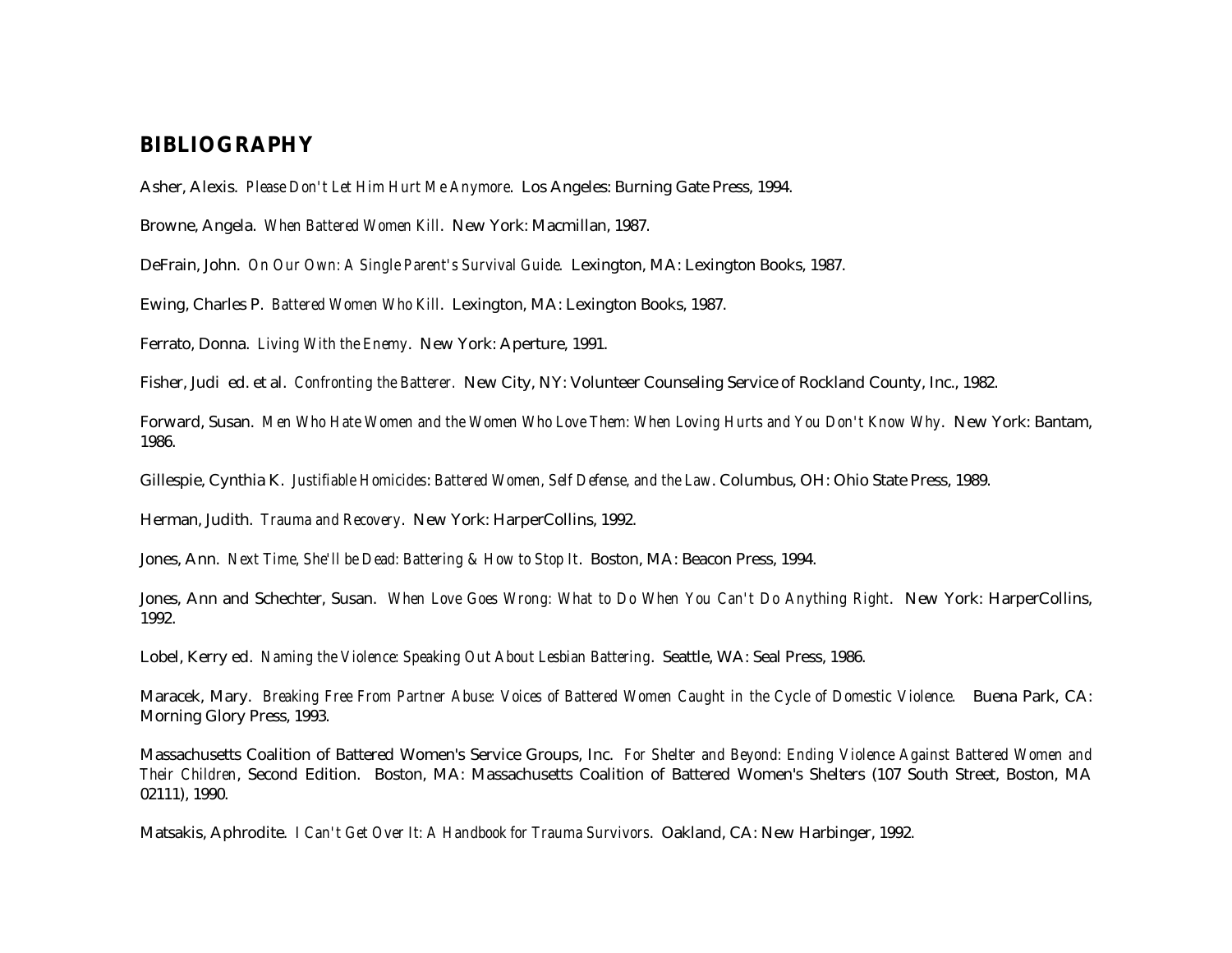*Family Violence: State-of-the-Art Court Programs*. Reno, NV: National Council of Juvenile & Family Court Judges, 1992.

NiCarthy, Ginny and Davidson, Sue. *You Can Be Free: An Easy -to-Read Handbook for Abused Women*. Seattle, WA: Seal Press, 1989.

Nomme Russell, Mary. *Confronting Abusive Behaviors.* Thousand Oaks, CA: Sage Publications, 1995.

Russell, Diana E. H. *Rape in Marriage*. New York: Collier Books, 1983.

Peled, Einat and Davis, Diane. *Groupwork with Children of Battered Women.* Thousand Oaks, CA: Sage Publications, 1995.

Schechter, Susan. Women and Male Violence: The Visions and Struggles of the Battered Women's Movement. Boston, MA: South End Press, 1982.

Volunteers of Finex House. *Escape: A Handbook for Battered Women with Disabilities*. Jamaica Plain, MA: Finex House (P.O. Box 1154, Jamaica Plain, MA 02130), no date.

Walker, Leonore E. *Terrifying Love*. New York: HarperCollins, 1990.

White, Evelyn C. *Chain Chain Change, For Black Women Dealing With Physical and Emotional Abuse*. Seattle, WA: The Seal Press, 1985.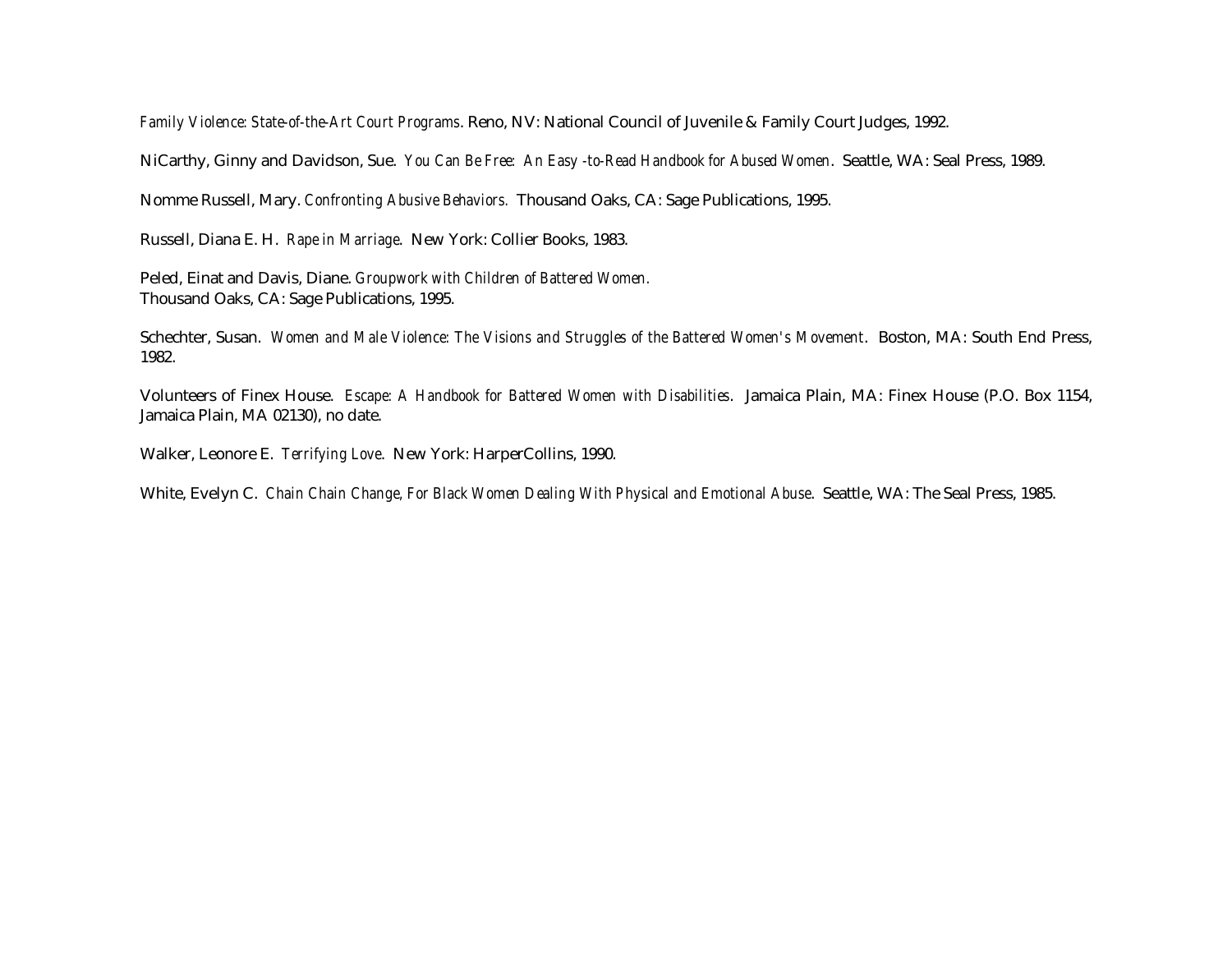# **RESOURCES**

**AMEND**, 777 Grant Street, Room 600, Denver, CO 80203 (303) 832-6365 (offers programs for batterers)

**Battered Women's Hotline** (there is no national number at present; to reach a local battered women's program look in your phone book under abuse, crisis intervention, domestic or family violence, shelters or call directory assistance in your capital city for your state's domestic violence coalition)

**Battered Women's Justice Project**, (800) 903-0111 (a coalition of three organizations on legal & criminal justice information)

**Community United Against Violence**, 973 Market Street, Suite 500, San Francisco, CA 94103 (415) 333-HELP (programs and assistance for gays and lesbians)

**Domestic Abuse Intervention Project**, 4032 Chicago Avenue South, Minneapolis, MN 55407 (612) 824-8768 (addresses criminal justice system's response to domestic violence including the development of batterers' programs)

**Duluth Domestic Abuse Intervention Project**, 206 West Fourth Street, Duluth, MN 55806 (218) 722-2781 (groups for court ordered batterers and support groups for the women they batter)

**Emerge**, 2380 Massachusetts Avenue, Cambridge, MA 02141 (617) 422-1550 (a batterers treatment program; for certified batterers treatment programs in your state call the Department of Public Health )

**Family Violence Prevention Fund**, 383 Rhode Island St., Ste. 304, San Francisco, CA 94103-5133 (extremely informative newsletter, resources, and many national educational projects, campaigns and initiatives aimed at ending domestic violence)

#### **Fenway Community Health Center's Victim Recovery Program**,

7 Haviland Street, Boston, MA 02115 (617) 267-0900 (offers programs and assistance for lesbians and gays)

**Gay and Lesbian Anti-Violence Project**, 647 Hudson Street, New York, NY 10014 (212) 807-0197 (offers programs and assistance for gays and lesbians)

**Jane Doe Safety Fund**, 210 Commercial Street, 3rd Floor, Boston, MA 02109, (800) JANEDOE or (617) 248-0922 (fundraising and community education about domestic violence)